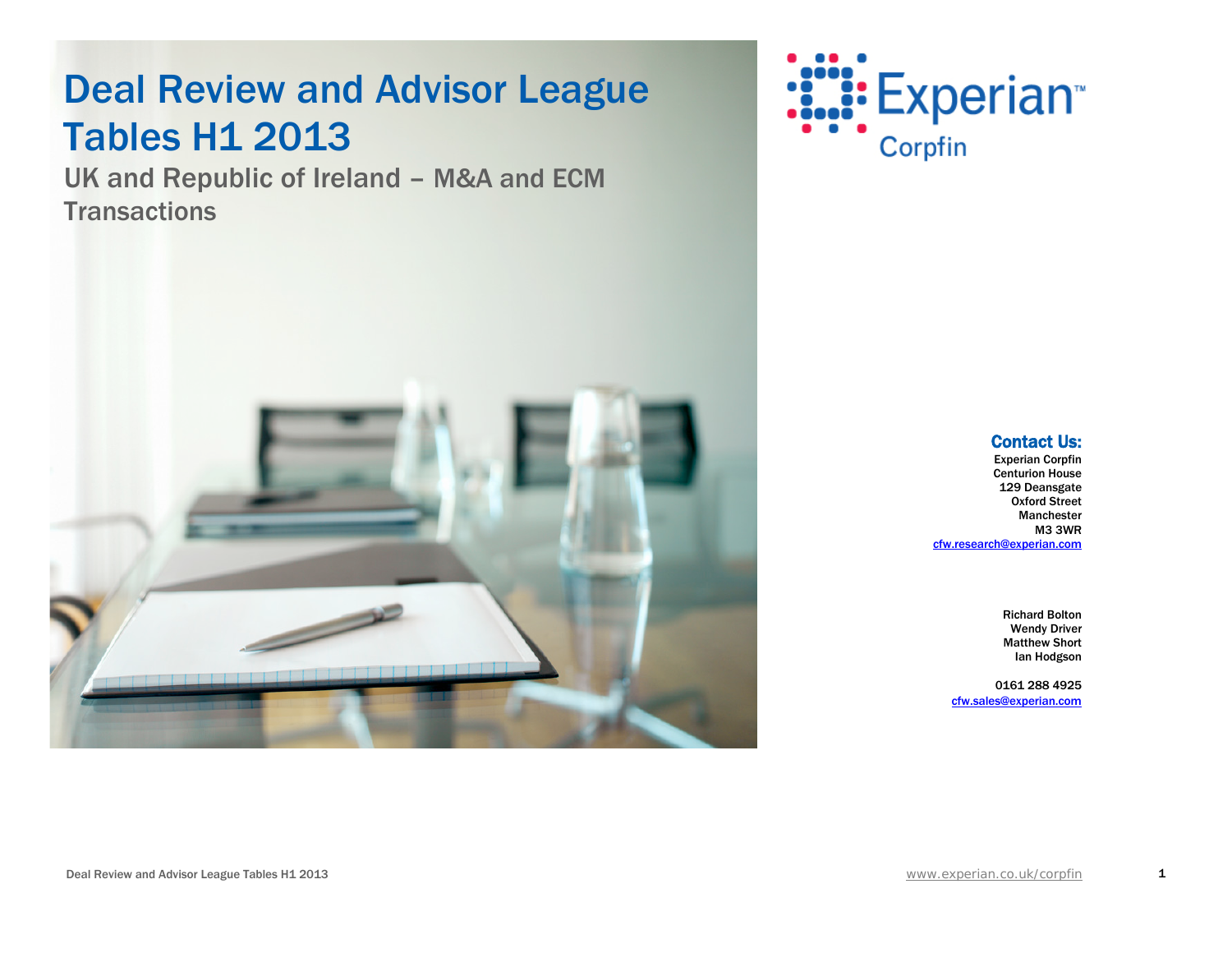

#### CONTENT:

| <b>Deal Activity in the UK Regions</b> | 3                       |
|----------------------------------------|-------------------------|
| <b>UNITED KINGDOM</b>                  | $\overline{\mathbf{4}}$ |
| <b>GREATER LONDON</b>                  | $\overline{7}$          |
| <b>SOUTH EAST</b>                      | 9                       |
| <b>SOUTH WEST</b>                      | 11                      |
| <b>EAST ANGLIA</b>                     | 13                      |
| <b>MIDLANDS</b>                        | 15                      |
| <b>YORKSHIRE</b>                       | 17                      |
| <b>NORTH WEST</b>                      | 19                      |
| <b>NORTH EAST</b>                      | 21                      |
| <b>WALES</b>                           | 23                      |
| <b>SCOTLAND</b>                        | 25                      |
| <b>REPUBLIC OF IRELAND</b>             | 27                      |
| <b>Criteria</b>                        | 29                      |
| <b>Deal Proforma</b>                   | 30                      |

Experian Corpfin figures show that deal volumes were down by 17.3% for the first six months of 2013 when compared with the same period in 2012, and the aggregate value of transactions declined by 45%. We provide a detailed review of M&A and ECM activity for H1 2013, including a breakdown of deal volumes and transaction value, comparisons with H1 2012, details of the top ten completed deals by value and the most active legal and financial advisors across the UK. We also provide figures for the Republic of Ireland.

Wendy Driver, Business Development Manager at Experian UK&I, said: "UK businesses still seem to be maintaining a watchful, wait and see, attitude towards M&A so far this year, but, subject to the economic outlook continuing to improve, we would anticipate an increase in companies looking to grow by acquisition as we move into the second half of 2013. Some sectors are further along the road to recovery than others, and we are already seeing brisk activity in telecoms and financial services".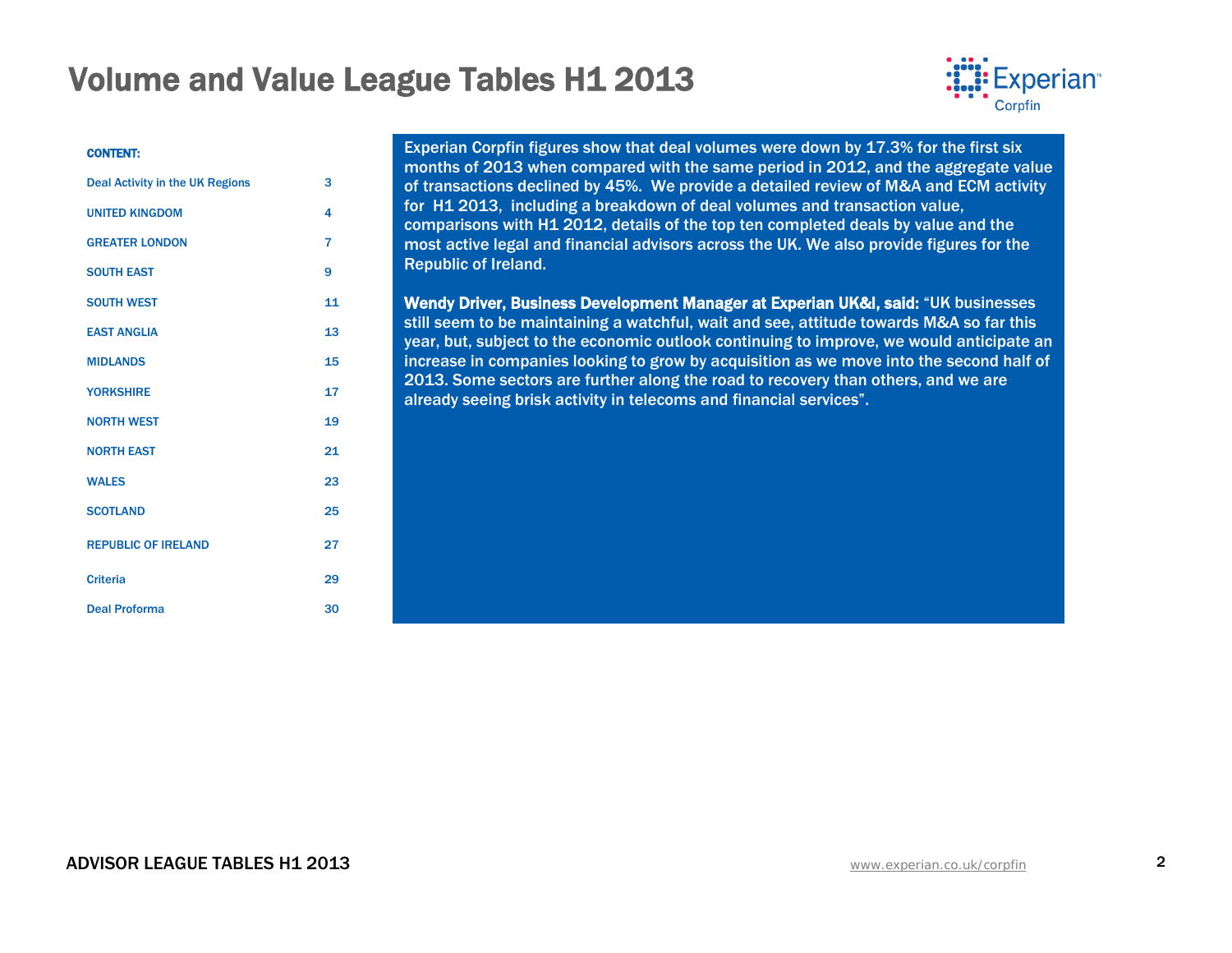## **Volume and Value League Tables H1 2013**<br>UK M&A Activity



The preliminary results for H1 2013 show deal volume dropping by just over 17% for the UK market as a whole, to 2,060 transactions. The M&A landscape is still dominated by Greater London, which accounts for around 40% of all UK deals; the next most active regions were South East England (14.8%), the North West (13.2%) and the Midlands (12.9%). While all areas of the UK recorded a decline in activity overall compared with H1 2013, some areas proved more robust than others; deal flow was relatively constant in Yorkshire, Scotland and North East England, while in East Anglia and Northern Ireland, transactions were down by almost a third.

The total value of UK deals fell by 45% overall from H1 2012 (from £150.2bn to £80.6bn), primarily due to a relative lack of activity in the very large (£1bn plus) value segment. Bucking the trend were North West England, where deal value rose by a substantial 158%, Yorkshire, which experience an 8.2% increase, and the North East (5.6%). Elsewhere, recorded values slumped, with particular shortfalls in South West England, Greater London, Wales and Northern Ireland.



| <b>Region</b>              |                     | Value (£m) |           | <b>Volume</b>       |         |           |  |
|----------------------------|---------------------|------------|-----------|---------------------|---------|-----------|--|
|                            | H <sub>1</sub> 2013 | H1 2012    | % Change  | H <sub>1</sub> 2013 | H1 2012 | % Change  |  |
| <b>Greater London</b>      | 30,324              | 101,431    | $-70.10%$ | 821                 | 956     | $-14.12%$ |  |
| <b>South East</b>          | 12,676              | 23,172     | $-45.30%$ | 304                 | 405     | $-24.94%$ |  |
| <b>South West</b>          | 1,845               | 35,871     | $-94.86%$ | 143                 | 169     | $-15.38%$ |  |
| East Anglia                | 3,308               | 4,634      | $-28.63%$ | 127                 | 192     | $-33.85%$ |  |
| <b>Midlands</b>            | 7.956               | 13,105     | $-39.29%$ | 265                 | 352     | $-24.72%$ |  |
| Yorkshire                  | 973                 | 899        | 8.23%     | 168                 | 174     | $-3.45%$  |  |
| <b>North West</b>          | 7,158               | 2.774      | 158.04%   | 271                 | 300     | $-9.67%$  |  |
| <b>North East</b>          | 654                 | 620        | 5.55%     | 64                  | 74      | $-13.51%$ |  |
| Wales                      | 226                 | 2.200      | $-89.73%$ | 56                  | 72      | $-22.22%$ |  |
| <b>Scotland</b>            | 5,481               | 11,369     | $-51.79%$ | 192                 | 203     | $-5.42%$  |  |
| Northern Ireland           | 208                 | 792        | $-73.74%$ | 17                  | 25      | $-32.00%$ |  |
| <b>Republic of Ireland</b> | 13,200              | 21.699     | $-39.17%$ | 90                  | 163     | $-44.79%$ |  |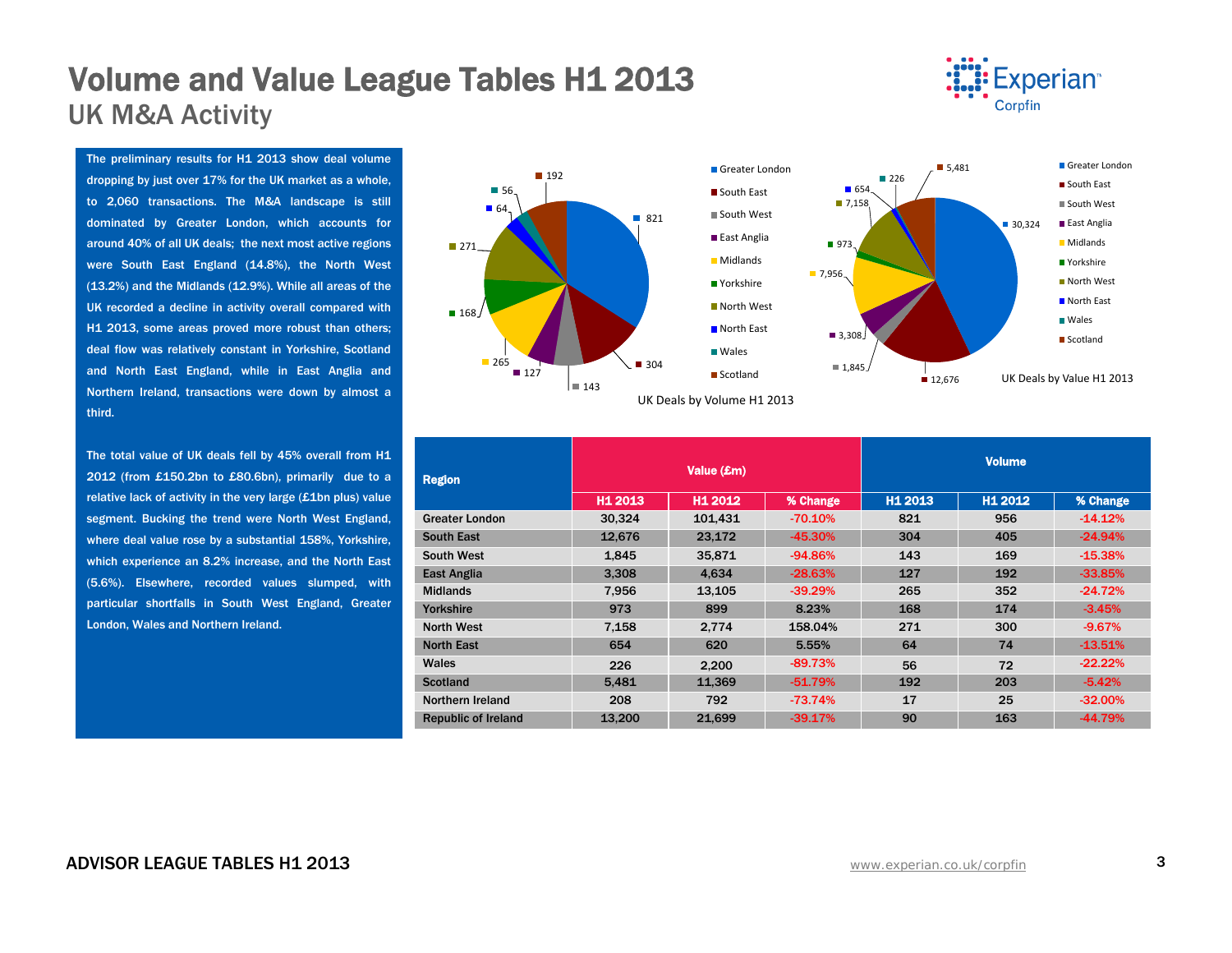United Kingdom M&A Activity



#### Europe and the Rest of the World

- Despite the fall in volume the UK market has returned robust figures during the first half of 2013 in a global context. There was a British element in 48% of all European transactions, up from 45.7% in H1 2012, and in terms of value the UK contributed almost 35.5% of the European total for H1 2013.
- Europe saw a 21.3% decline in M&A and ECM transactions announced during H1 2013, with 4,290 deals compared to 5,450 transactions in H1 2012. The downturn in volume has had a similar impact on the total value; European transaction values decreased by 26.4% compared to H1 2012.
- Asia Pacific also witnessed a more pronounced reduction than the UK, both in the volume and value of deals during H1 2013, by 28.7% and 29.5% respectively.
- It was a similar picture in the US, although lesser volumes here were countered by a 12.3% increase in deal value - from £294billion to £330billion – allowing the country to regain its status as the most valuable M&A marketplace in H1 2013.



#### UK Highlights

The total number of UK M&A and ECM transactions in H1 2013 was 2,060. This constituted a decline of 17.3% from the 2,491 transactions announced in H1 2012. Value figures were also down. Transactions worth £82.6bn were announced in H1 2013, down by 45% when compared with H1 2012's £150.2bn worth of deals. The financial sector continues to drive deal-making in the UK. There were 670 transactions in the financial industry in H1 2013, accounting for 32.5% of the overall UK total, and it was one of the few sectors to return positive growth, up by around 4% on H1 2012's 649 deals. However, deal volume in the UK's next most active sectors, manufacturing and professional & business services, were down by 22.3% and 22.9%, respectively. Elsewhere, there was a significant spike in transaction value in the telecommunications sector – there were deals worth £23.8bn announced in H1 2013, up from just £4.4bn in H1 2012. Activity in telecoms is hotting up across Europe - overall volumes are up by 11.9%, while deal value has increased by 77% - and the UK is a major player, accounting for around a third of deals in all.

- Just ten deals with a total value of more than £1bn were announced in H1 2013, compared with 28 in H1 2012. Meanwhile, the value of these very large deals fell by 54.1%, from £89.7billion to £41.2bn. All but one of these very large transactions were cross border in nature; the largest inward deal was US cable television group Liberty Global's GB£15bn takeover of Virgin Media, which completed in June, while the largest outward deal saw Vodafone Group agree to acquire German telecoms firm Kabel Deutschland for around £6.6billion. The biggest all-UK transaction was Manchester Airport Group's purchase of Stansted for £1.5billion in January. In H1 2012, 24 out of 28 very large deals were cross border.
- Meanwhile, the number of large deals (worth £100million plus) fell by 27.1% (from 173 in H1 2012 to 125 in H1 2013) and mid-market transactions (£10million to £100million) were down by 39.8%. Smaller sized deals (worth £500,000 to £10million) returned more robust figures, matching exactly H1 2012's 665 deals – largely due to a flurry of fundraising transactions in the first quarter.

#### ADVISOR LEAGUE TABLES H1 2013 www.experian.co[.uk/corpfin](http://www.experian.co.uk/corpfin) 4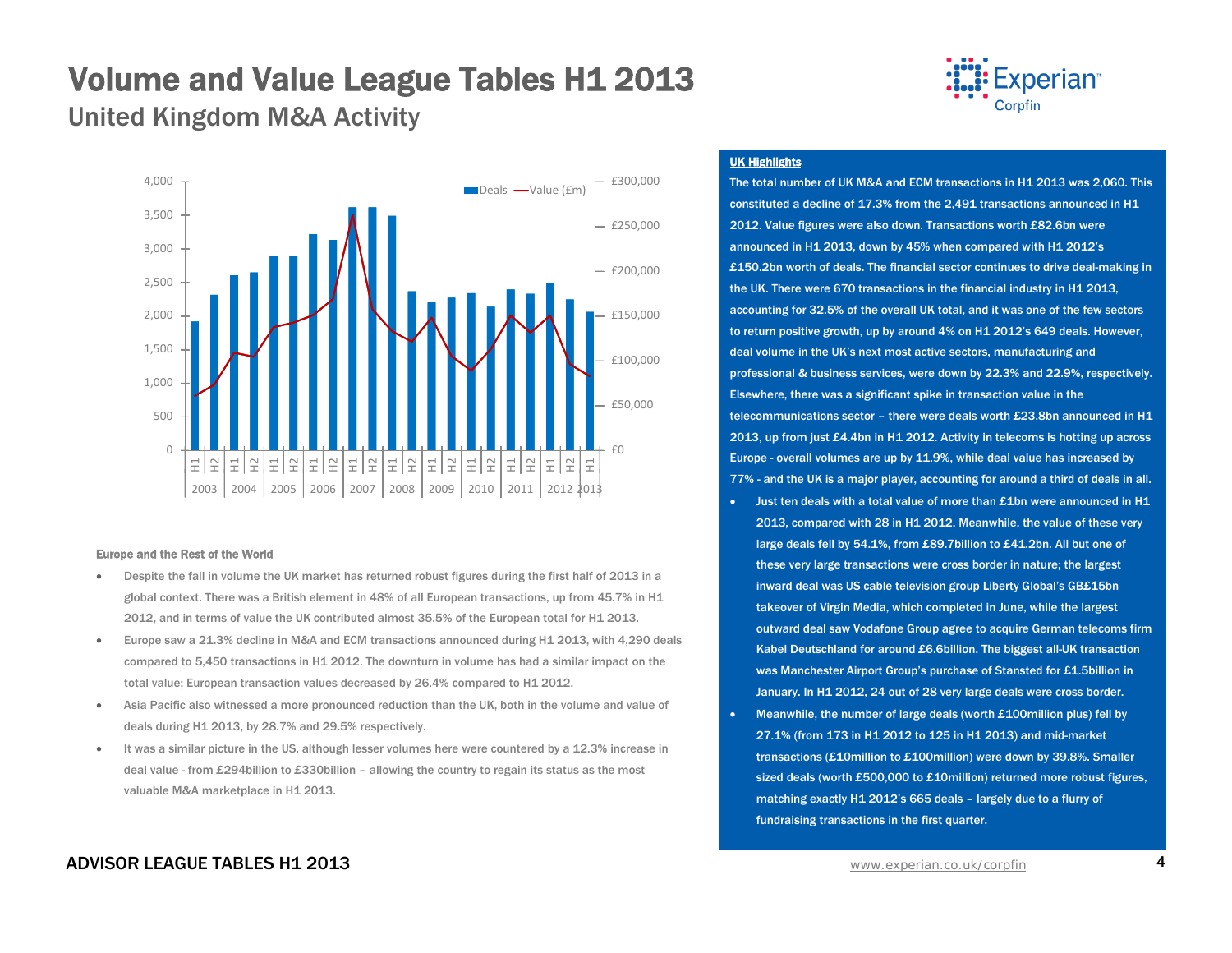## **Volume and Value League Tables H1 2013**<br>Any United Kingdom Involvement



| H1 2013        | H1 2012                  | <b>Legal Advisor</b>                  | Volume |
|----------------|--------------------------|---------------------------------------|--------|
| $\mathbf{1}$   | $\overline{2}$           | <b>DLA PIPER</b>                      | 49     |
| $\overline{2}$ | 16                       | <b>DWF</b>                            | 41     |
| 3              | 10                       | <b>GATELEY</b>                        | 40     |
| $\overline{4}$ | $\overline{\mathbf{4}}$  | <b>SHOOSMITHS</b>                     | 38     |
| 5              | 11                       | <b>BRABNERS</b>                       | 31     |
| 6              | ٠                        | <b>JONES DAY</b>                      | 29     |
| $\overline{7}$ | 3                        | <b>PINSENT MASONS</b>                 | 29     |
| 8              | 8                        | <b>OLSWANG</b>                        | 28     |
| 9              | $\mathbf{1}$             | <b>EVERSHEDS</b>                      | 25     |
| 10             | ٠                        | <b>ADDLESHAW GODDARD</b>              | 24     |
| 11             | 14                       | <b>FRESHFIELDS BRUCKHAUS DERINGER</b> | 23     |
| 12             | 6                        | <b>SQUIRE SANDERS</b>                 | 23     |
| 13             | 9                        | <b>HOGAN LOVELLS</b>                  | 22     |
| 14             | ٠                        | <b>HERBERT SMITH FREEHILLS</b>        | 22     |
| 15             | $\overline{\phantom{a}}$ | <b>SLAUGHTER AND MAY</b>              | 22     |
| 16             | 12                       | <b>OSBORNE CLARKE</b>                 | 21     |
| 17             | 5                        | <b>ASHURST</b>                        | 18     |
| 18             | ٠                        | <b>BERMANS</b>                        | 18     |
| 19             | $\overline{7}$           | <b>CLIFFORD CHANCE</b>                | 13     |
| 20             |                          | <b>WARD HADAWAY</b>                   | 13     |
|                |                          |                                       |        |

| H <sub>1</sub> 2013     | H1 2012        | <b>Legal Advisor</b>                             | Value (£m) |
|-------------------------|----------------|--------------------------------------------------|------------|
| $\mathbf{1}$            | 6              | <b>LATHAM &amp; WATKINS</b>                      | 16,667     |
| $\overline{2}$          |                | <b>HOGAN LOVELLS</b>                             | 16,467     |
| 3                       |                | <b>SHEARMAN &amp; STERLING</b>                   | 15,301     |
| $\overline{\mathbf{4}}$ |                | <b>MILBANK TWEED HADLEY &amp; MCCLOY</b>         | 15,062     |
| 5                       |                | <b>ROPES &amp; GRAY</b>                          | 14,857     |
| 6                       |                | <b>FRIED FRANK HARRIS SHRIVER &amp; JACOBSON</b> | 14,814     |
| $\overline{7}$          |                | <b>HERBERT SMITH FREEHILLS</b>                   | 10,591     |
| 8                       | 20             | <b>SLAUGHTER AND MAY</b>                         | 6,733      |
| 9                       |                | <b>HENGELER MUELLER</b>                          | 6,716      |
| 10                      | $\overline{2}$ | <b>FRESHFIELDS BRUCKHAUS DERINGER</b>            | 6,293      |
| 11                      |                | <b>JONES DAY</b>                                 | 4,618      |
| 12                      | 6              | <b>CLIFFORD CHANCE</b>                           | 4,368      |
| 13                      | 9              | <b>ASHURST</b>                                   | 2,843      |
| 14                      | $\mathbf{1}$   | <b>LINKLATERS</b>                                | 2,306      |
| 15                      |                | A & L GOODBODY                                   | 2,003      |
| 16                      | ÷.             | <b>DAVIS POLK &amp; WARDWELL</b>                 | 1,923      |
| 17                      | 10             | <b>SULLIVAN &amp; CROMWELL</b>                   | 1,824      |
| 18                      |                | <b>SJ BERWIN</b>                                 | 1,814      |
| 19                      |                | <b>BURGES SALMON</b>                             | 1,780      |
| 20                      |                | <b>NORTON ROSE FULBRIGHT</b>                     | 1,737      |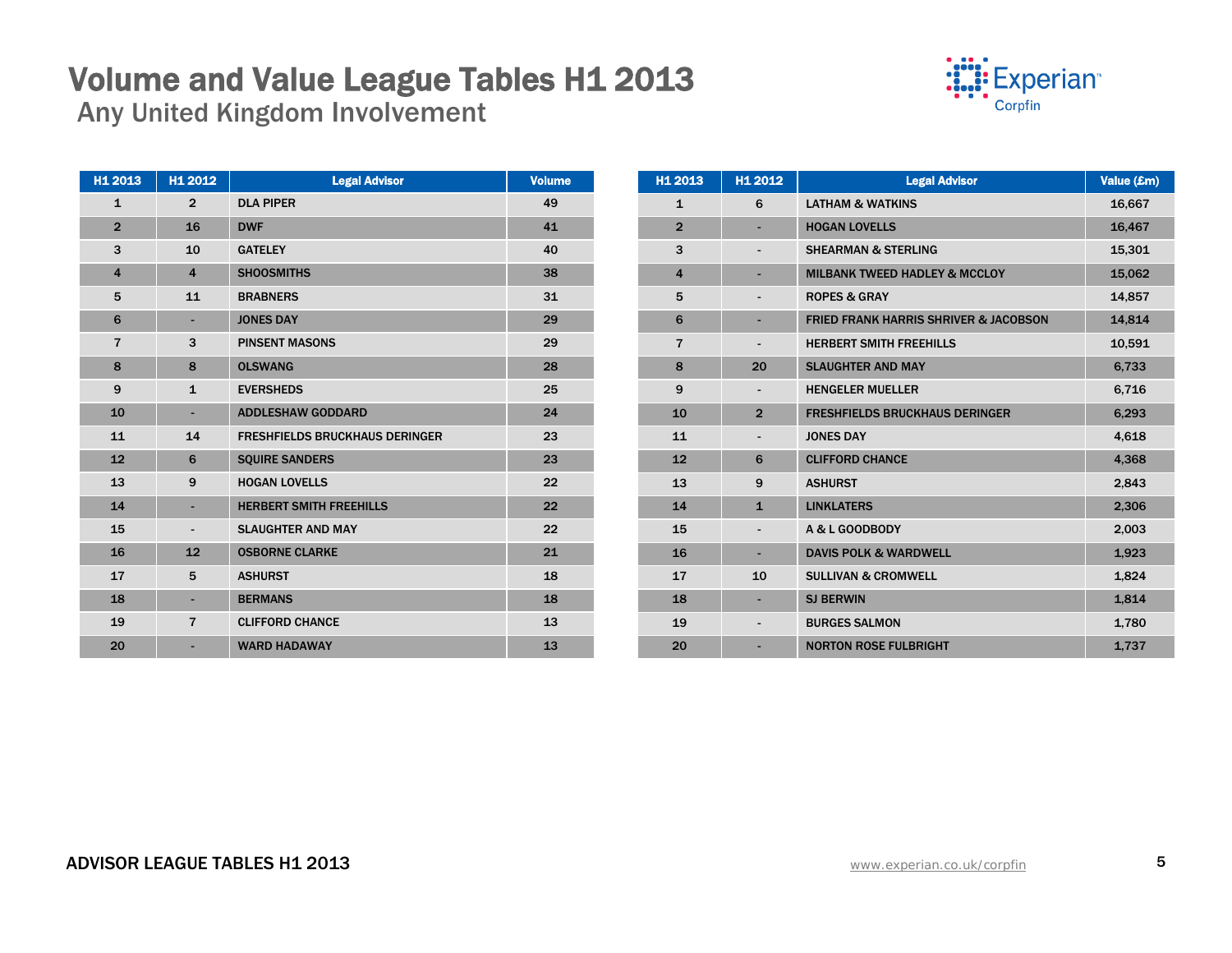Any United Kingdom Involvement



| H1 2013        | H1 2012                  | <b>Financial Advisor</b>             | <b>Volume</b> | H1 2013        | H1 2012                  | <b>Financial Advisor</b>             | Value (£m) |
|----------------|--------------------------|--------------------------------------|---------------|----------------|--------------------------|--------------------------------------|------------|
| $\mathbf{1}$   | 3                        | BDO <sup>*</sup>                     | 44            | $\mathbf{1}$   | $\mathbf{1}$             | <b>GOLDMAN SACHS</b>                 | 23,559     |
| $\overline{2}$ | $\mathbf{1}$             | <b>GRANT THORNTON</b>                | 41            | $\overline{2}$ | 4                        | <b>JP MORGAN</b>                     | 20,631     |
| 3              | 6                        | <b>CANACCORD GENUITY</b>             | 33            | 3              | 19                       | <b>CREDIT SUISSE</b>                 | 17,968     |
| 4              | 9                        | <b>KPMG</b>                          | 32            | 4              | $\blacksquare$           | <b>LIONTREE ADVISORS</b>             | 14,814     |
| 5              | 5                        | <b>PWC</b>                           | 28            | 5              | $\overline{7}$           | <b>CITIGROUP</b>                     | 14,494     |
| 6              | 19                       | <b>NUMIS SECURITIES</b>              | 27            | 6              | 13                       | <b>UBS</b>                           | 8,060      |
| $\overline{7}$ | 8                        | <b>CENKOS SECURITIES</b>             | 24            | $\overline{7}$ | 5                        | <b>DEUTSCHE BANK</b>                 | 7,103      |
| 8              | ٠.                       | <b>FINNCAP</b>                       | 24            | 8              | 12                       | <b>HSBC</b>                          | 6,096      |
| 9              | $\sim$                   | <b>WH IRELAND</b>                    | 24            | 9              | $\overline{\phantom{a}}$ | <b>SOCIETE GENERALE</b>              | 5,897      |
| 10             | 4                        | <b>RSM TENON</b>                     | 23            | 10             | 11                       | <b>BANK OF AMERICA MERRILL LYNCH</b> | 4,066      |
| 11             | $\overline{7}$           | <b>ROTHSCHILD</b>                    | 22            | 11             | $\overline{2}$           | <b>MORGAN STANLEY</b>                | 3,898      |
| 12             | ٠.                       | N+1 SINGER                           | 20            | 12             | $\sim$                   | <b>GLEACHER SHACKLOCK</b>            | 3,524      |
| 13             | $\overline{\phantom{a}}$ | <b>BEAUMONT CORNISH</b>              | 19            | $13*$          | $\overline{\phantom{a}}$ | <b>SBERBANK</b>                      | 3,043      |
| 14             | 13                       | <b>JP MORGAN</b>                     | 18            | $13*$          | ÷                        | <b>VTB CAPITAL</b>                   | 3,043      |
| 15             | 10                       | <b>DELOITTE</b>                      | 16            | 15             | 9                        | <b>ROTHSCHILD</b>                    | 2,235      |
| 16             | 2 <sup>1</sup>           | <b>ERNST &amp; YOUNG</b>             | 16            | 16             | 17                       | <b>CANACCORD GENUITY</b>             | 1,864      |
| 17             | $\blacksquare$           | <b>CITIGROUP</b>                     | 14            | 17             | $\overline{\phantom{a}}$ | <b>NUMIS SECURITIES</b>              | 1,853      |
| 18             | 14                       | <b>BANK OF AMERICA MERRILL LYNCH</b> | 13            | 18             | 10                       | <b>BARCLAYS</b>                      | 1,799      |
| 19             | 17                       | <b>MORGAN STANLEY</b>                | 13            | 19             | $\overline{\phantom{a}}$ | <b>ING</b>                           | 1,675      |
| 20             | 11                       | <b>INVESTEC</b>                      | 13            | 20             | $\overline{\phantom{a}}$ | <b>SHORT PARTNERS</b>                | 1,600      |

\*Incorporating deals completed by PKF.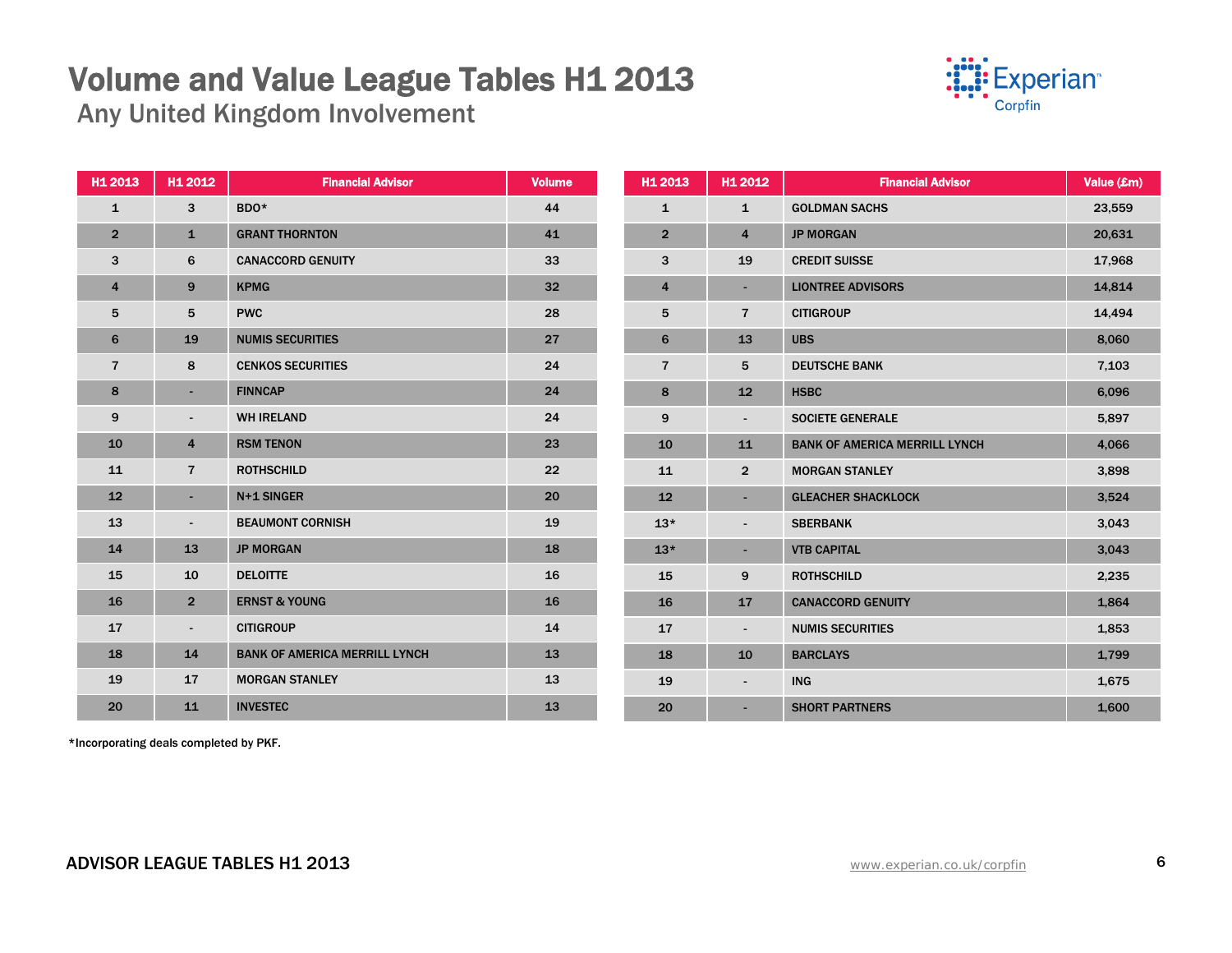### Deal Review and Advisor League Tables H1 2013

**Experian**<sup>®</sup> Corpfin

Greater London M&A Activity



| <b>Announced</b> | <b>Deal Type</b>    | <b>Target</b>                                                       | <b>Bidder</b>                                                               | <b>Deal Value</b><br>$(\mathbf{Em})$ |
|------------------|---------------------|---------------------------------------------------------------------|-----------------------------------------------------------------------------|--------------------------------------|
| 24/06/2013       | <b>Acquisition</b>  | <b>Eurasian Natural Resources</b><br><b>Corporation Plc, London</b> | Eurasian Resources Group<br><b>BV. Netherlands</b>                          | 3,043                                |
| 16/05/2013       | <b>Rights Issue</b> | Thomas Cook Group Plc.<br>London                                    |                                                                             | 1,600                                |
| 21/01/2013       | <b>Acquisition</b>  | <b>Stansted Airport Ltd, London</b>                                 | <b>Manchester Airport Group</b><br>Plc. Manchester                          | 1,500                                |
| 19/02/2013       | <b>Acquisition</b>  | HSBC (Panama) SA, Panama<br>(from HSBC, London)                     | Bancolombia SA, Colombia                                                    | 1,358                                |
| 10/06/2013       | <b>IBO</b>          | <b>Vue Entertainment Holdings</b><br>Ltd, London                    | <b>OMERS Private Equity and</b><br>Alberta Investment<br>Management, Canada | 935                                  |
| 09/06/2013       | <b>Acquisition</b>  | Pearl Therapeutics Inc. USA                                         | AstraZeneca Plc, London                                                     | 739                                  |
| 18/01/2013       | <b>Acquisition</b>  | Portfolio of 12 Hospitals,<br>London                                | <b>Moor Park Capital Partners</b><br>LLP, London                            | 700                                  |
| 04/03/2013       | <b>Rights Issue</b> | <b>Ophir Energy Plc, London</b>                                     |                                                                             | 553                                  |
| 12/03/2013       | <b>Rights Issue</b> | <b>Direct Line Insurance Group</b><br>Plc, London                   |                                                                             | 507                                  |
| 30/04/2013       | <b>Acquisition</b>  | New BBED Ltd, London                                                | <b>Carphone Warehouse Group</b><br>Plc. London                              | 500                                  |

There were 821 M&A and ECM transactions announced in the Greater London area during the first half of 2013, representing a decline of some 14.1% from the 956 deals announced in the corresponding period of 2012. The deals were worth GB£30.3bn in total – down from GB£101bn in H1 2012, where M&A values in the capital hit a five year high. The drop off in value can be attributed to a relative lack of activity involving London's large corporate players. The GB£3bn purchase of London registered mining firm Eurasian Natural Resources was the sole GB£1bn plus deal announced in Q2, and one of just four very large deals recorded so far this year – in H1 2012 there were 18 such transactions.

Almost 40% of all UK deals had a Greater London element, while the region contributed 37% to the UK's total value. Grant Thornton and Cannaccord Genuity Hawkpoint were the most active financial advisors, each with an involvement in 16 transactions in H1 2013, while Citigroup topped the ranking in terms of deal value with over £4.5bn worth of deals. Olswang was the leading legal advisor by volume with 18 assists, just topping Slaughter & May's 17 deals; Slaughter and May did head the value table, working on deals worth slightly less than £5bn.

Deal flow in London is consistently driven by financial services transactions, and the sector was the main contributor to overall volumes in H1 2013, featuring in 38% of transactions – volumes here were actually up by 5% on H1 2012, fuelled by brisk activity in the banking, leasing and insurance segments. However, volumes in the manufacturing and professional services sectors fell by 14.6% and 23%, respectively.

- 67 large (£100m plus) deals were announced in H1 2013, down by 33% on H1 2012's total of 100 transactions. Large deal values were down more sharply, from £93.4bn in H1 2012 to £25.4bn over the last period.
- Mid-market (£10m £100m) deal activity also declined; 127 transactions were announced, down by 39.2% from the 209 deals announced in H1 2012. Meanwhile, the aggregate value of mid-market deals fell by 41.1%, from £7.26bn to £4.27bn.
- On a brighter note, the number of small deals  $(E500,000 E10m)$ increased by 12.5% on H1 2012's figures - due partly to an upturn in small scale fundraisings by London's smaller quoted companies.

**Deal Review and Advisor League Tables H1 2013** Water Connection Connection Connection Connection Connection 7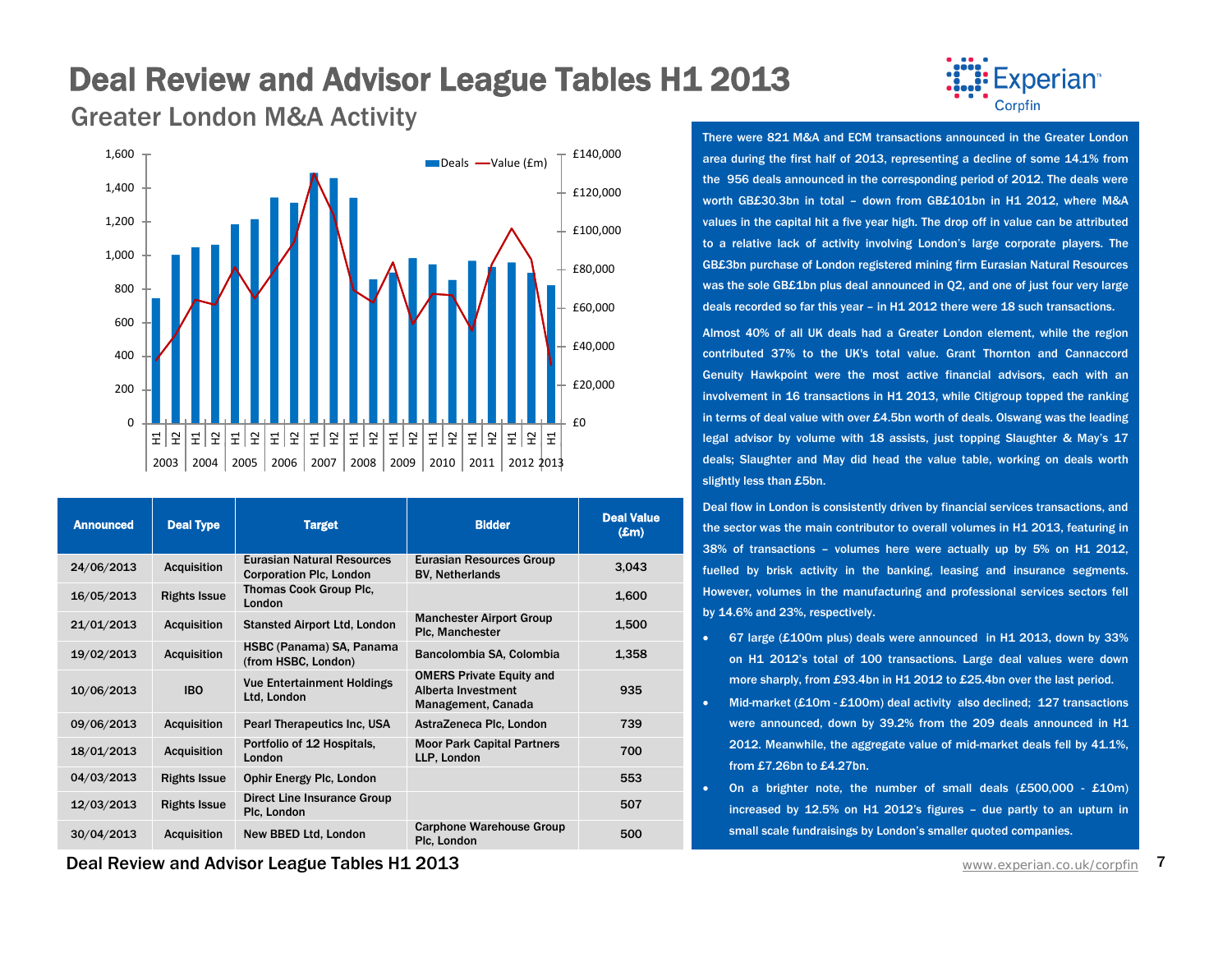## **Deal Review and Advisor League Tables H1 2013**<br>Any Greater London Involvement



| H1 2013        | H <sub>1</sub> 2012 | <b>Legal Advisor</b>                  | <b>Volume</b> | H1 2013        | H1 2012                  | <b>Legal Advisor</b>                  | Value (£m) |
|----------------|---------------------|---------------------------------------|---------------|----------------|--------------------------|---------------------------------------|------------|
| $\mathbf{1}$   | $\overline{2}$      | <b>OLSWANG</b>                        | 18            |                | $\blacksquare$           | <b>SLAUGHTER AND MAY</b>              | 4,995      |
| $\overline{2}$ | ۰                   | <b>SLAUGHTER AND MAY</b>              | 17            | $\overline{2}$ | $\overline{\phantom{0}}$ | <b>HERBERT SMITH FREEHILLS</b>        | 3,157      |
| 3              | $\blacksquare$      | <b>JONES DAY</b>                      | 15            | 3              | 3                        | <b>FRESHFIELDS BRUCKHAUS DERINGER</b> | 2,780      |
| $\overline{4}$ | ۰                   | <b>HERBERT SMITH FREEHILLS</b>        | 12            | $\overline{4}$ | 1                        | <b>LINKLATERS</b>                     | 2,072      |
| 5              | ۰.                  | <b>HOGAN LOVELLS</b>                  | 12            | 5              | $\blacksquare$           | <b>SULLIVAN &amp; CROMWELL</b>        | 1,824      |
| 6              | 10                  | <b>FRESHFIELDS BRUCKHAUS DERINGER</b> | 11            | 6              | -                        | <b>ASHURST</b>                        | 1,695      |
|                | 5                   | <b>DLA PIPER</b>                      | 11            |                | $\blacksquare$           | <b>BURGES SALMON</b>                  | 1,506      |
| 8              | -                   | <b>SHOOSMITHS</b>                     | 11            | 8              | $\overline{2}$           | <b>LATHAM &amp; WATKINS</b>           | 1,342      |
| 9              | 8                   | <b>OSBORNE CLARKE</b>                 | 9             | 9              | $\blacksquare$           | <b>HOGAN LOVELLS</b>                  | 1,150      |
| 10             | ۰                   | <b>EVERSHEDS</b>                      | 8             | 10             | -                        | <b>OGIER</b>                          | 1,145      |

| H1 2013        | H1 2012        | <b>Financial Advisor</b> | <b>Volume</b>            | H <sub>1</sub> 2013 | H1 2012        | <b>Financial Advisor</b>  | Value (£m) |
|----------------|----------------|--------------------------|--------------------------|---------------------|----------------|---------------------------|------------|
| 1              | 3              | <b>GRANT THORNTON</b>    | 16                       |                     | $\overline{4}$ | <b>CITIGROUP</b>          | 4,544      |
| $\overline{2}$ | 8              | <b>CANACCORD GENUITY</b> | 16                       | $\overline{2}$      | $\sim$         | <b>SOCIETE GENERALE</b>   | 3,539      |
| 3              |                | <b>BEAUMONT CORNISH</b>  | 14                       | 3                   |                | <b>GLEACHER SHACKLOCK</b> | 3,524      |
| 4              | $\overline{2}$ | <b>ROTHSCHILD</b>        | 12                       | 4                   | 8              | <b>JP MORGAN CAZENOVE</b> | 3,181      |
| 5              | $\sim$         | <b>FINNCAP</b>           | 10                       | $5*$                | $\sim$         | <b>SBERBANK</b>           | 3,043      |
| 6              | $\blacksquare$ | <b>WH IRELAND</b>        | 9                        | $5*$                | ۰              | <b>VTB CAPITAL</b>        | 3,043      |
|                | н.             | <b>CITIGROUP</b>         | 8                        |                     | 2 <sup>1</sup> | <b>MORGAN STANLEY</b>     | 2,784      |
| 8              | $\sim$         | <b>MORGAN STANLEY</b>    | $\overline{\phantom{a}}$ | 8                   | 10             | <b>HSBC</b>               | 2,731      |
| 9              | $\sim$         | <b>INVESTEC</b>          | $\overline{7}$           | 9                   | ۰              | <b>CREDIT SUISSE</b>      | 2,703      |
| 10             | $\sim$         | <b>KPMG</b>              | $\overline{7}$           | 10                  | 9              | <b>ROTHSCHILD</b>         | 2,090      |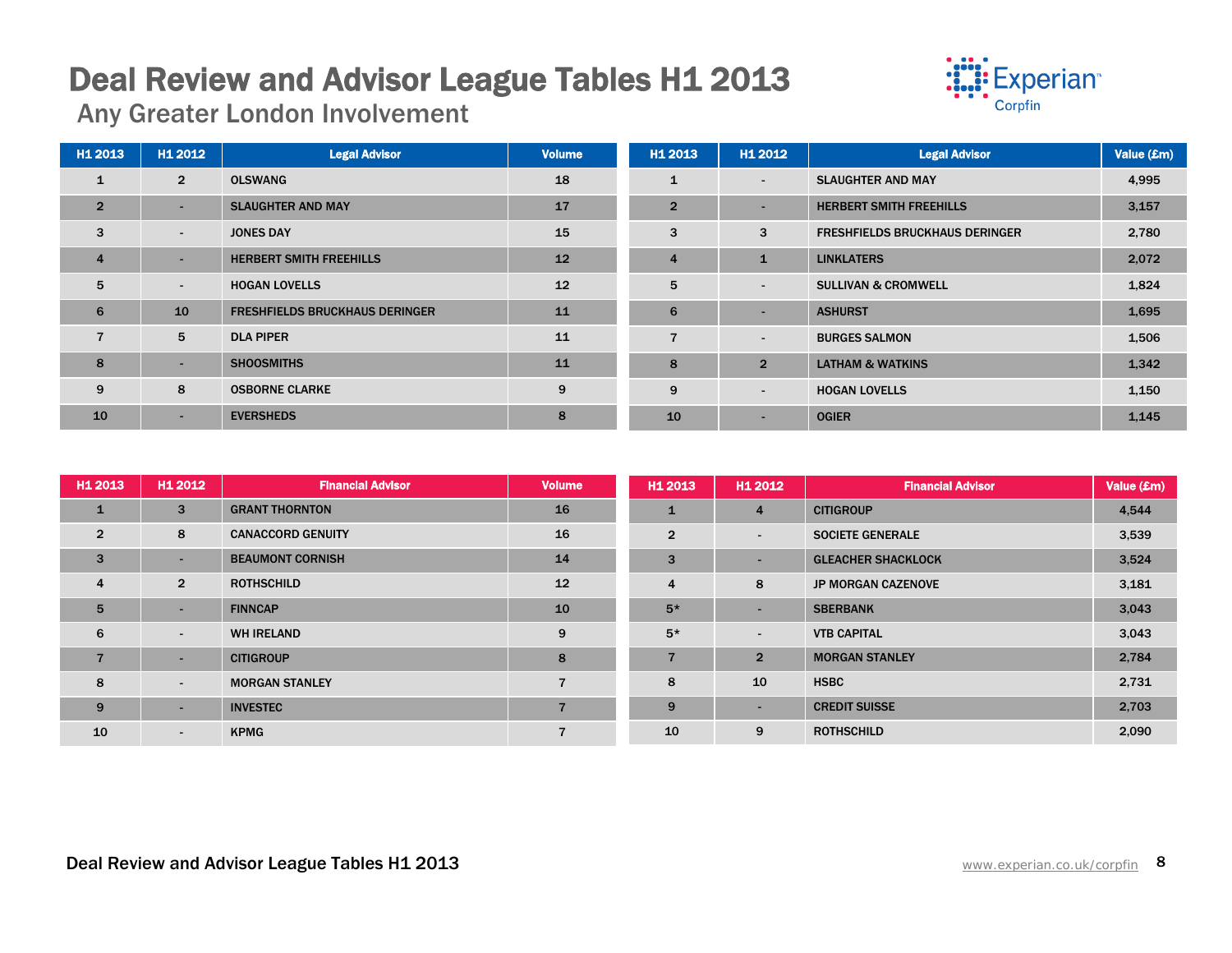## **Deal Review and Advisor League Tables H1 2013**<br>South East M&A Activity



|  | South East M&A Activity |  |
|--|-------------------------|--|

| <b>Announced</b> | <b>Deal Type</b>          | <b>Target</b>                                                                        | <b>Bidder</b>                                                                      | <b>Deal Value</b><br>$(\mathbf{Em})$ |
|------------------|---------------------------|--------------------------------------------------------------------------------------|------------------------------------------------------------------------------------|--------------------------------------|
| 24/06/2013       | <b>Acquisition</b>        | Kabel Deutschland Holding<br>AG, Germany                                             | <b>Vodafone Group Plc, Newbury</b>                                                 | 6,556                                |
| 27/02/2013       | <b>Flotation</b>          | eSure Group Plc, Reigate                                                             |                                                                                    | 604                                  |
| 05/02/2013       | <b>Startup</b>            | <b>Chinese Brewery Business of</b><br>Kingway Brewing Holdings,<br>China             | <b>China Resource Snow Brewery</b><br>(Joint venture with SABMiller,<br>Woking)    | 442                                  |
| 13/02/2013       | <b>Divestment</b>         | <b>Tesco Property Portfolio,</b><br>England                                          |                                                                                    | 490                                  |
| 31/05/2013       | <b>Share Buy-</b><br>back | <b>Reckitt Benckiser Group Plc.</b><br>Slough                                        |                                                                                    | 390                                  |
| 31/01/2013       | <b>Acquisition</b>        | 5 Canada Square, London<br>(from Evans Randall, Woking)                              | <b>St Martins Property</b><br><b>Corporation Ltd. London</b>                       | 385                                  |
| 28/03/2013       | <b>Acquisition</b>        | <b>Intercontinental London Park</b><br>Lane (from InterContinental<br>Group, Denham) | <b>Constellation Hotels Holdings</b><br>Ltd, Luxembourg                            | 302                                  |
| 21/01/2013       | <b>Rights Issue</b>       | <b>Crest Nicholson Holdings Plc,</b><br>Chertsey                                     |                                                                                    | 225                                  |
| 27/03/2013       | <b>Acquisition</b>        | <b>May Gurney Integrated</b><br>Services Ltd, Norwich                                | Kier Group Plc, Sandy                                                              | 221                                  |
| 18/03/2013       | <b>Acquisition</b>        | Cala Group Ltd, Edinburgh                                                            | Legal & General Group Plc.<br>London and Patron Capital,<br><b>Tunbridge Wells</b> | 210                                  |



There were 304 transactions involving a South East of England-based company in H1 2013, a 25% decrease on the 405 deals recorded during H1 2012. This resulted in a decrease in total deal values of 45%, from £23.2bn to £12.7bn. Around 14.7% of all UK deals had a South East element in H1 2013, which represented a slight fall from 16.2% in H1 2012. Shoosmiths was the most active legal advisor during this period with involvement in twelve deals and Grant Thornton the most active financial advisor with ten deal citations.

The manufacturing sector was once again the most active, with involvement in 103 deals, however this was a drop on the 151 deals in that sector during H1 2012. As in H1 2012, the next most active sectors were professional and business activities followed by wholesale, retail and repair, although deals also fell in both of these sectors.

A large reason for the lower level of activity was a downturn in the amount of acquisitions, which fell from 267 in H1 2012 to 213 in H1 2013. There was also a decrease in rights issues, declining from 48 to 35. The amount of deals funded by venture capital experienced a sharp decline, falling from 46 to 27. Bank debt funding in transactions also fell, from 21 in H1 2012 to 12 in H1 2013.

- Small deals fell by 35%, from 86 in H1 2012 to 56 in H1 2013. This totalled £210.8m, in comparison to £301.8m in H1 2013, a fall of 43%.
- There was a 76% fall in mid-market deals, down from 72 to 41. In value terms, this meant a drop from £2.35bn to £1.32bn, a 78% fall.
- Large deals also declined during the first half of 2013, with 18 transactions during H1 2013 in comparison to 29 in H1 2012. This resulted in a 84% drop in value, from £20.5bn to £11.1bn.

**Deal Review and Advisor League Tables H1 2013** Water Connection Connection Connection Connection 2014 Www.experian.co.uk/corpfin 9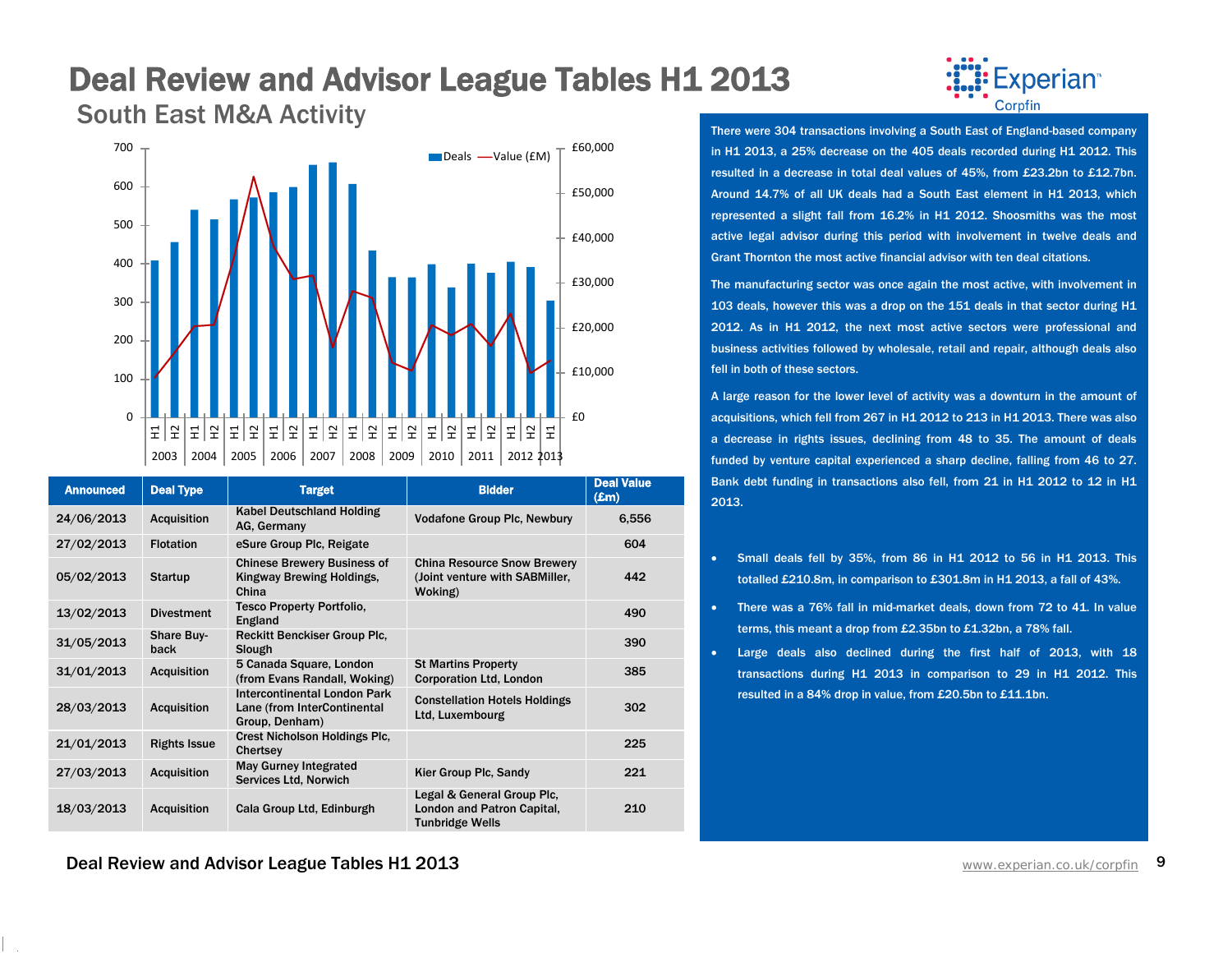## **Volume and Value League Tables H1 2013**<br>Any South East Involvement



| H1 2013        | H1 2012                  | <b>Legal Advisor</b>     | <b>Volume</b>  | H1 2013        | H1 2012                  | <b>Legal Advisor</b>             | Value (£m) |
|----------------|--------------------------|--------------------------|----------------|----------------|--------------------------|----------------------------------|------------|
| $\mathbf{1}$   | 1                        | <b>SHOOSMITHS</b>        | 12             | $\mathbf{1}$   | $\overline{\phantom{a}}$ | <b>HENGELER MUELLER</b>          | 6,716      |
| $\overline{2}$ | 10                       | <b>PINSENT MASONS</b>    | 8              | $\overline{2}$ | 10                       | <b>SLAUGHTER AND MAY</b>         | 1,309      |
| 3              | $\overline{\phantom{0}}$ | <b>DLA PIPER</b>         | 8              | 3              | $\overline{\phantom{a}}$ | <b>HOGAN LOVELLS</b>             | 902        |
| $\overline{4}$ | ۰.                       | <b>GATELEY</b>           | $\overline{ }$ | $\overline{4}$ | $\overline{\phantom{0}}$ | <b>ASHURST</b>                   | 813        |
| 5              | $\sim$                   | <b>DWF</b>               |                | 5              | $\overline{\phantom{a}}$ | <b>DAVIS POLK &amp; WARDWELL</b> | 604        |
| 6              | ۰.                       | <b>SLAUGHTER AND MAY</b> | 6              | 6              | $\overline{\phantom{0}}$ | <b>HERBERT SMITH FREEHILLS</b>   | 568        |
| $\overline{7}$ | $\sim$                   | <b>HOGAN LOVELLS</b>     | 6              | $\overline{7}$ | $\blacksquare$           | JUN HE LAW OFFICES               | 544        |
| 8              | ۰.                       | <b>BRABNERS</b>          | 6              | $\overline{7}$ | $\overline{\phantom{0}}$ | <b>REED SMITH</b>                | 544        |
| 9              | $\overline{2}$           | <b>EVERSHEDS</b>         | 6              | 9              | $\mathbf{1}$             | <b>CLIFFORD CHANCE</b>           | 435        |
| 10             | $\sim$                   | <b>ASHURST</b>           | 5              | 10             | ٠                        | A & L GOODBODY                   | 425        |

| H1 2013        | H1 2012        | <b>Financial Advisor</b> | <b>Volume</b> | H <sub>1</sub> 2013 | H1 2012                  | <b>Financial Advisor</b>  | Value (£m) |
|----------------|----------------|--------------------------|---------------|---------------------|--------------------------|---------------------------|------------|
| 1              |                | <b>GRANT THORNTON</b>    | 10            | 1                   | $\sim$                   | <b>GOLDMAN SACHS</b>      | 6,766      |
| $\overline{2}$ | ۰.             | <b>CENKOS SECURITIES</b> | 9             | $\overline{2}$      | $\overline{\phantom{a}}$ | <b>UBS</b>                | 6,556      |
| 3              |                | <b>WH IRELAND</b>        | 9             | 3                   | $\sim$                   | <b>NUMIS SECURITIES</b>   | 1,067      |
| $\overline{4}$ | $\blacksquare$ | <b>NUMIS SECURITIES</b>  | 7             | $\overline{4}$      | $\overline{\phantom{a}}$ | <b>CANACCORD GENUITY</b>  | 963        |
| 5              | -              | <b>KPMG</b>              |               | 5                   | <b>.</b>                 | <b>HSBC</b>               | 769        |
| 6              | $\blacksquare$ | <b>RSM TENON</b>         | –             | 6                   | $\overline{\phantom{a}}$ | <b>JP MORGAN</b>          | 765        |
| $\overline{7}$ |                | <b>BDO</b>               | 5             | $\overline{7}$      | $\sim$                   | <b>DEUTSCHE BANK</b>      | 604        |
| 8              | ۰.             | <b>FINNCAP</b>           | 5             | 7                   | $\overline{\phantom{a}}$ | <b>JP MORGAN CAZENOVE</b> | 604        |
| 9              |                | N+1 SINGER               | 5             | 9                   | $\sim$                   | <b>MORGAN STANLEY</b>     | 398        |
| 10             | $\sim$         | <b>BCMS CORPORATE</b>    | 5             | 10                  | $\overline{\phantom{a}}$ | <b>CENKOS SECURITIES</b>  | 307        |

### ADVISOR LEAGUE TABLES H1 2013 **ADVISOR LEAGUE TABLES H1 2013**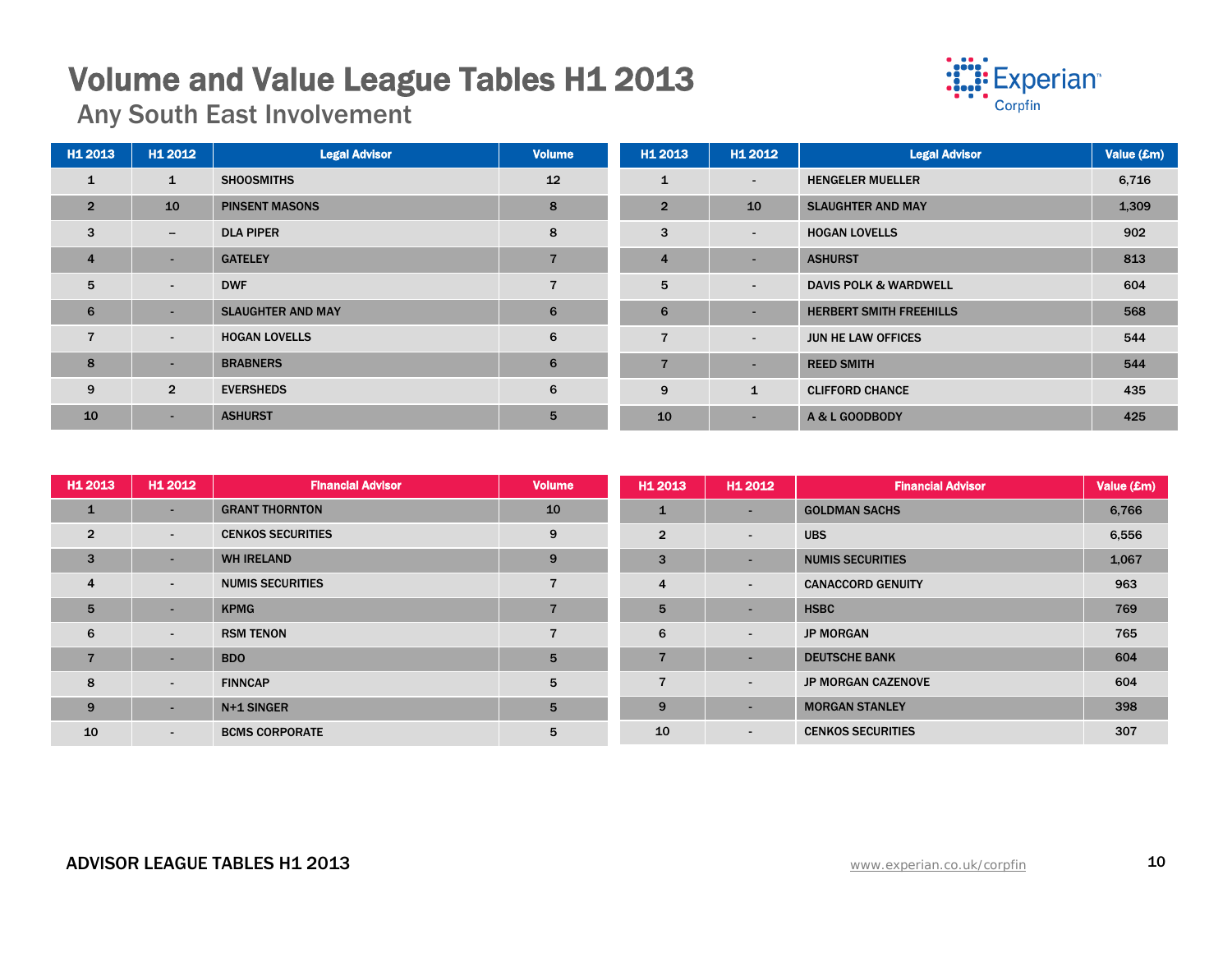### Deal Review and Advisor League Tables H1 2013



| <b>Announced</b> | <b>Deal Type</b>        | <b>Target</b>                               | <b>Bidder</b>                           | <b>Deal Value</b><br>$(\pmb{\pounds}m)$ |
|------------------|-------------------------|---------------------------------------------|-----------------------------------------|-----------------------------------------|
| 11/03/2013       | <b>Rights Issue</b>     | St James's Place Plc.<br>Cirencester        |                                         | 519                                     |
| 22/05/2013       | <b>Divestment</b>       | St James's Place Plc.<br><b>Cirencester</b> |                                         | 450                                     |
| 02/04/2013       | <b>IBO</b>              | Oasis Healthcare Ltd, Bristol               | <b>Bridgepoint Private Equity</b>       | 185                                     |
| 10/05/2013       | <b>Acquisition</b>      | Axell Wireless Ltd, Chesham                 | Cobham Plc, Wimborne                    | 85                                      |
| 20/05/2013       | <b>Flotation</b>        | <b>GCP Student Living PLC.</b><br>Exeter    |                                         | 70                                      |
| 14/02/2013       | <b>Acquisition</b>      | Dolphin Centre, Pool                        | Legal & General Property Ltd.<br>London | 58                                      |
| 25/03/2013       | Developmen<br>t Capital | Rhyl Flats Wind Farm Ltd.<br>Swindon        |                                         | 58                                      |
| 31/05/2013       | Secondary<br>Buy-Out    | Hi-Reach Ltd, Swindon                       | <b>Rutland Partners</b>                 | 50                                      |
| 12/06/2013       | <b>Rights Issue</b>     | Unite Group Plc, Bath                       |                                         | 50                                      |
| 21/06/2013       | <b>IBO</b>              | Allen & Heath Ltd, Penryn                   | Electra Partners, England               | 43                                      |

### xperian<sup>™</sup> Cornfin

M&A and ECM activity in South West England roughly followed the UK trend. There were 143 transactions announced in H1 2013, constituting a decline of just over 15% from the 169 deals recorded during H1 2013. Values fell more sharply, although H1 2012's figures were skewed by the massive Glencore / Xtrata tie up, and the £1.8bn worth of deals announced in H1 2013 is a more typical half yearly return for the region.

There was a South Western element in 6.9% of all UK deals, and the region contributed just over 2% to the total value of UK transactions. Ashfords was the leading legal advisor by volume with six assists, edging out Burges Salmon and Ashfords, each of which worked on five deals in total; Burges Salmon did top the value tables, by virtue of its £274m worth of deals. Meanwhile, the most active financial advisors in the region were the big multinational players; KPMG and PWC led the volume tables, each working on three transactions, while Bank of America Merrill Lynch was the leading financial advisor by value, with GB£450m worth of deals.

Manufacturing was the most active sector in terms of volume in H1 2013, accounting for 36.4% of deals; Dorset-based Cobham defence group Cobham Plc's purchase of Axell Wireless was the largest transaction here. The South West saw a relative lack of activity in the financial services sector, although Cirencester wealth management business St James's Place featured in the region's two largest deals by value.

- Three large (£100m plus) deals were announced in H1 2013, down from H1 2012's total of seven transactions.
- Mid-market (£10m £100m) deal activity was down by 20% in volume and by 2% in value.
- However, the number of small deals (£500,000 £10m) remained static, and values were up by 16%, from £76m to £89m.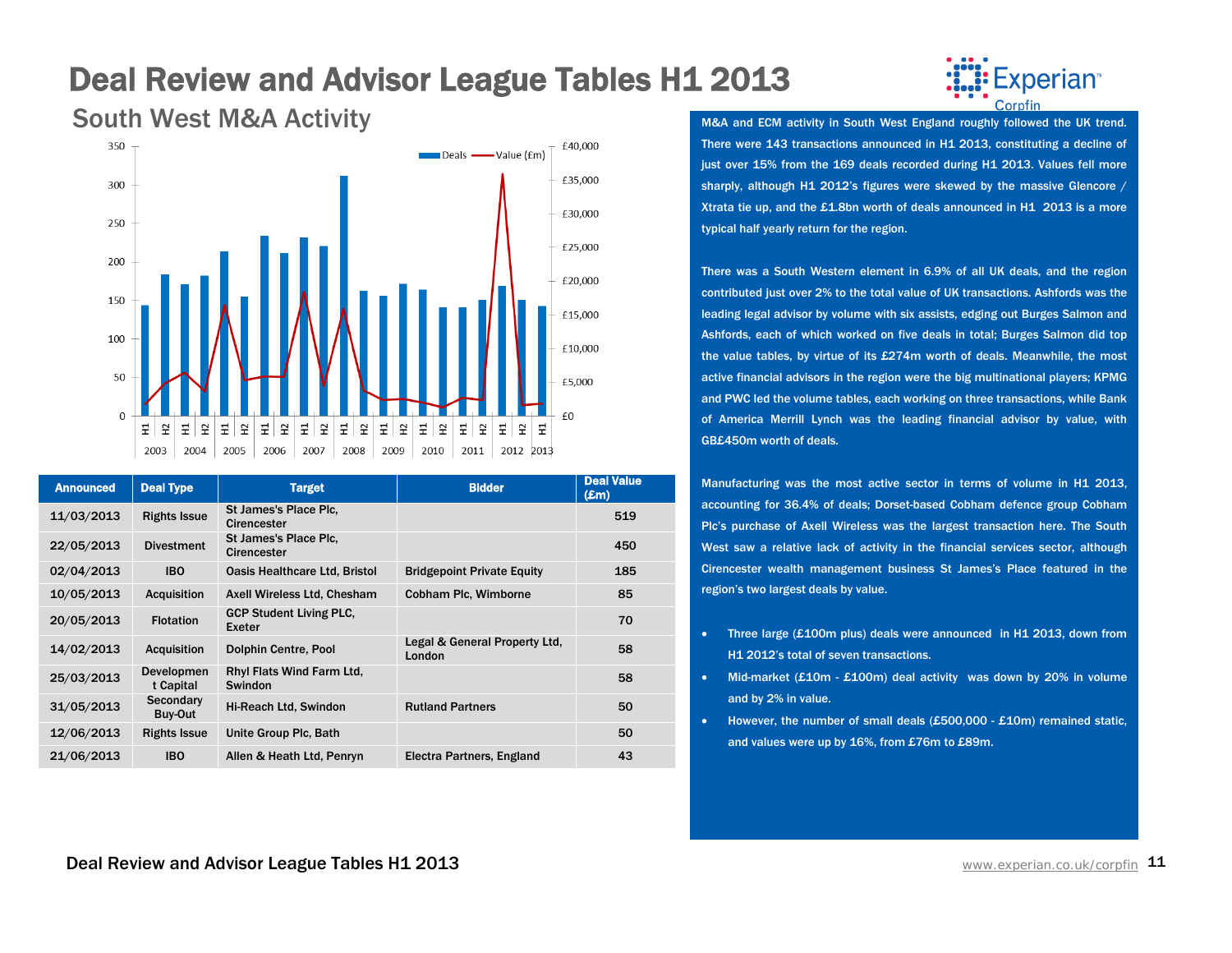## **Volume and Value League Tables H1 2013**<br>Any South West Involvement



| H1 2013        | H1 2012         | <b>Legal Advisor</b>           | <b>Volume</b>  | H1 2013      | H1 2012                  | <b>Legal Advisor</b>      | Value (£m) |
|----------------|-----------------|--------------------------------|----------------|--------------|--------------------------|---------------------------|------------|
| $\mathbf{1}$   | 3               | <b>ASHFORDS</b>                | 6              | $\mathbf{1}$ | $\sim$                   | <b>BURGES SALMON</b>      | 274        |
| $\overline{2}$ | 9               | <b>BURGES SALMON</b>           | 5              | $2*$         | $\overline{\phantom{0}}$ | <b>CLIFFORD CHANCE</b>    | 185        |
| $\mathbf{3}$   | $\sim$          | <b>MICHELMORES</b>             | 5              | $2*$         | $\mathbf{1}$             | <b>LINKLATERS</b>         | 185        |
| $\overline{4}$ | $5\overline{5}$ | <b>DLA PIPER</b>               | $\overline{4}$ | $2*$         | $\overline{\phantom{a}}$ | <b>SJ BERWIN</b>          | 185        |
| 5              | $\mathbf{1}$    | <b>OSBORNE CLARKE</b>          | 4              | 5            | $\sim$                   | <b>DLA PIPER</b>          | 103        |
| 6              | ٠               | <b>FOOT ANSTEY</b>             | $\overline{4}$ | 6            | $\overline{\phantom{0}}$ | <b>TAYLOR WESSING</b>     | 93         |
| $\overline{7}$ | $\sim$          | <b>ADDLESHAW GODDARD</b>       | 3              | $7*$         | $\blacksquare$           | <b>MACFARLANES</b>        | 85         |
| 8              | ٠               | <b>FIELD FISHER WATERHOUSE</b> | 3              | $7*$         | $\overline{\phantom{0}}$ | <b>MOORE BLATCH</b>       | 85         |
| 9              | $\sim$          | <b>JONES DAY</b>               | 3              | $9*$         | $\sim$                   | LG                        | 70         |
| 10             | ÷.              | <b>CLIFFORD CHANCE</b>         | $\overline{2}$ | $9*$         | ٠                        | <b>STEPHENSON HARWOOD</b> | 70         |

| H1 2013        | H1 2012                  | <b>Financial Advisor</b> | <b>Volume</b>  | H <sub>1</sub> 2013 | H1 2012                  | <b>Financial Advisor</b>                 | Value (£m) |
|----------------|--------------------------|--------------------------|----------------|---------------------|--------------------------|------------------------------------------|------------|
| $\mathbf{1}$   | ۰.                       | <b>KPMG</b>              | 3              |                     | 9                        | <b>BANK OF AMERICA MERRILL LYNCH</b>     | 450        |
| $\overline{2}$ | $\sim$                   | <b>PWC</b>               | 3              | $\overline{2}$      | $\overline{\phantom{a}}$ | <b>DC ADVISORY</b>                       | 235        |
| $\overline{3}$ | 8                        | <b>BDO</b>               | 3              | 3                   |                          | <b>KPMG</b>                              | 211        |
| $\overline{4}$ | $\sim$                   | <b>DC ADVISORY</b>       | $\overline{2}$ | $\overline{4}$      | $\sim$                   | <b>ROTHSCHILD</b>                        | 200        |
| 5              | $\sim$                   | <b>ROTHSCHILD</b>        | $\overline{2}$ | 5                   | -                        | <b>PWC</b>                               | 189        |
| 6              | $\overline{\phantom{0}}$ | <b>CENKOS SECURITIES</b> | $\overline{2}$ | 6                   | $\blacksquare$           | <b>JAMIESON CORPORATE FINANCE</b>        | 185        |
| 7              | 5                        | <b>DELOITTE</b>          | $\overline{2}$ | $\overline{7}$      |                          | <b>CENKOS SECURITIES</b>                 | 70         |
| 8              | $\sim$                   | <b>FINNCAP</b>           | $\overline{2}$ | 8                   | $\overline{\phantom{a}}$ | <b>DELOITTE</b>                          | 50         |
| 9              | $\overline{\phantom{0}}$ | <b>SANLAM SECURITIES</b> | $\overline{2}$ | 9                   | $\sim$                   | <b>HOULIHAN LOKEY HOWARD &amp; ZUKIN</b> | 43         |
| 10             | 6                        | <b>BAKER TILLY</b>       | $\overline{2}$ | 10                  | 10                       | <b>CANACCORD GENUITY</b>                 | 23         |

#### ADVISOR LEAGUE TABLES H1 2013 **ADVISOR LEAGUE TABLES H1 2013**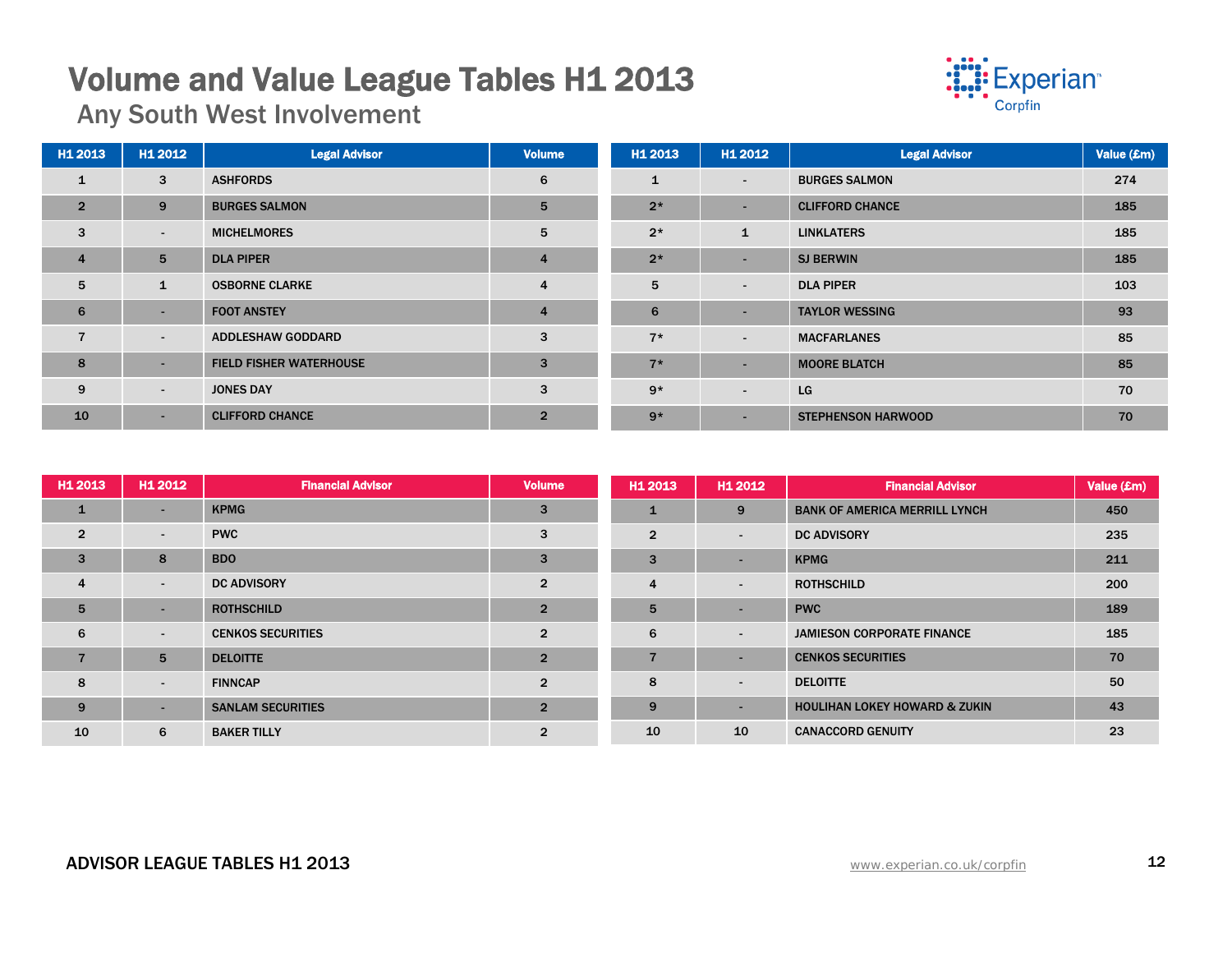## Deal Review and Advisor League Tables H1 2013



East Anglia M&A Activity Corptin Corptin Corptin Corptin Corptin Corptin Corptin Corptin Corptin Corptin Corptin Corptin Corptin Corptin Corptin Corptin Corptin Corptin Corptin Corptin Corptin Corptin Corptin Corptin Corpt



| <b>Announced</b> | <b>Deal Type</b>    | <b>Target</b>                                                     | <b>Bidder</b>                                              | <b>Deal Value</b><br>$(\pmb{\pounds} \mathbf{m})$ |
|------------------|---------------------|-------------------------------------------------------------------|------------------------------------------------------------|---------------------------------------------------|
| 20/02/13         | <b>Acquisition</b>  | Irish Life, Ireland                                               | Canada Life Ltd, Potters Bar                               | 1,139                                             |
| 03/06/13         | <b>Acquisition</b>  | <b>London Luton Airport Group</b><br>Ltd, Luton                   | Consortium led by Axa Private<br>Equity and AENA SA, Spain | 341.5                                             |
| 19/02/13         | <b>IPO</b>          | Countrywide Plc, Chelmsford                                       |                                                            | 224                                               |
| 27/03/13         | <b>Acquisition</b>  | <b>May Gurney Integrated</b><br>Services Plc, Norwich             | Kier Group Plc, Sandy                                      | 221                                               |
| 25/02/13         | <b>Acquisition</b>  | <b>Countryside Properties Plc.</b><br><b>Brentwood</b>            | <b>Oaktree Capital Management</b><br>LP, USA               | 165                                               |
| 17/05/13         | <b>Acquisition</b>  | Last Mile Developments Ltd.<br><b>Hatfield</b>                    | Wm Morrison Supermarkets Plc.<br><b>Bradford</b>           | 135                                               |
| 27/03/13         | <b>Acquisition</b>  | <b>Cardiff International Airport</b><br>Ltd, Luton                | The Welsh Government, Cardiff                              | 52                                                |
| 13/03/13         | <b>Acquisition</b>  | <b>Giraffe Concepts Ltd.</b><br><b>Hatfield</b>                   | <b>Tesco Plc, Cheshunt</b>                                 | 48.6                                              |
| 20/02/13         | <b>Acquisition</b>  | <b>Lee Cooper Brands</b><br>(Management Services) Ltd,<br>Watford | Iconix Brand Group Inc, USA                                | 46.9                                              |
| 12/06/13         | <b>Rights Issue</b> | <b>Telford Homes Plc, Waltham</b><br><b>Cross</b>                 |                                                            | 20                                                |

the first half of 2013, representing a decline of 33.9% from the 192 deals recorded during the first half of 2012. Meanwhile, the overall value of deals declined by 28.63%, from £4.6bn in H1 2012 to £3.3bn in H1 2013.

Approximately 7.7% of all UK deals had an East Anglian element in H1 2013, while the region contributed 3.1% to the UK's total deal value. BDO and Grant Thornton were the most active financial advisors, each with an involvement in seven transactions in the first half of 2013, while Bank of America Merrill Lynch topped the ranking in terms of deal value, having advised on a single transaction worth £1.14bn. Shoosmiths was the leading legal advisor by volume with six assists, whilst Irish firm A&L Goodbody topped the table in terms of value advising on transactions worth £1,2bn.

The manufacturing industry was the principal driver of deal volumes in East Anglia during the first half of 2013, accounting for almost 27% of all transactions by target activity; the next most active sectors were wholesale, retail and repair, closely followed by professional and business activities. The financial industry was East Anglia's most valuable sector (with £1.9bn worth of deals), far in advance of the property segment (next most valuable at £1.08bn).

- Seven large deals were announced in the first half of 2013, an increase of 16.67% on H1 2012's total of six transactions. Large deal values were down 20.2%, from £3.401bn in 2012 to £2.715bn over the same period in 2013.
- Mid-market deal activity fell sharply; 16 transactions were announced, down by 54.3% from the 35 deals announced in 2012. Meanwhile, the aggregate value of mid-market deals fell from £1.08bn to £482m, a drop of 55.5%.
- Small deals fell by 36.17% in volume (from 47 to 30 transactions), whilst their aggregate value fell by 27.1% (from £152m to £111m).

Deal Review and Advisor League Tables H1 2013 WWW.experian.co.uk/corpfin 13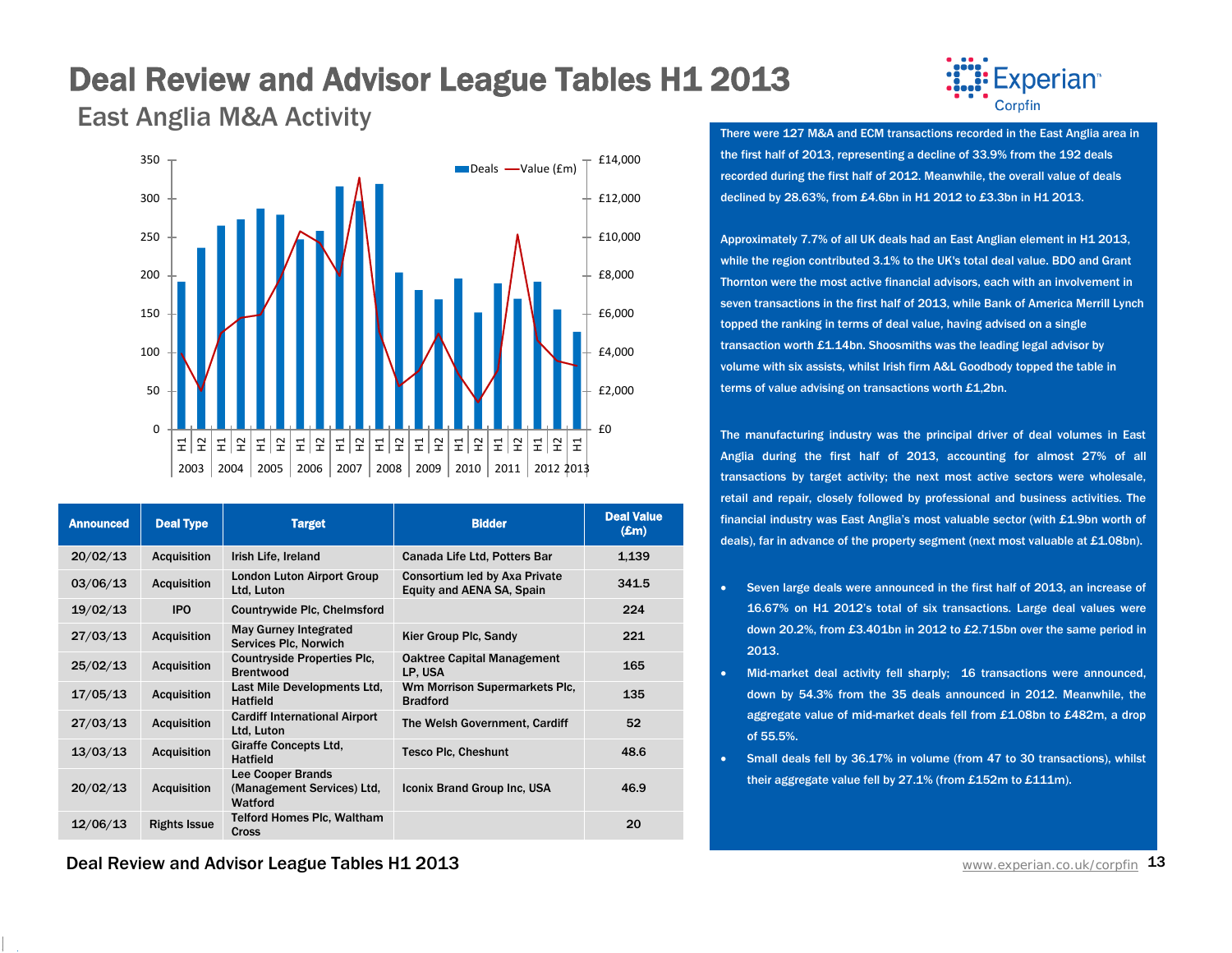## **Volume and Value League Tables H1 2013**<br>Any East Anglia Involvement



| H <sub>1</sub> 2013 | H1 2012                  | <b>Legal Advisor</b>       | <b>Volume</b>  | H1 2013        | H1 2012                  | <b>Legal Advisor</b>                             | Value (£m) |
|---------------------|--------------------------|----------------------------|----------------|----------------|--------------------------|--------------------------------------------------|------------|
| $\mathbf{1}$        | 8                        | <b>SHOOSMITHS</b>          | 6              | $\mathbf{1}$   | $\overline{\phantom{a}}$ | A & L GOODBODY                                   | 1,204      |
| $\overline{2}$      | 3                        | <b>MILLS &amp; REEVE</b>   | 5              | $2*$           | $\overline{\phantom{a}}$ | <b>HERBERT SMITH FREEHILLS</b>                   | 1,139      |
| 3                   | $-$                      | <b>PINSENT MASONS</b>      | 4              | $2*$           | $\overline{\phantom{a}}$ | <b>MATHESON</b>                                  | 1,139      |
| $\overline{4}$      | ۰                        | <b>JONES DAY</b>           | $\overline{4}$ | $\overline{4}$ | $\overline{2}$           | <b>SLAUGHTER AND MAY</b>                         | 359        |
| 5                   | $\overline{2}$           | <b>BIRKETTS</b>            | 4              | 5              | $\overline{\phantom{a}}$ | <b>PAUL WEISS RIFKIND WHARTON &amp; GARRISON</b> | 224        |
| 6                   | $\overline{\phantom{a}}$ | <b>ADDLESHAW GODDARD</b>   | 3              | 6              | $\overline{\phantom{a}}$ | <b>ASHURST</b>                                   | 184        |
| $\overline{7}$      | $\sim$                   | <b>SQUIRE SANDERS</b>      | 3              | $\overline{7}$ | $\overline{\phantom{a}}$ | <b>SPEECHLY BIRCHAM</b>                          | 165        |
| 8                   | 1                        | <b>EVERSHEDS</b>           | 3              | 8              | $\overline{\phantom{a}}$ | <b>ADDLESHAW GODDARD</b>                         | 87         |
| 9                   | $\sim$                   | A & L GOODBODY             | $\overline{2}$ | 9              | $\overline{\phantom{a}}$ | <b>PINSENT MASONS</b>                            | 67         |
| 10                  | ٠                        | <b>SLAUGHTER &amp; MAY</b> | $\overline{2}$ | 10             | $\overline{\phantom{a}}$ | <b>WALKER MORRIS</b>                             | 65         |

| H1 2013        | H1 2012        | <b>Financial Advisor</b> | <b>Volume</b>  | H <sub>1</sub> 2013 | H1 2012                  | <b>Financial Advisor</b>             | Value (£m) |
|----------------|----------------|--------------------------|----------------|---------------------|--------------------------|--------------------------------------|------------|
| $\mathbf{1}$   | $\mathbf{1}$   | <b>GRANT THORNTON</b>    |                | 1                   | $\mathbf{1}$             | <b>BANK OF AMERICA MERRILL LYNCH</b> | 1,139      |
| $\overline{2}$ | ۰.             | <b>BDO</b>               | 7              | $\overline{2}$      | $\sim$                   | <b>CANACCORD GENUITY</b>             | 225        |
| 3              | 9              | <b>FINNCAP</b>           | 6              | $3*$                | $\sim$                   | <b>CREDIT SUISSE</b>                 | 224        |
| $\overline{4}$ | $\sim$         | <b>RSM TENON</b>         | 3              | $3*$                | 3                        | <b>GOLDMAN SACHS</b>                 | 224        |
| 5              | $\sim$         | <b>CANACCORD GENUITY</b> | $\overline{2}$ | $5*$                | <b>.</b>                 | <b>JP MORGAN CHASE &amp; CO</b>      | 221        |
| 6              | $\overline{2}$ | <b>KPMG</b>              | $\overline{2}$ | $5*$                | $\sim$                   | <b>NUMIS SECURITIES</b>              | 221        |
| $\overline{7}$ | 6              | <b>PWC</b>               | $\overline{2}$ | $5*$                | $\sim$                   | PEEL HUNT LLP                        | 221        |
| 8              | $\sim$         | N+1 SINGER               | $\overline{2}$ | 8                   | $\overline{\phantom{a}}$ | <b>KPMG</b>                          | 217        |
| 9              | 3              | <b>BAKER TILLY</b>       | $\overline{2}$ | 9                   | $\sim$                   | <b>RSM TENON</b>                     | 65         |
| 10             | $\sim$         | <b>CENKOS SECURITIES</b> | $\overline{2}$ | 10                  | 6                        | <b>PWC</b>                           | 54         |

#### ADVISOR LEAGUE TABLES H1 2013 **ADVISOR LEAGUE TABLES 14**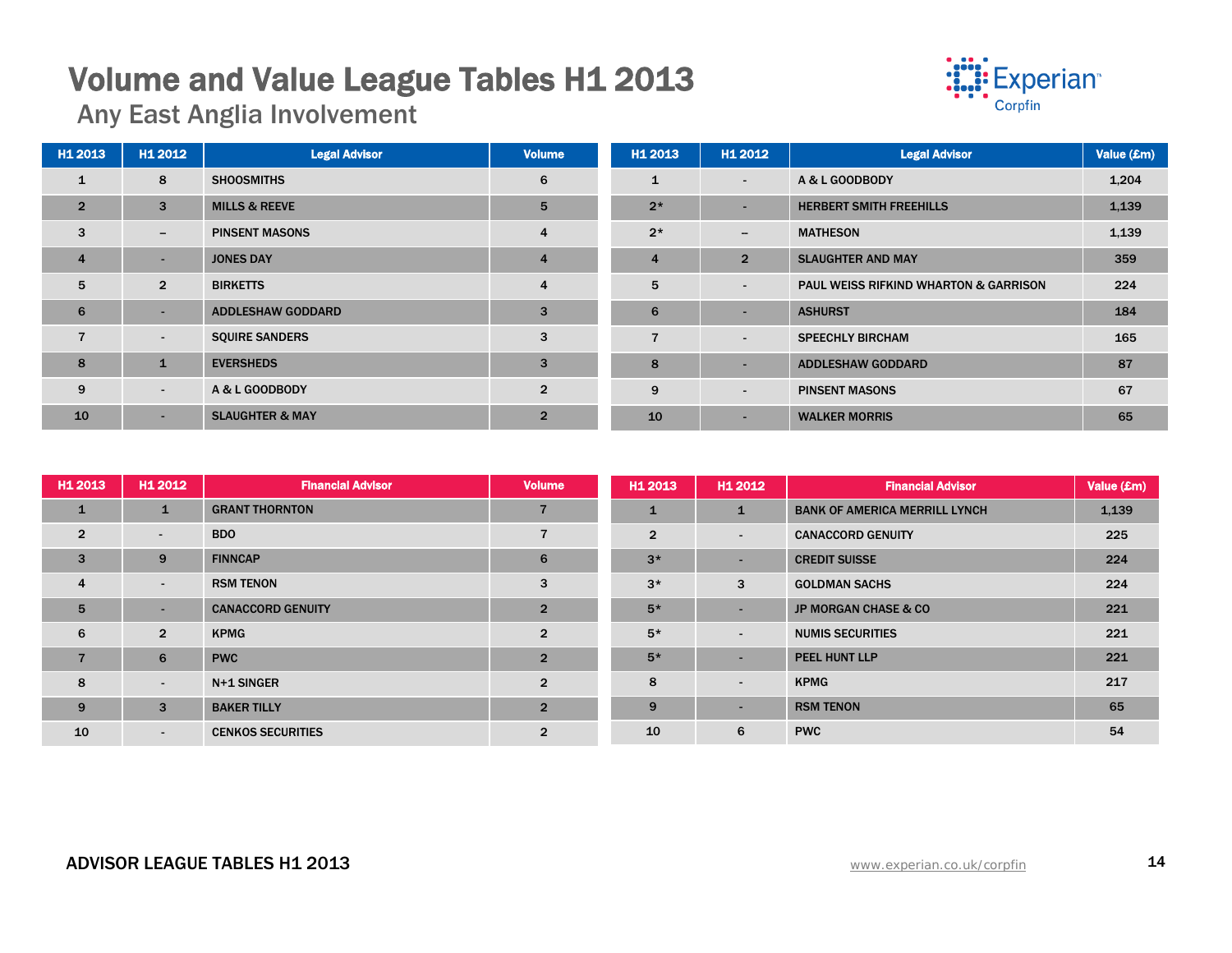

| <b>Announced</b> | <b>Deal Type</b>                | <b>Target</b>                                           | <b>Bidder</b>                                                           | <b>Deal Value</b><br>$(\mathbf{E}$ m) |
|------------------|---------------------------------|---------------------------------------------------------|-------------------------------------------------------------------------|---------------------------------------|
| 14/05/2013       | <b>IBO</b>                      | Severn Trent Plc, Coventry                              | <b>Kuwait Investment Authority</b><br>and Borealis Infrastructure       | 5,300                                 |
| 03/05/2013       | <b>Minority</b><br><b>Stake</b> | <b>Bullring Shopping Centre,</b><br><b>Birmingham</b>   | Hammerson plc, London                                                   | 307                                   |
| 20/06/2013       | <b>IBO</b>                      | Marelli Overseas Ltd.<br>Alcester                       | Private Group led by The<br><b>Carlyle Group</b>                        | 181                                   |
| 03/05/2013       | <b>Acquisition</b>              | <b>WCL Services Ltd. London</b>                         | <b>Nord Anglia Education Ltd</b>                                        | 153                                   |
| 01/05/2013       | <b>Acquisition</b>              | Truth Hardware Corp,<br>Owatonna                        | Tyman Plc, London                                                       | 129                                   |
| 07/03/2013       | <b>Divestment</b>               | <b>National Express Group Plc.</b><br><b>Birmingham</b> |                                                                         | 106                                   |
| 26/02/2013       | <b>Divestment</b>               | <b>Sports Direct International</b><br>Plc. Shirebrook   |                                                                         | 100                                   |
| 27/03/2013       | <b>Acquisition</b>              | <b>Primark Distribution Unit,</b><br><b>Thrapston</b>   | LondonMetric Property Plc,<br>London                                    | 61                                    |
| 22/01/2013       | <b>Acquisition</b>              | Yew Holdings Ltd, Beverley                              | Dignity Plc, Sutton Coldfield                                           | 58                                    |
| 29/04/2013       | <b>Acquisition</b>              | <b>Hartlebury Trading Estate,</b><br>Hartlebury         | <b>Schroder Property</b><br><b>Investment Management</b><br>Ltd. London | 46                                    |

#### ADVISOR LEAGUE TABLES H1 2013 **ADVISOR LEAGUE TABLES H1 2013**



The first half of 2013 saw a total of 265 transactions recorded with a Midlands involvement, with these deals worth a combined total value of £8bn. This represents declines for both volume and value when compared to the first half of the previous year, with volume down 24.7% and value down by 39.3%. Traditionally, this region sees a stronger second half of the year and there are hopes that this pattern will repeat for 2013 despite a sluggish end to 2012.

The Midlands accounted for 12.9% of all UK deals by volume and 9.6% by value. The region remains one of the most important markets outside of London.

Gateley was the most prolific legal advisor in the Midlands with an involvement in 18 transactions, followed by DWF (ten) and DLA Piper (nine). Herbert Smith Freehills advised on the highest total value of deals at £307m, while Jones Day and Latham & Watkins completed the top three when analysing by value. In terms of volume, RSM Tenon came out on top of the financial advisor league table, advising on seven transactions, followed by Rothschild and KPMG. Citigroup advised on the biggest value of deals at £6.2bn, with Deutsche Bank and Nomura International also in the top three.

The manufacturing sector was the most frequently cited industry in the Midlands, with an involvement in 38.5% of all transactions in the area. Professional business activities and wholesale, retail and repair were also popular sectors in this region.

- The number of small deals increased by 5% in H1 2012 to reach 42 from 40 recorded in the corresponding period of the previous year. However, the total value of small transactions was £111m, which was down 14.85% on H1 2012.
- The mid-market sector was probably the worst hit of the deal categories as volumes declined by 41.3%, while total value fell by an even more significant 50.95% in the comparisons with the first half of 2012.
- Large deals also did not fare well, with eight such transactions worth a combined £7.2bn. These figures equate to a 42.9% drop in transaction activity and a fall of 38.2% in total value in comparison with H1 2012.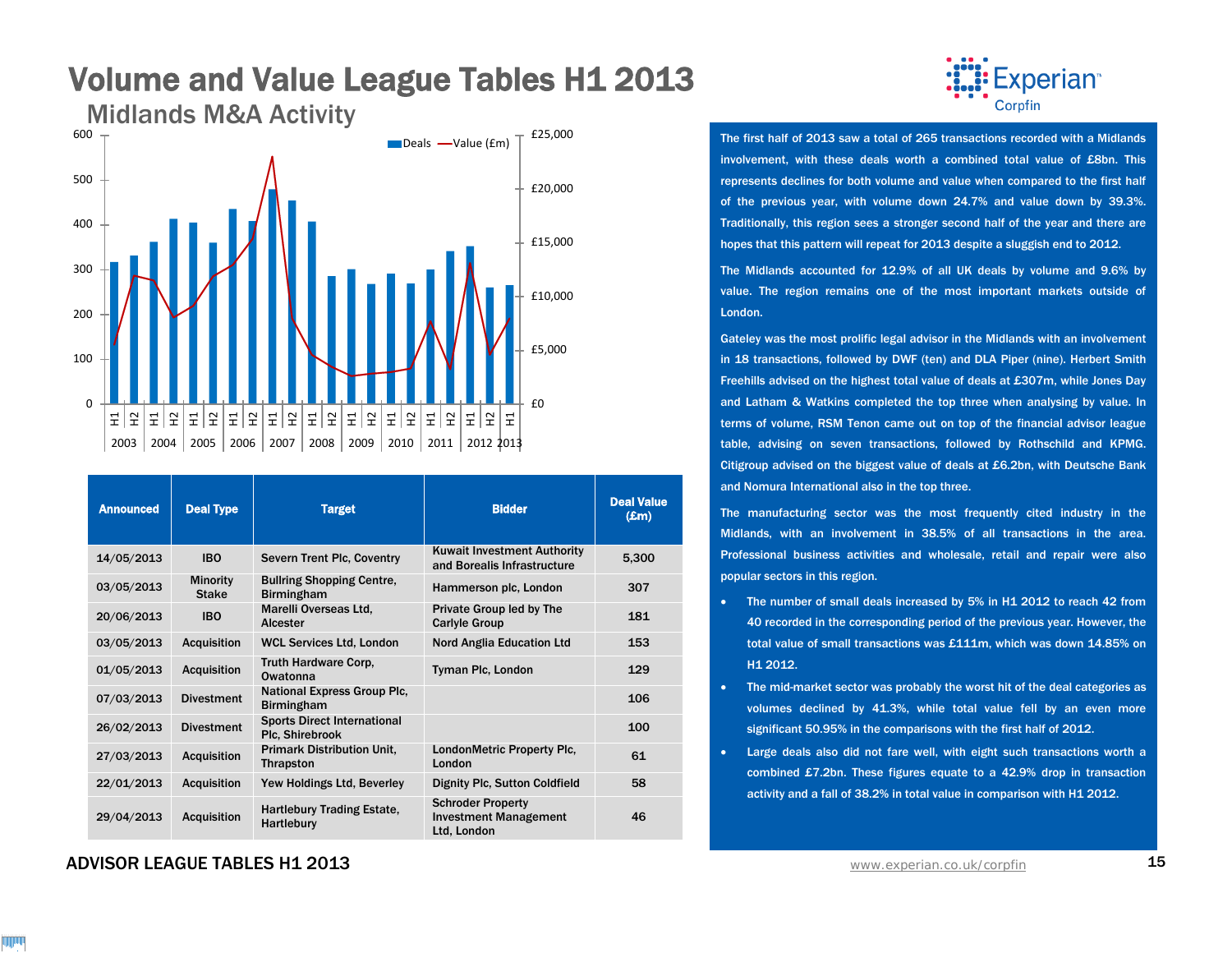## **Volume and Value League Tables H1 2013**<br>Any Midlands Involvement



| H1 2013        | H1 2012        | <b>Legal Advisor</b>    | <b>Volume</b>  | H1 2013        | H1 2012                  | <b>Legal Advisor</b>           | Value (£m) |
|----------------|----------------|-------------------------|----------------|----------------|--------------------------|--------------------------------|------------|
| $\mathbf{1}$   | $\overline{2}$ | <b>GATELEY</b>          | 18             | 1              | $\overline{\phantom{a}}$ | <b>HERBERT SMITH FREEHILLS</b> | 307        |
| $\overline{2}$ | ۰.             | <b>DWF</b>              | 10             | $\overline{2}$ | $\overline{\phantom{a}}$ | <b>JONES DAY</b>               | 252        |
| 3              | 5              | <b>DLA PIPER</b>        | 9              | 3              | $\sim$                   | <b>LATHAM &amp; WATKINS</b>    | 181        |
| $\overline{4}$ | $\mathbf{1}$   | <b>EVERSHEDS</b>        | 8              | $\overline{4}$ | $\overline{\phantom{0}}$ | <b>PINSENT MASONS</b>          | 129        |
| 5              | $\overline{4}$ | <b>SHOOSMITHS</b>       |                | 5              | $\sim$                   | <b>DWF</b>                     | 82         |
| 6              | 6              | <b>PINSENT MASONS</b>   | 6              | 6              | $\overline{\phantom{a}}$ | <b>DLA PIPER</b>               | 81         |
|                | $\sim$         | <b>HIGGS &amp; SONS</b> | 6              | $\overline{7}$ | $\sim$                   | <b>NABARRO</b>                 | 61         |
| 8              | 3              | <b>SQUIRE SANDERS</b>   | 5              | 8              | $\overline{\phantom{0}}$ | <b>HOGAN LOVELLS</b>           | 58         |
| 9              | $\sim$         | <b>BROWNE JACOBSON</b>  | $\overline{4}$ | 9              | $\overline{\phantom{a}}$ | <b>MAYER BROWN</b>             | 40         |
| 10             | 9              | <b>SGH MARTINEAU</b>    | $\overline{4}$ | 10             | $\overline{\phantom{a}}$ | <b>SQUIRE SANDERS</b>          | 36         |

| H <sub>1</sub> 2013 | H1 2012                  | <b>Financial Advisor</b>    | <b>Volume</b>  | H <sub>1</sub> 2013 | H1 2012        | <b>Financial Advisor</b>      | Value (£m) |
|---------------------|--------------------------|-----------------------------|----------------|---------------------|----------------|-------------------------------|------------|
| $\mathbf{1}$        | 3                        | <b>RSM TENON</b>            |                | 1                   | <b>.</b>       | <b>CITIGROUP</b>              | 6,202      |
| $\overline{2}$      | $\sim$                   | <b>BDO</b>                  | 6              | $\overline{2}$      | $8*$           | <b>DEUTSCHE BANK</b>          | 5,300      |
| 3                   | 5                        | <b>ROTHSCHILD</b>           | 5              | 3                   | <b>.</b>       | <b>NOMURA INTERNATIONAL</b>   | 181        |
| $\overline{4}$      | $\overline{7}$           | <b>KPMG</b>                 | 5              | 4                   | $8*$           | <b>HSBC</b>                   | 142        |
| 5                   |                          | <b>GRANT THORNTON</b>       | 5              | 5                   | $\sim$         | <b>CANACCORD GENUITY</b>      | 131        |
| 6                   | $\sim$                   | <b>CANACCORD GENUITY</b>    | $\overline{4}$ | 6                   | $\overline{4}$ | <b>ROTHSCHILD</b>             | 129        |
| $\overline{7}$      | ۰.                       | <b>FINNCAP</b>              | $\overline{4}$ |                     | $\sim$         | <b>KPMG</b>                   | 60         |
| 8                   | 8                        | <b>BCMS</b>                 | 4              | $8*$                | 5              | <b>INVESTEC</b>               | 58         |
| 9                   | $\overline{\phantom{0}}$ | <b>GAMBIT</b>               | $\overline{4}$ | $8*$                | $\sim$         | <b>PANMURE GORDON</b>         | 58         |
| 10                  | $\sim$                   | <b>WESTHOUSE SECURITIES</b> | 3              | 10                  | $\sim$         | <b>CBRE CORPORATE FINANCE</b> | 40         |

### ADVISOR LEAGUE TABLES H1 2013 **ADVISOR LEAGUE TABLES H1 2013**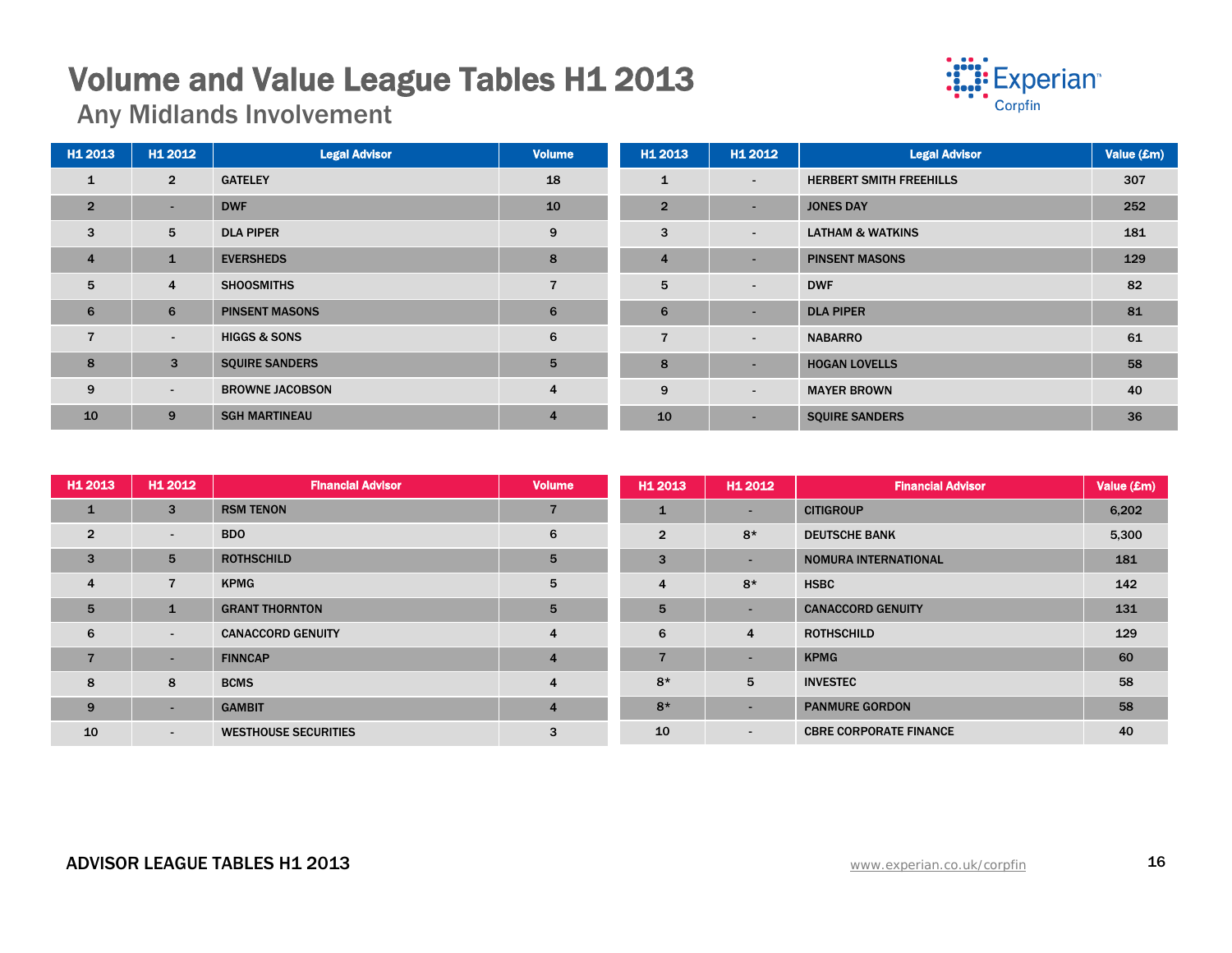

| <b>Announced</b> | <b>Deal Type</b>        | <b>Target</b>                                                                                                        | <b>Bidder</b>                                                        | <b>Deal Value</b><br>$(\pmb{\pounds} \mathbf{m})$ |
|------------------|-------------------------|----------------------------------------------------------------------------------------------------------------------|----------------------------------------------------------------------|---------------------------------------------------|
| 11/02/2013       | <b>Acquisition</b>      | <b>Rosemont Pharmaceuticals</b><br>Ltd, Leeds                                                                        | Perrigo Co. USA                                                      | 180                                               |
| 17/05/2013       | <b>Acquisition</b>      | Last Mile Developments Ltd.<br><b>Hatfield</b>                                                                       | <b>Wm Morrison Supermarkets</b><br>Plc, Bradford                     | 135                                               |
| 22/01/2013       | <b>Acquisition</b>      | Yew Holdings Ltd, Beverley                                                                                           | <b>Dignity Plc, Sutton Coldfield</b>                                 | 58                                                |
| 21/05/2013       | Developmen<br>t Capital | <b>Maria Mallaband Care Group</b><br>Ltd, Leeds                                                                      |                                                                      | 50                                                |
| 31/05/2013       | Secondary<br>Buy-Out    | <b>AFI-Uplift Ltd, Wakefield</b>                                                                                     | Private Group led by Rutland<br><b>Partners</b>                      | 50                                                |
| 09/04/2013       | <b>Acquisition</b>      | <b>Fredericks Dairies Ltd.</b><br>Skelmersdale                                                                       | R&R Ice Cream UK Ltd.<br><b>Northallerton</b>                        | 49                                                |
| 28/02/2013       | <b>Rights Issue</b>     | Severfield-Roven Plc                                                                                                 |                                                                      | 48                                                |
| 29/04/2013       | <b>Acquisition</b>      | <b>Hartlebury Trading Estate,</b><br>Harlerbury (a subsidiary of<br>Valad Asset Management (UK)<br>Ltd, Scarborough) | <b>Schroder Property Investment</b><br><b>Management Ltd, London</b> | 46                                                |
| 10/06/2013       | <b>Acquisition</b>      | <b>Trustmarque Solutions Ltd.</b><br>York                                                                            | Private Group led by<br>Management                                   | 43                                                |
| 21/05/2013       | <b>Acquisition</b>      | Albert Farnell Ltd, Manchester<br>(Trading from Bradford)                                                            | Vertu Motors Plc, Gateshead                                          | 31                                                |



There were 168 M&A and ECM deals announced in the Yorkshire in H1 2013, representing a decline of 3.5% from the 174 transactions recorded in H1 2012. However, values in Yorkshire experienced a welcome upturn. In H1 2013 there were £973m worth of deals announced, representing a rise of 8.2% from H1 2012's return of £899m.

Approximately 8.2% of all UK deals had a Yorkshire element in H1 2013, while the region contributed 1.2% to the UK's total value. BDO was the most active financial advisor, with an involvement in nine deals in H1 2013, while Rothschild topped the rankings in terms of deal value, having advised on £180m worth of transactions. DLA Piper was the leading legal advisor by volume with eleven assists, while Wragge & Co topped the table in terms of value with deals worth £180m worth of deals.

In terms of industry, M&A activity in the Yorkshire area was fuelled largely by the financial services, wholesale, retail and repair and manufacturing sectors during H1 2013.

- There were 15 small value transaction announced in H1 2013, representing a 42.3% decline on H1 2012, where 26 transactions were recorded. Small deal values in H1 2013 were down 18.6% on H1 2012's figure of £54m, to £44m.
- Meanwhile, There were 21 midmarket value transactions announced in H1 2013 - representing a 10.53% incline on H1 2012, where 19 transactions were undertaken. H1 2013 deal values rose 3.18% from £595million to £614million, representing only the second time the value of mid-market deals has rose above £600million since H1 2008.
- There were two large value transactions announced in H1 2013, up from H1 2012's solitary transaction. The largest announced deal in H1 2013 was US firm Perrigo Co's acquisition of Leeds-based Rosemont Pharmaceuticals, a developer, manufacturer and marketer of high quality oral liquid medicines in the United Kingdom.

#### ADVISOR LEAGUE TABLES H1 2013 **ADVISOR LEAGUE TABLES H1 2013**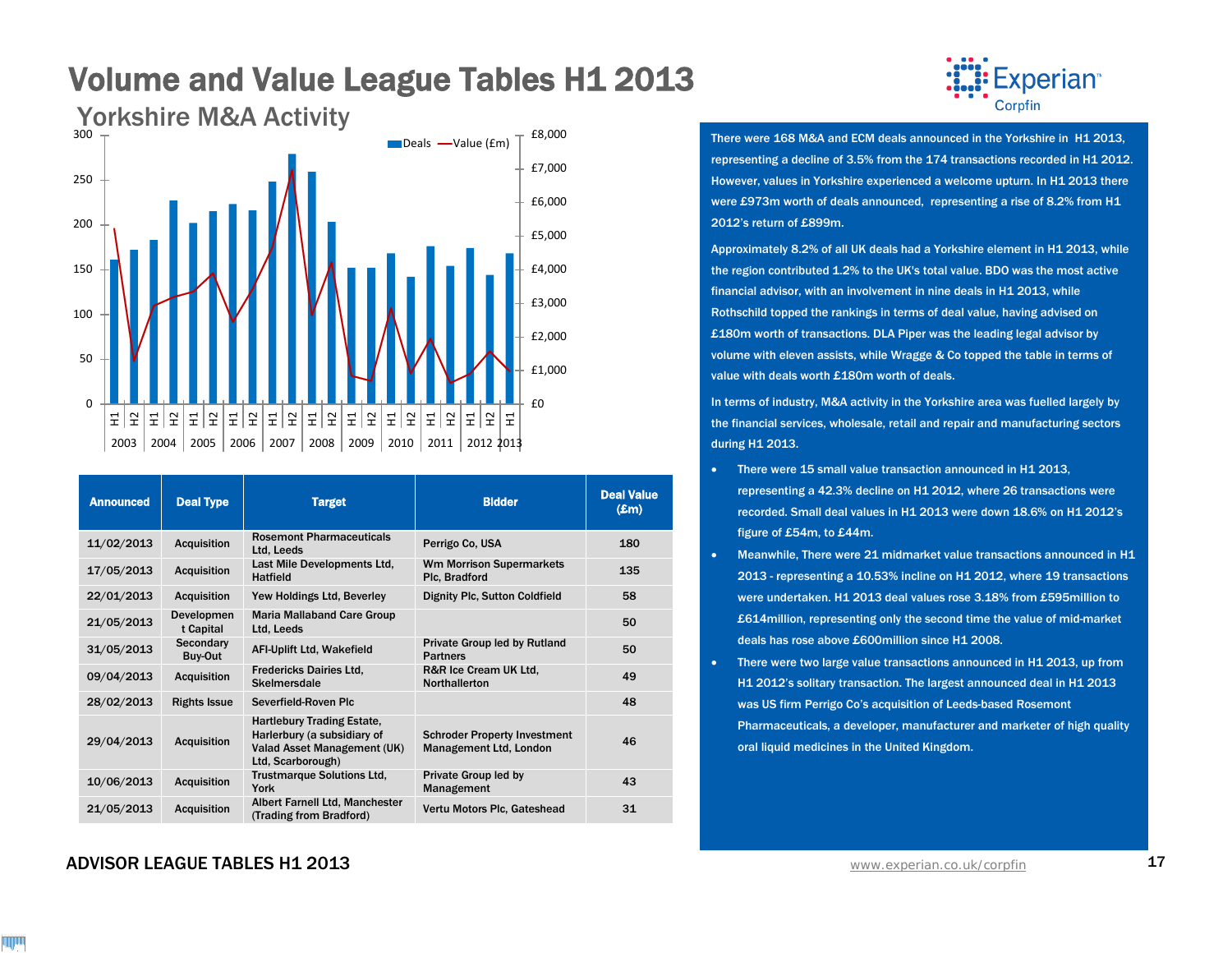## **Volume and Value League Tables H1 2013**<br>Any Yorkshire Involvement



| H1 2013        | H1 2012         | <b>Legal Advisor</b>      | <b>Volume</b>  | H1 2013        | H1 2012                  | <b>Legal Advisor</b>           | Value (£m) |
|----------------|-----------------|---------------------------|----------------|----------------|--------------------------|--------------------------------|------------|
| $\mathbf{1}$   | $\overline{2}$  | <b>DLA PIPER</b>          | 11             | $\mathbf{1}$   | $\sim$                   | <b>WRAGGE &amp; CO</b>         | 180        |
| $\overline{2}$ | $\sim$          | <b>GORDONS</b>            | 10             | $\overline{2}$ | $\overline{\phantom{0}}$ | <b>ASHURST</b>                 | 150        |
| 3              | $\sim$          | <b>IRWIN MITCHELL</b>     | 8              | 3              | $\overline{\phantom{a}}$ | <b>SLAUGHTER AND MAY</b>       | 135        |
| $\overline{4}$ | 6               | <b>WALKER MORRIS</b>      | $\overline{ }$ | $\overline{4}$ | 3                        | <b>DLA PIPER</b>               | 83         |
| 5              | 10              | <b>DWF</b>                | 6              | 5              | $\sim$                   | <b>SQUIRE SANDERS</b>          | 69         |
| 6              | $5\phantom{.0}$ | <b>SQUIRE SANDERS</b>     | 5              | 6              |                          | <b>ADDLESHAW GODDARD</b>       | 69         |
| $\overline{7}$ | $\sim$          | <b>CLARION SOLICITORS</b> | 5              | $\overline{7}$ | $\blacksquare$           | <b>HOGAN LOVELLS</b>           | 58         |
| 8              | $\mathbf{3}$    | <b>HLW KEEBLE HAWSON</b>  | 5              | 8              | $\overline{\phantom{a}}$ | <b>WALKER MORRIS</b>           | 57         |
| 9              | $\sim$          | <b>ADDLESHAW GODDARD</b>  | $\overline{4}$ | 9              | $\blacksquare$           | <b>BERWIN LEIGHTON PAISNER</b> | 56         |
| 10             | $\mathbf{1}$    | <b>PINSENT MASONS</b>     | $\overline{4}$ | 10             | $\overline{\phantom{a}}$ | <b>TAYLOR WESSING</b>          | 50         |

| H1 2013        | H1 2012                  | <b>Financial Advisor</b>     | <b>Volume</b>  | H <sub>1</sub> 2013 | H1 2012                  | <b>Financial Advisor</b>        | Value (£m) |
|----------------|--------------------------|------------------------------|----------------|---------------------|--------------------------|---------------------------------|------------|
| $\mathbf{1}$   | 3                        | <b>BDO</b>                   | 11             | 1                   | 5                        | <b>ROTHSCHILD</b>               | 180        |
| $\overline{2}$ | $\sim$                   | <b>ROTHSCHILD</b>            | 4              | $\overline{2}$      | 9                        | <b>PANMURE GORDON</b>           | 90         |
| $\overline{3}$ | $\overline{7}$           | <b>DELOITTE</b>              | $\overline{4}$ | 3                   | 4                        | <b>BDO</b>                      | 81         |
| $\overline{4}$ | 8                        | <b>KPMG</b>                  | 4              | $\overline{4}$      | $\blacksquare$           | <b>CENKOS SECURITIES</b>        | 61         |
| 5              | $\sim$                   | <b>PANMURE GORDON</b>        | 3              | $5\overline{5}$     | $\overline{3}$           | <b>DELOITTE</b>                 | 59         |
| 6              | $\overline{\phantom{0}}$ | <b>CENKOS SECURITIES</b>     | 3              | 6                   | $\blacksquare$           | <b>DC ADVISORY</b>              | 59         |
| 7              | $\overline{4}$           | <b>GRANT THORNTON</b>        | 3              | $\overline{7}$      |                          | <b>INVESTEC</b>                 | 58         |
| 8              | 9                        | <b>BHP</b>                   | 3              | 8                   | $\overline{\phantom{a}}$ | <b>SENTIO CORPORATE FINANCE</b> | 49         |
| 9              | 10                       | <b>RSM TENON</b>             | 3              | 9                   | $\sim$                   | <b>RICKITT MITCHELL</b>         | 49         |
| 10             | $\sim$                   | <b>GARBUTT &amp; ELLIOTT</b> | 3              | 10                  | $\sim$                   | <b>GRANT THORNTON</b>           | 43         |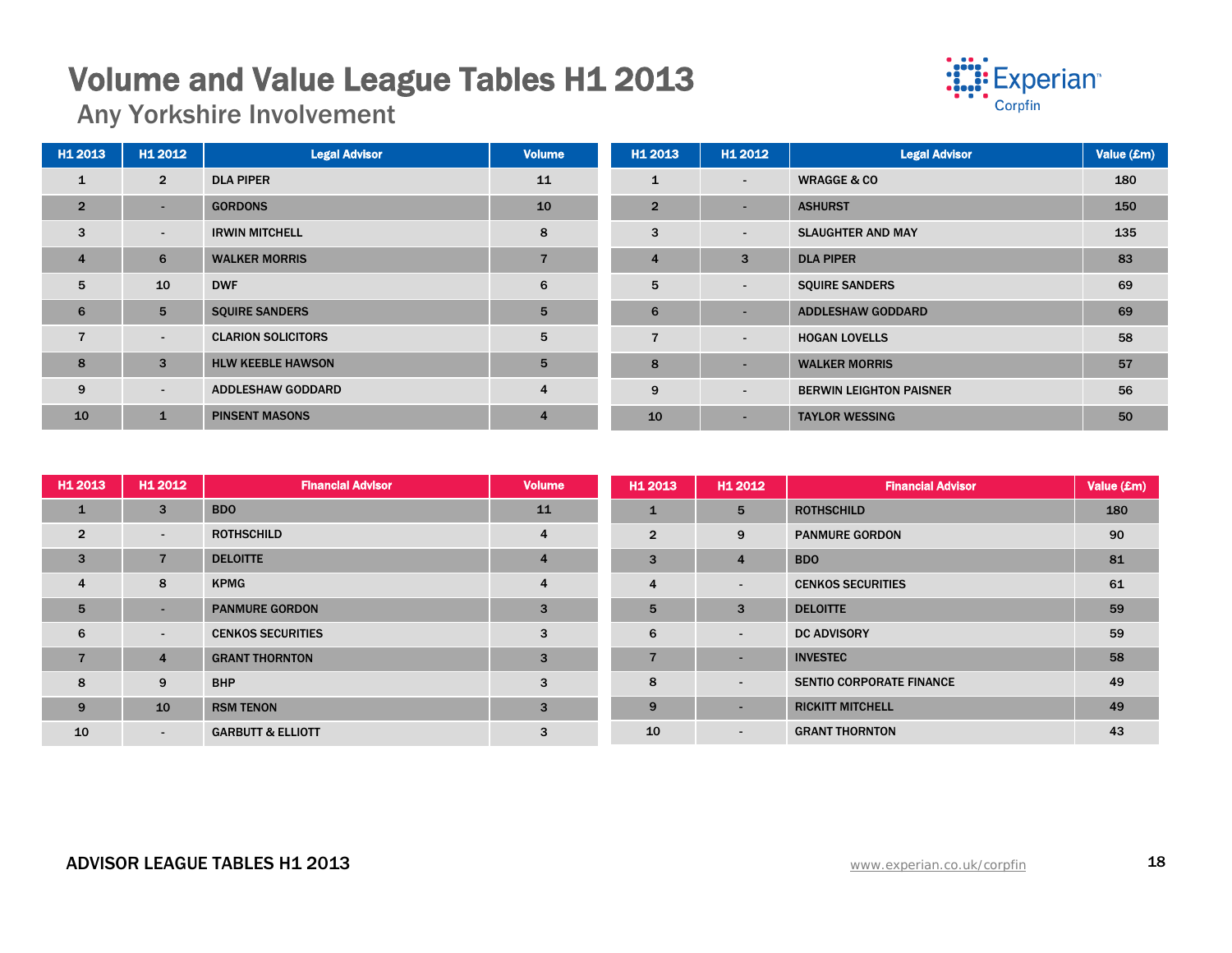

| <b>Announced</b> | <b>Deal Type</b>   | <b>Target</b>                                                                 | <b>Bidder</b>                                             | <b>Deal Value</b><br>$(\pmb{\pounds} \mathbf{m})$ |
|------------------|--------------------|-------------------------------------------------------------------------------|-----------------------------------------------------------|---------------------------------------------------|
| 30/04/2013       | <b>Acquisition</b> | Hindustan Unilever, India                                                     | Unilever Plc, Port Sunlight                               | 3,509                                             |
| 21/01/2013       | <b>Acquisition</b> | <b>Stansted Airport Ltd, London</b>                                           | <b>Manchester Airport Group</b><br>Plc, Manchester        | 1,500                                             |
| 03/01/2013       | <b>Acquisition</b> | <b>Skippy Peanut Butter</b><br><b>Business of Unilever Plc.</b><br><b>USA</b> | <b>Hormel Foods Corp, USA</b>                             | 432                                               |
| 01/03/2013       | <b>Acquisition</b> | William Hill Online, Douglas                                                  | William Hill Plc, London                                  | 424                                               |
| 21/02/2013       | <b>Acquisition</b> | <b>Enterprise Group Holdings</b><br>Ltd, Preston                              | <b>Ferrovial SA, Spain</b>                                | 385                                               |
| 13/02/2013       | <b>Acquisition</b> | One Angel Square, London<br>(from Co-op Group,<br>Manchester)                 | <b>RREEF Alternative</b><br><b>Investments, USA</b>       | 142                                               |
| 08/03/2013       | <b>Acquisition</b> | <b>Computer Software</b><br><b>Holdings Ltd, Knutsford</b>                    | <b>Advanced Computer</b><br>Software Group Plc.<br>Cobham | 110                                               |
| 19/04/2013       | <b>Acquisition</b> | <b>Coliseum Shopping Park,</b><br><b>Ellesmere Port</b>                       | Crown Estate, London                                      | 81                                                |
| 09/04/2013       | <b>Acquisition</b> | <b>Fredericks Dairies Ltd.</b><br>Skelmersdale                                | R&R Ice Cream UK Ltd.<br><b>Northallerton</b>             | 49                                                |
| 20/02/2013       | <b>Acquisition</b> | <b>Polish Business of PZ</b><br><b>Cussons Plc, Manchester</b>                | Henkel AG & Co KGaA,<br>Germany                           | 47                                                |

## **Experian**<sup>®</sup>

announced in the first half of 2013 did represent a decline of just under 10% from the same period in 2012, the figures represent a robust performance in the context of the sluggish figures recorded for the UK overall. Meanwhile, total value for the North West was up from £2.8bn in H1 2012 to £7.2bn in H1 2013 – a rise of some 158% - due mainly to two £1bn plus deals, the purchase of Stansted Airport by Manchester Airport Group at the start of the year and Port Sunlight conglomerate Unilever Plc's pending US\$5.4bn offer to buy-out the minority shareholders of Indian subsidiary Hindustan Unilever.

The North West had an involvement in 13.2% of the UK's aggregate deal volume, while contributing 8.7% to its overall value. Manchester-based Brabners was the most active legal firm in the region during H1 2013, with 21 assists, while Freshfields was the leading legal firm by value, assisting on deals worth £1.9bn. Meanwhile, KPMG was the leading financial advisor by volume with ten deals, while Citigroup headed the value table, working on transactions worth £3.9bn overall.

North West deal flow was driven by professional and business services transactions in the first half of the year – the sector accounted for 20% of all deals, principally involving Manchester firms. Next most active sectors were manufacturing, with 17.4% of deals, and wholesale, retail & repair (14%). Investment from overseas was a notable feature of the half year in the North West – inward investment was up by 25% on H1 2012's figures, with volumes in Q1 in particular reaching pre-recession levels.

- There were seven large deals announced involving a North West company in H1 2013, up from six in H1 2012. The aforementioned Unilever deal led to a 263% upturn in transaction value in this segment.
- In the mid-market, deal volume was down by around a third, while values fell by 37.9% (from £862m in H1 2012 to £536m in H1 2013).
- There was a marked 42% decline in the volume of smaller, sub-£10m deals. Values here were down too, from £216m last year to £113m this.

#### ADVISOR LEAGUE TABLES H1 2013 **and a straight and a straight and a straight and a straight and a straight and a**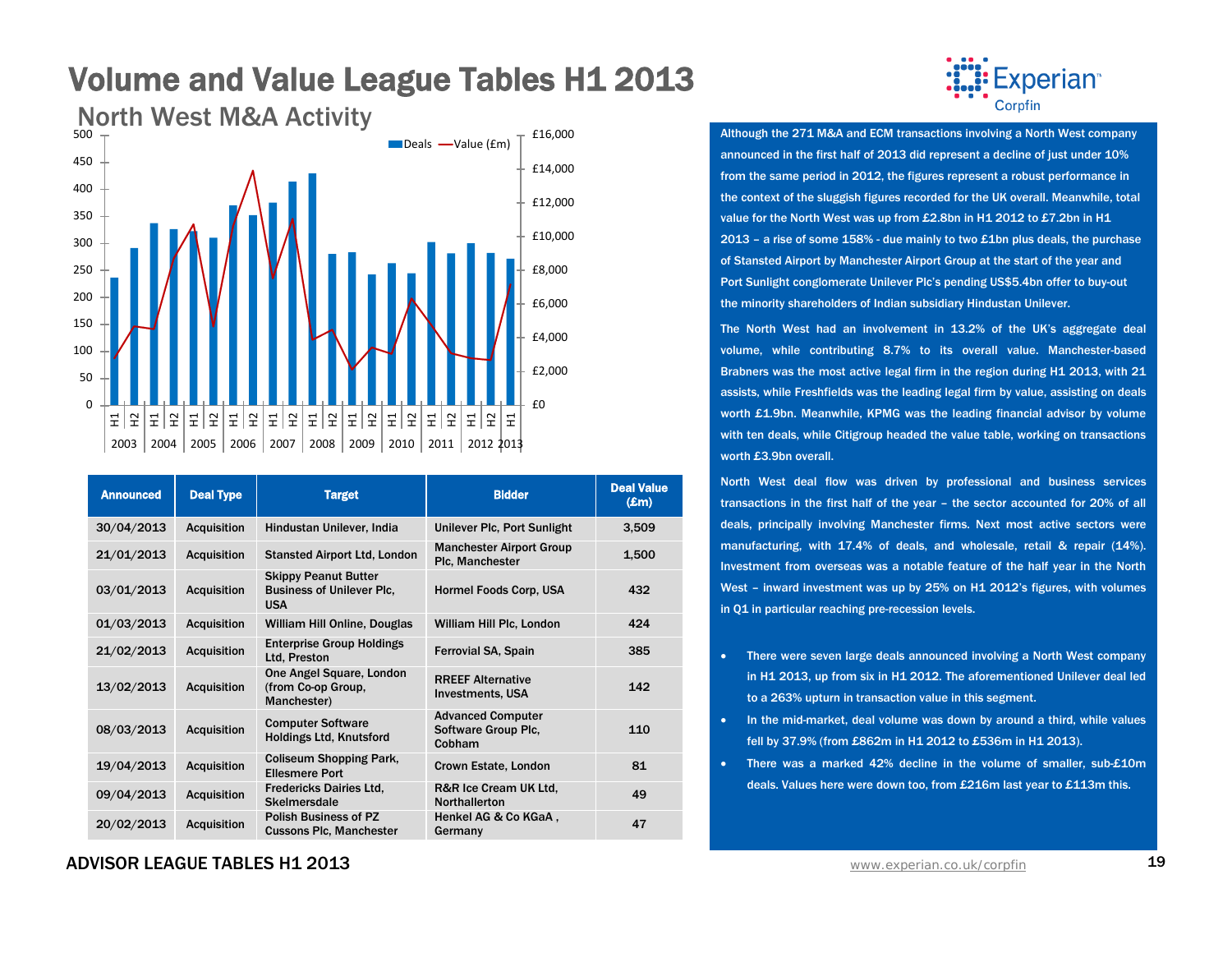## **Volume and Value League Tables H1 2013**<br>Any North West Involvement



| H <sub>1</sub> 2013 | H1 2012        | <b>Legal Advisor</b>     | Volume | H1 2013        | H1 2012                  | <b>Legal Advisor</b>                  | Value (£m) |
|---------------------|----------------|--------------------------|--------|----------------|--------------------------|---------------------------------------|------------|
| $\mathbf{1}$        | $\mathbf{1}$   | <b>BRABNERS</b>          | 21     | $\mathbf{1}$   | $\overline{\phantom{a}}$ | <b>FRESHFIELDS BRUCKHAUS DERINGER</b> | 1,885      |
| $\overline{2}$      | $\overline{7}$ | <b>GATELEY</b>           | 20     | $2*$           | $\blacksquare$           | <b>BURGES SALMON</b>                  | 1,500      |
| 3                   | 6              | <b>DWF</b>               | 14     | $2*$           | $\overline{\phantom{a}}$ | <b>HERBERT SMITH FREEHILLS</b>        | 1,500      |
| $\overline{4}$      | 9              | <b>ADDLESHAW GODDARD</b> | 12     | $2*$           | $\mathbf{1}$             | <b>SLAUGHTER AND MAY</b>              | 1,500      |
| 5                   | 3              | <b>TURNER PARKINSON</b>  | 11     | 5              | $\mathbf{1}$             | <b>CRAVATH SWAINE &amp; MOORE</b>     | 432        |
| 6                   | $\overline{4}$ | <b>DLA PIPER</b>         | 10     | 6              | $\blacksquare$           | <b>FAEGRE BAKER DANIELS</b>           | 432        |
| $\overline{7}$      | $\sim$         | <b>SQUIRE SANDERS</b>    | 9      | $\overline{7}$ | $\overline{\phantom{0}}$ | <b>MAYER BROWN</b>                    | 432        |
| 8                   | 8              | <b>PINSENT MASONS</b>    | 8      | 8              | $\overline{\phantom{0}}$ | <b>PINSENT MASONS</b>                 | 388        |
| 9                   | $\sim$         | <b>BERMANS</b>           | 8      | 9              | $\overline{\phantom{0}}$ | <b>DWF</b>                            | 112        |
| 10                  | $5^{\circ}$    | <b>HILL DICKINSON</b>    |        | 10             | 10                       | <b>ADDLESHAW GODDARD</b>              | 89         |

| H1 2013         | H1 2012        | <b>Financial Advisor</b> | <b>Volume</b>  | H1 2013        | H <sub>1</sub> 2012      | <b>Financial Advisor</b>  | Value (£m) |
|-----------------|----------------|--------------------------|----------------|----------------|--------------------------|---------------------------|------------|
| $\mathbf{1}$    | $\overline{7}$ | <b>KPMG</b>              | 10             | $\mathbf{1}$   | $\sim$                   | <b>CITIGROUP</b>          | 3,933      |
| $\overline{2}$  | $\sim$         | <b>BDO</b>               | 5              | $\overline{2}$ | $\overline{\phantom{a}}$ | <b>HSBC</b>               | 3,509      |
| 3               | $\sim$         | <b>ROTHSCHILD</b>        | 4              | $3*$           | $1*$                     | <b>GLEACHER SHACKLOCK</b> | 1,500      |
| $\overline{4}$  | $\mathbf{1}$   | <b>GRANT THORNTON</b>    | 4              | $3*$           | $\overline{\phantom{a}}$ | <b>ING</b>                | 1,500      |
| $5\overline{5}$ | 3              | <b>RSM TENON</b>         | $\overline{4}$ | 5              | $1*$                     | <b>BARCLAYS</b>           | 856        |
| 6               | 5              | <b>DELOITTE</b>          | 4              | 6              | $1*$                     | <b>ROTHSCHILD</b>         | 439        |
| 7               | 6              | <b>ERNST &amp; YOUNG</b> | 4              | $\overline{7}$ | $\sim$                   | <b>INVESTEC</b>           | 437        |
| 8               | $\sim$         | <b>MAZARS</b>            | 3              | 8              | $\sim$                   | <b>LAZARD</b>             | 432        |
| 9               | <b>умера</b>   | <b>FINNCAP</b>           | 3              | 9              | $\sim$                   | <b>CANACCORD GENUITY</b>  | 424        |
| 10              | $\sim$         | <b>MTBN</b>              | 3              | 10             | 10                       | <b>DC ADVISORY</b>        | 110        |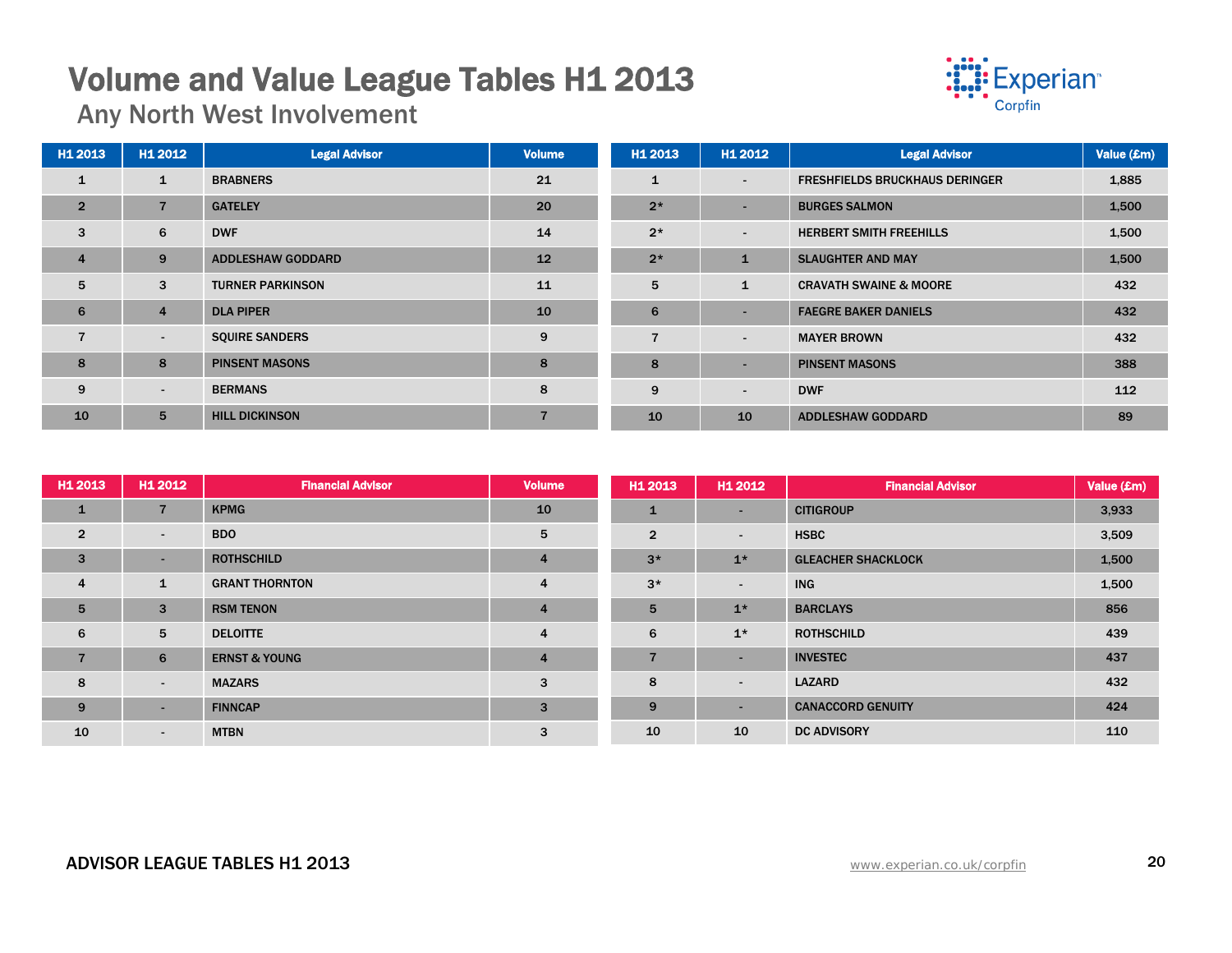

| <b>Announced</b> | <b>Deal Type</b>    | <b>Target</b>                                                          | <b>Bidder</b>                                | <b>Deal Value</b><br>$(\mathbf{Em})$ |
|------------------|---------------------|------------------------------------------------------------------------|----------------------------------------------|--------------------------------------|
| 06/06/2013       | <b>Acquisition</b>  | <b>HMV Group Plc, Marlow</b>                                           | Hilco UK Ltd, Middlesbrough                  | 50                                   |
| 17/04/2013       | Capital<br>Increase | Hargreaves Services Plc,<br><b>Durham</b>                              |                                              | 42                                   |
| 21/05/2013       | <b>Acquisition</b>  | Albert Farnell Ltd,<br>Manchester                                      | Vertu Motors Plc, Gateshead                  | 31                                   |
| 15/02/2013       | <b>IBO</b>          | <b>Four Subsidiaries of Sage</b><br>Group Plc, Newcastle-<br>upon-Tyne | Private Group Led by Argos<br><b>Soditic</b> | 29                                   |
| 31/01/2013       | <b>Acquisition</b>  | Portfolio of 271<br><b>Retirement Properties</b>                       | Places For People Group Ltd.<br>London       | 18                                   |
| 13/06/2013       | <b>Acquisition</b>  | <b>Energy Information Centre</b><br>Ltd, Redditch                      | Utilitywise Plc, South Shields               | 17                                   |
| 19/03/2013       | <b>Acquisition</b>  | <b>Whessoe Projects Ltd,</b><br><b>Darlington</b>                      | <b>Samsung C&amp;T Corp, Seoul</b>           | 12                                   |
| 26/04/2013       | <b>Acquisition</b>  | <b>M&amp;J Modern Car Spares,</b><br><b>North Shields</b>              | <b>Motorhog Ltd, Doncaster</b>               | 8                                    |
| 17/06/2013       | <b>MBO</b>          | <b>Cleveland Biotech Ltd.</b><br><b>Stockton on Tees</b>               | Management                                   | $\overline{\mathbf{4}}$              |
| 08/01/2013       | <b>Acquisition</b>  | Dobies (Carlisle) Ltd,<br>Workington                                   | Vertu Motors Plc, Gateshead                  | $\overline{\mathbf{4}}$              |

#### ADVISOR LEAGUE TABLES H1 2013 [www.experian.co.uk/corpfin](http://www.experian.co.uk/corpfin) 21



A total of 64 transactions were recorded with a North East involvement over the first half of 2013, showing a decline of 13.51% on the corresponding period of 2012. However, values rose by 5.6% in the analogous comparison to reach £654m. These statistics represent a fairly strong performance for the North East region when compared to the sharper declines seen elsewhere.

Just 3.1% of all UK deals had a North East element in H1 2013, and these transactions accounted for 0.8% of the UK's total value.

With an involvement in nine transactions, Ward Hadaway was the most active legal advisor in the North East, with this figure being more than double that of the nearest competitor. Square One Law and Watson Burton rounded off the top three advising on four and three deals, respectively. In value terms, Ashurst and Walker Morris were equally as prominent, each advising on transactions worth a total of £42m, while Bond Dickinson completed the top three (£35m). There was also a tie at the top of the financial advisor value table with both HSBC Bank and JP Morgan Chase & Co advising on deals worth a total £259m. Finncap was third by value (£52m), but this advisor advised on the highest number of deals for the half-year at four in total. The top three volume table was rounded out by Panmure Gordon and Tait Walker who each had involvement with three transactions.

The wholesale, retail and repair sector had an involvement in the highest percentage of North East deals, while manufacturing and professional business activities were also strong categories in the region.

- Large deals are not especially common in the North East and only one was seen in the first half of 2013, down from two seen in H1 2012. The solitary large deal seen in 2013 was worth £259m.
- Mid-market deals were most common in this region and the total of 13 recorded in H1 2013 reperesented an 8.3% increase on the corresponding period of 2012. Total value was also up in this sector, with the total of £369m representing an increase of 53% on H1 2012.
- The number of small transactions suffered a decline of 16.7% to reach 10 for H1 2013, while values were down by a more significant 27.3% at a total of £27m.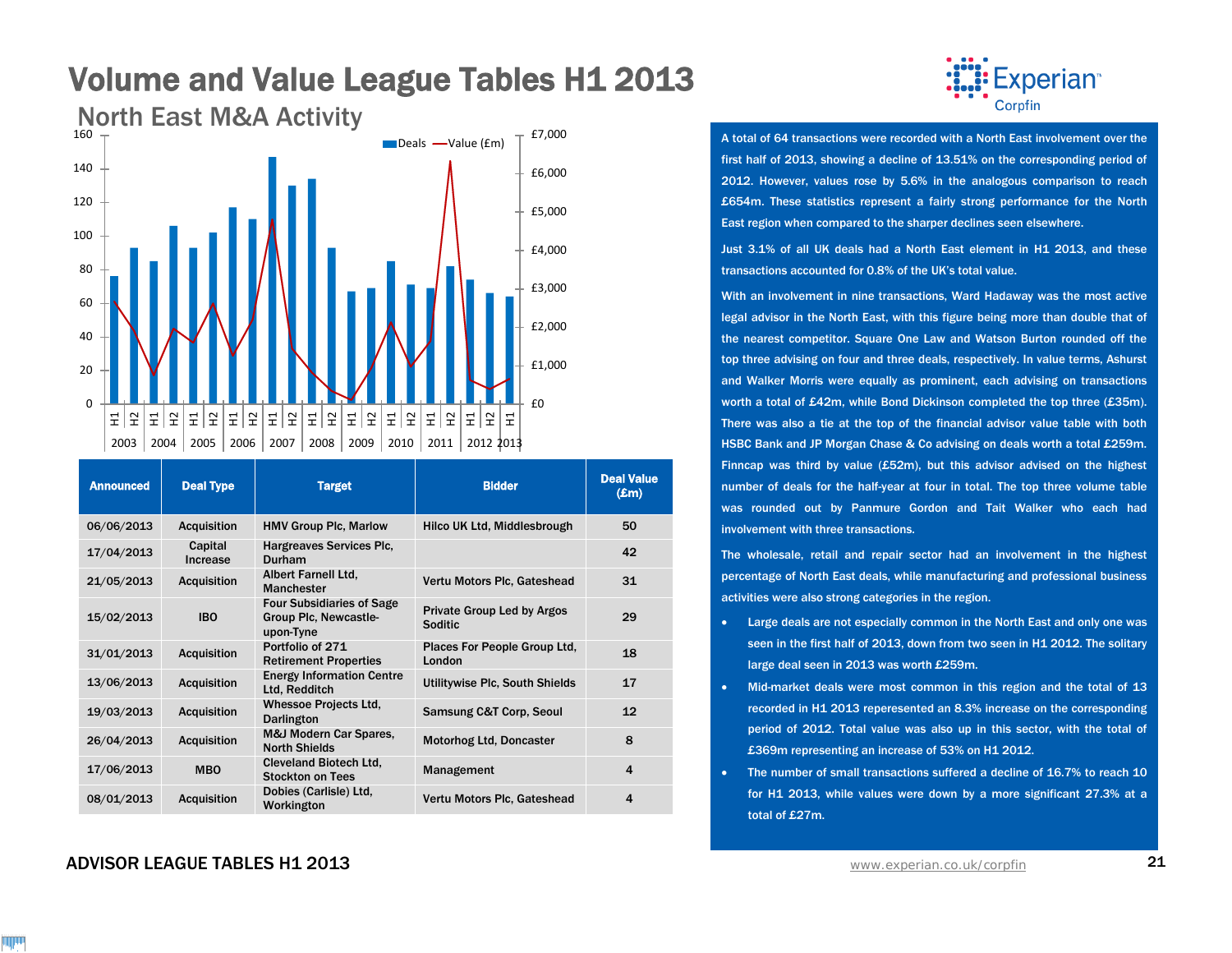## **Volume and Value League Tables H1 2013**<br>Any North East Involvement



| H1 2013        | H1 2012                  | <b>Legal Advisor</b>                         | <b>Volume</b>  | H1 2013        | H1 2012                  | <b>Legal Advisor</b>                 | Value (£m) |
|----------------|--------------------------|----------------------------------------------|----------------|----------------|--------------------------|--------------------------------------|------------|
| $\mathbf{1}$   | 3                        | <b>WARD HADAWAY</b>                          | 9              | $1*$           | $\overline{\phantom{a}}$ | <b>ASHURST</b>                       | 42         |
| $\overline{2}$ | $\overline{\phantom{a}}$ | <b>SQUARE ONE LAW</b>                        | $\overline{4}$ | $1*$           | $\overline{\phantom{0}}$ | <b>WALKER MORRIS</b>                 | 42         |
| 3              | $\overline{2}$           | <b>WATSON BURTON</b>                         | 3              | 3              | $\overline{\phantom{a}}$ | <b>BOND DICKINSON</b>                | 35         |
| $\overline{4}$ | $\overline{\phantom{a}}$ | <b>BOND DICKINSON</b>                        | $\overline{2}$ | $\overline{4}$ | $\overline{\phantom{0}}$ | <b>BERWIN LEIGHTON PAISNER</b>       | 31         |
| $5*$           | $\sim$                   | <b>ASHFORDS</b>                              | $\overline{2}$ | $5*$           | $\overline{\phantom{a}}$ | <b>ARSENE TAXAND</b>                 | 29         |
| $5*$           | ۰.                       | <b>DWF</b>                                   | $\overline{2}$ | $5*$           | $\overline{\phantom{0}}$ | <b>CUATRECASAS GONCALVES PEREIRA</b> | 29         |
| $5*$           | 9                        | <b>SINTONS</b>                               | $\overline{2}$ | $\overline{7}$ | $\overline{\phantom{a}}$ | <b>MARVELL AVOCATS</b>               | 29         |
| $5*$           | ۰.                       | <b>SKADDEN ARPS SLATE MEAGHER &amp; FLOM</b> | $\overline{2}$ | 8              | 5                        | <b>WATSON BURTON</b>                 |            |
| $9*$           | $\sim$                   | <b>ASHURST</b>                               | $\mathbf{1}$   | 9              | $\overline{\phantom{a}}$ | <b>SQUARE ONE LAW</b>                |            |
| $9*$           | <b>.</b>                 | <b>WALKER MORRIS</b>                         |                | 10             | 3                        | <b>MUCKLE</b>                        | 4          |

| H1 2013        | H1 2012                  | <b>Financial Advisor</b>                    | <b>Volume</b>  | H1 2013        | H1 2012                  | <b>Financial Advisor</b>                    | Value (£m)     |
|----------------|--------------------------|---------------------------------------------|----------------|----------------|--------------------------|---------------------------------------------|----------------|
| $\mathbf{1}$   |                          | <b>FINNCAP</b>                              | $\overline{4}$ | $1*$           | $\sim$                   | <b>HSBC</b>                                 | 259            |
| $\overline{2}$ | $\overline{4}$           | <b>PANMURE GORDON</b>                       | 3              | $1*$           | $\sim$                   | <b>JP MORGAN</b>                            | 259            |
| 3              | -                        | <b>BDO</b>                                  | 3              | $\overline{3}$ | $\sim$                   | <b>FINNCAP</b>                              | 52             |
| $\overline{4}$ | $\overline{2}$           | <b>TAIT WALKER</b>                          | 3              | $\overline{4}$ | $\blacksquare$           | N+1 SINGER                                  | 42             |
| 5              |                          | N+1 SINGER                                  | $\overline{2}$ | 5              | 10                       | <b>PANMURE GORDON</b>                       | 36             |
| 6              | $\overline{\phantom{a}}$ | <b>MTBN</b>                                 | $\overline{2}$ | 6              | $\overline{\phantom{a}}$ | <b>BANCO ESPIRITO SANTO DE INVESTIMENTO</b> | 31             |
| $\overline{7}$ | -                        | <b>BTG CORPORATE FINANCE</b>                | $\overline{2}$ |                | $\overline{4}$           | <b>ERNST &amp; YOUNG</b>                    | 29             |
| $8*$           | $\blacksquare$           | <b>HSBC</b>                                 |                | 8              | $\sim$                   | <b>BDO</b>                                  | 20             |
| $8*$           |                          | <b>JP MORGAN CHASE &amp; CO</b>             | $\mathbf 1$    | 9              | $\sim$                   | <b>MTBN</b>                                 | 5              |
| 10             | ۰.                       | <b>BANCO ESPIRITO SANTO DE INVESTIMENTO</b> |                | 10             | $\blacksquare$           | <b>TAIT WALKER</b>                          | $\overline{4}$ |

#### ADVISOR LEAGUE TABLES H1 2013 22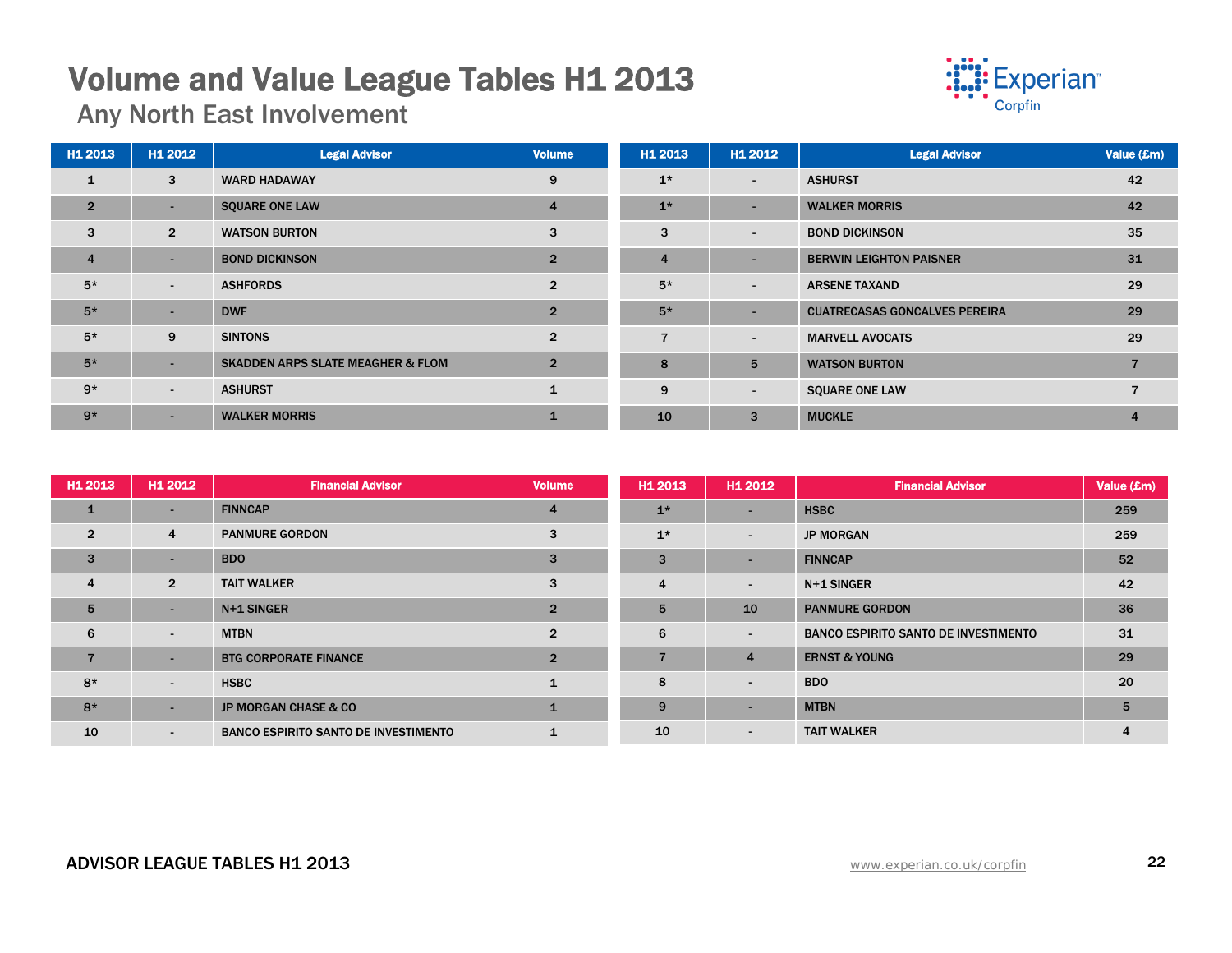

| <b>Announced</b> | <b>Deal Type</b>        | <b>Target</b>                                                               | <b>Bidder</b>                                                 | <b>Deal Value</b><br>$(\mathbf{Em})$ |
|------------------|-------------------------|-----------------------------------------------------------------------------|---------------------------------------------------------------|--------------------------------------|
| 27/03/2013       | <b>Acquisition</b>      | <b>Cardiff International Airport,</b><br>Cardiff                            | <b>Welsh Government</b>                                       | 52                                   |
| 31/05/2013       | Secondary<br>Buy-Out    | <b>Access Rental Gulf, Dubai</b>                                            | Private Group led by Rutland<br><b>Partners</b>               | 50                                   |
| 09/01/2013       | <b>Acquisition</b>      | Kopin Wireless, USA                                                         | <b>IQE PIc. Cardiff</b>                                       | 46.2                                 |
| 08/05/2013       | <b>Acquisition</b>      | <b>Helmont House, Cardiff</b>                                               | <b>Bishopgate Longterm</b><br><b>Property Unit Trust Fund</b> | 23.2                                 |
| 28/02/2013       | <b>Acquisition</b>      | Livwell Ltd. (parent company<br><b>Finsbury Food Group Plc.</b><br>Cardiff) | Genius Foods Ltd, Edinburgh                                   | 20.7                                 |
| 16/05/2013       | <b>Acquisition</b>      | Cineworld Cinema, Cardiff                                                   | <b>Henderson Global Investors</b>                             | 19.3                                 |
| 17/06/2013       | Developmen<br>t Capital | <b>Cardiff Aviation Ltd, Cardiff</b>                                        |                                                               | 5                                    |
| 02/05/2013       | <b>Acquisition</b>      | <b>First Order Red, Cardiff</b>                                             | Santia Asbestos<br><b>Management, Cardiff</b>                 | $\overline{2}$                       |
| 30/05/2013       | Developmen<br>t Capital | Microvisk Ltd, St Asaph                                                     |                                                               | $\overline{2}$                       |
| 01/02/2013       | <b>MBI</b>              | <b>KG Coating Ltd. Clwyd</b>                                                | Private Group led by Gavin<br>Williams                        | 1.6                                  |



29% fall on the same period in 2012, which saw 72 deals. Meanwhile, the overall value of deals declined sharply from £2.06bn to £226m, although this was primarily due to the sale of Iceland Foods in March 2012 for £1.45bn, which boosted H1 2012's figures.

There was a Welsh involvement in 2.7% of all UK deals in H1 2013, a slight decrease on the 2.89% in H1 2012. Despite the decrease in activity, the amount of deals funded by bank debt remained the same, at 5. However, deals backed by venture capital fell by a third from 15 to 10. The fall in activity can largely be attributed to a decline in acquisitions, which fell from 45 to 38, as well as a decline development capital transactions, which declined from 13 to 5.

The manufacturing sector was responsible for more than half of the activity in Wales during H1 2013, with 29 of the 56 deals. This was relatively consistent with the same period in 2012, where 56% of all merger and acquisition activity related to the manufacturing sector. Activity in the professional and business services sector remained at the same level as the first half of 2012, with 12 deals. However, volumes in the wholesale, retail and repair sector experienced a large drop, falling from 30 deals in H1 2012 to 16 in H1 2013.

- There were no large deals in the first half of 2013, in comparison to the two completed in the first half of 2012.
- Six mid-market transactions took place in H1 2013 for a total value of £211.26m, a fall on H1 2012 where 7 transactions occurred for a total value of £303.67m.
- More positively, small value deals increased by 36%, resulting in a 58% increase in deal values , from £14.8m to £35m.

#### ADVISOR LEAGUE TABLES H1 2013 23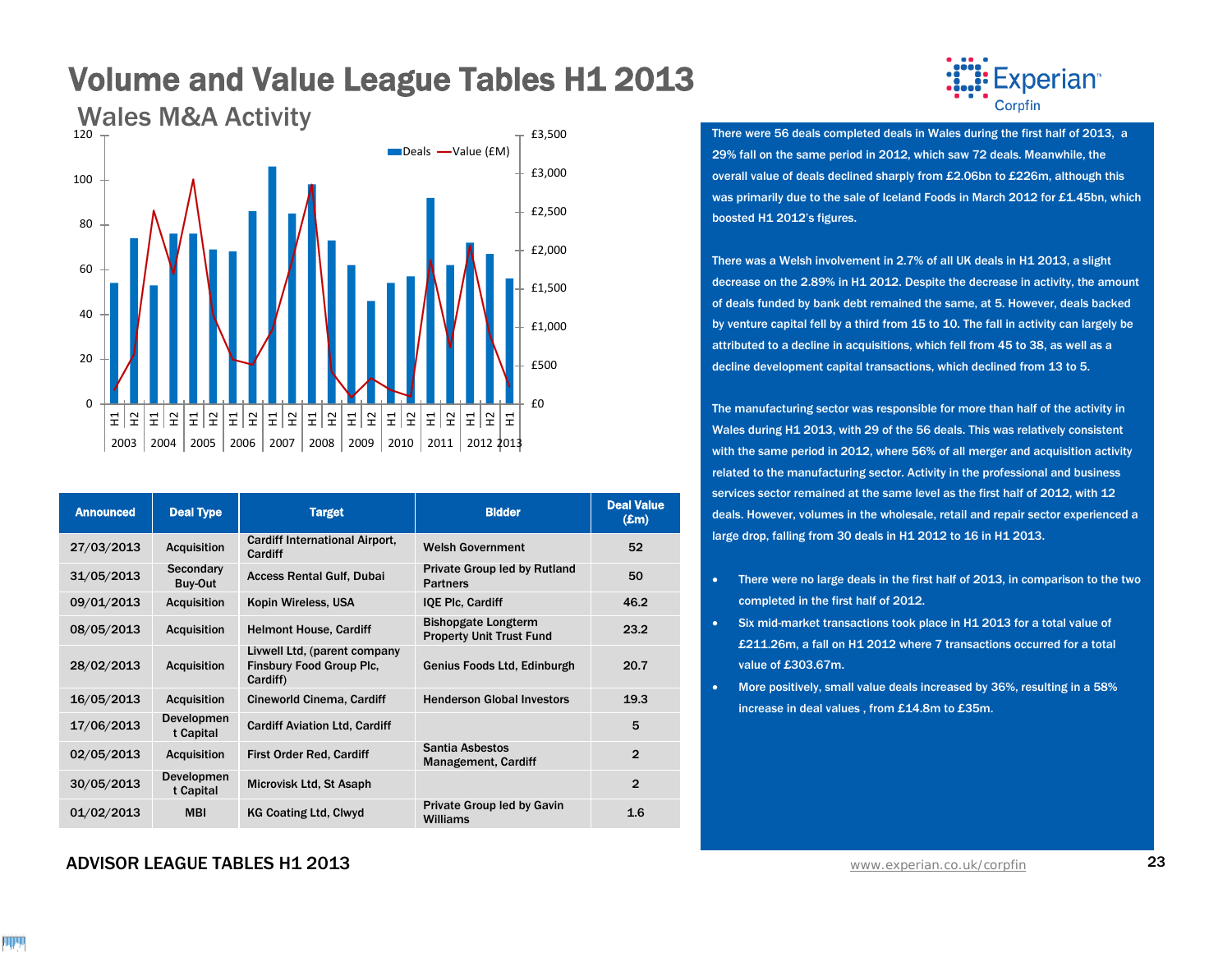## **Volume and Value League Tables H1 2013**<br>Any Wales Involvement



| H1 2013        | H1 2012        | <b>Legal Advisor</b>     | <b>Volume</b>  | H <sub>1</sub> 20 |
|----------------|----------------|--------------------------|----------------|-------------------|
| 1              | $\overline{4}$ | <b>ACUITY LEGAL</b>      | 3              | 1                 |
| $\overline{2}$ | -              | <b>ADDLESHAW GODDARD</b> | $\overline{2}$ | 1                 |
| 3              | 5              | <b>BRABNERS</b>          | $\overline{2}$ | 3                 |
| 3              |                | <b>DLA PIPER</b>         | $\overline{2}$ | $\overline{4}$    |
| 3              | $\overline{a}$ | <b>GELDARDS</b>          | $\mathfrak{p}$ |                   |
| 6              | ۰              | <b>TAYLOR WESSING</b>    | 1              |                   |
|                |                | <b>HUGH JAMES</b>        |                |                   |

| H <sub>1</sub> 2013 | H1 2012                  | <b>Legal Advisor</b>     | Value (£m) |
|---------------------|--------------------------|--------------------------|------------|
|                     | $\overline{\phantom{a}}$ | <b>ADDLESHAW GODDARD</b> | 50         |
|                     | ٠                        | <b>TAYLOR WESSING</b>    | 50         |
| 3                   | $\overline{\phantom{a}}$ | <b>ACUITY LEGAL</b>      | 47.4       |
| 4                   | -                        | <b>HUGH JAMES</b>        | 5          |

| H <sub>1</sub> 2013 | H1 2012 | <b>Financial Advisor</b> | <b>Volume</b>  | H <sub>1</sub> 2013 | H1 2012                  | <b>Financial Advisor</b> | Value (£m) |  |  |
|---------------------|---------|--------------------------|----------------|---------------------|--------------------------|--------------------------|------------|--|--|
|                     | -       | <b>KPMG</b>              | 3              |                     |                          | <b>KPMG</b>              | 52         |  |  |
| $\overline{2}$      | 5       | <b>PWC</b>               | $\overline{2}$ | $\overline{2}$      |                          | <b>DC ADVISORY</b>       | 50         |  |  |
| 3                   | -       | <b>DC ADVISORY</b>       |                | $\overline{2}$      |                          | <b>DELOITTE</b>          | 50         |  |  |
| 4                   |         | <b>DELOITTE</b>          |                | 4                   | $\overline{\phantom{0}}$ | <b>CANACCORD GENUITY</b> | 46.2       |  |  |
| 5                   | -       | <b>CANACCORD GENUITY</b> | $\mathbf{1}$   | 5                   |                          | <b>CENKOS SECURITIES</b> | 20.7       |  |  |
| 6                   | $\sim$  | <b>CENKOS SECURITIES</b> |                | 5                   |                          | <b>STAMFORD PARTNERS</b> | 20.7       |  |  |
|                     | -       | <b>STAMFORD PARTNERS</b> | 1              | 6                   |                          | <b>KBS CORPORATE</b>     | 1.6        |  |  |
| 8                   |         | <b>KBS CORPORATE</b>     |                |                     |                          |                          |            |  |  |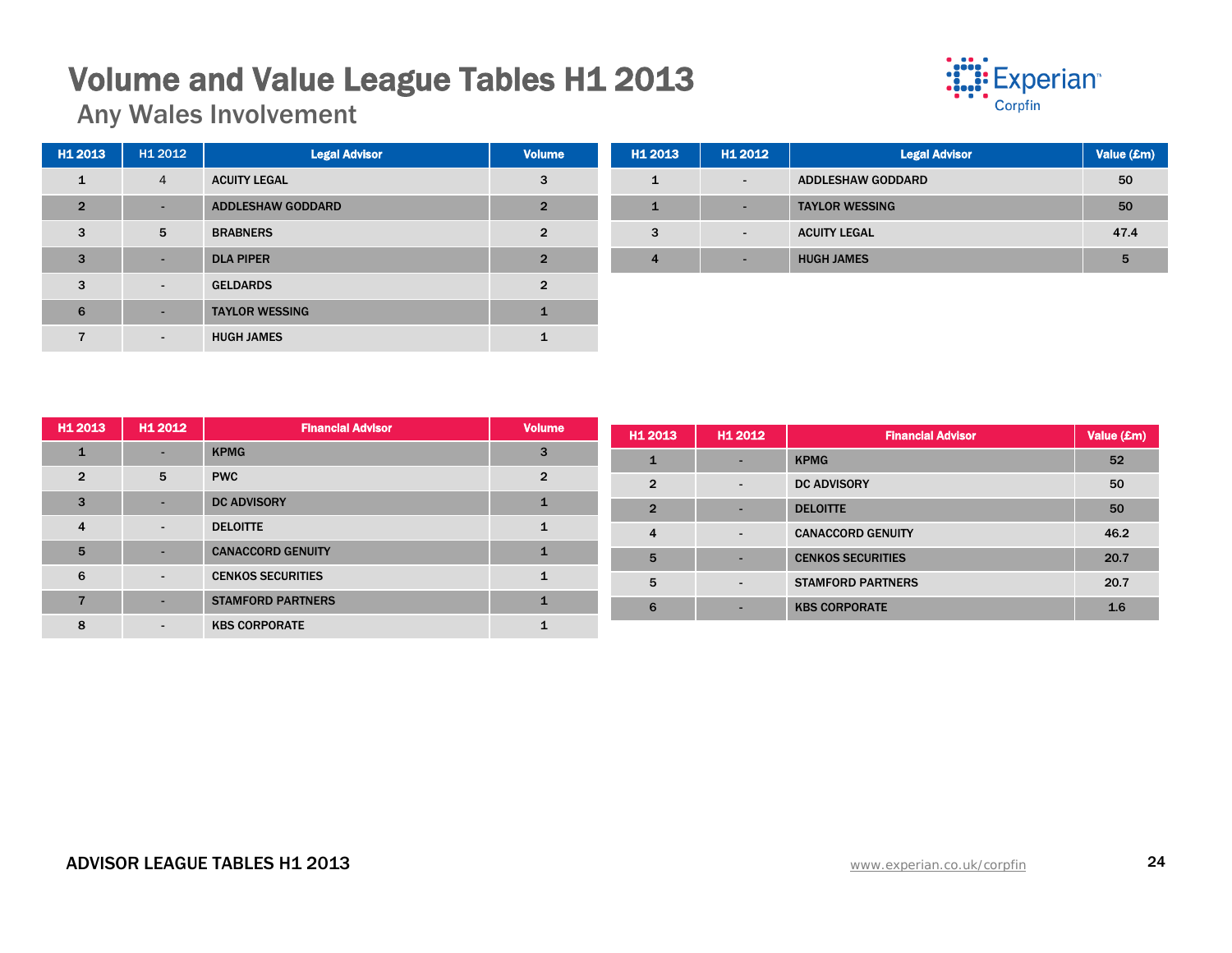## **Volume and Value League Tables H1 2013**<br>Scotland M&A Activity



| <b>Announced</b> | <b>Deal Type</b>                | <b>Target</b>                                               | <b>Bidder</b>                                                    | <b>Deal Value</b><br>$(\mathbf{E}$ m $)$ |
|------------------|---------------------------------|-------------------------------------------------------------|------------------------------------------------------------------|------------------------------------------|
| 20/05/2013       | Capital<br>Increase             | <b>FirstGroup Plc, Aberdeen</b>                             |                                                                  | 615                                      |
| 11/03/2013       | <b>Divestment</b>               | St James's Place Plc.<br>Cirencester                        | Lloyds Banking Group Plc.<br>Edinburgh (Divestor)                | 519                                      |
| 12/03/2013       | <b>Divestment</b>               | Direct Line Insurance Group<br>Plc, Bromley                 | <b>Royal Bank of Scotland Group</b><br>Plc, Edinburgh (Divestor) | 507                                      |
| 22/05/2013       | <b>Divestment</b>               | St James's Place Plc.<br>Cirencester                        | Lloyds Banking Group Plc.<br>Edinburgh (Divestor)                | 450                                      |
| 22/04/2013       | Capital<br>Increase             | Lloyds Banking Group Plc.<br>Edinburgh                      |                                                                  | 350                                      |
| 08/05/2013       | <b>Acquisition</b>              | Sainsburys Bank Plc, London                                 | J Sainsbury Plc, London                                          | 248                                      |
| 18/03/2013       | <b>Minority</b><br><b>Stake</b> | Cala Group Ltd, Edinburgh                                   | Legal & General Group Plc and<br>Patron Capital Ltd, London      | 210                                      |
| 01/03/2013       | <b>Acquisition</b>              | Valiant Petroleum Plc, Woking                               | Ithaca Energy Holdings (UK)<br>Ltd, Aberdeen                     | 203                                      |
| 14/01/2013       | <b>Divestment</b>               | Samsonite International SA,<br>Luxembourg                   | <b>Royal Bank of Scotland Group</b><br>Plc, Edinburgh (Divestor) | 179                                      |
| 15/04/2013       | <b>Acquisition</b>              | <b>Burn Stewart Distillers Ltd.</b><br><b>East Kilbride</b> | Distell Group Ltd, Stellenbosch                                  | 160                                      |

### ADVISOR LEAGUE TABLES H1 2013 [www.experian.co.uk/corpfin](http://www.experian.co.uk/corpfin) 25



In Scotland, 192 transactions were seen in the first half of 2013, compared to 203 in H1 2012, a decrease of 5.4%. Total value was down by a significant 51.8%, reaching £5.5bn for the review period against £11.4bn for the first half of 2012. While these figures represent declines on the previous two half-years, it is worth noting that volume figures are still higher than those seen across the majority of 2010 and 2011 and the Scottish market is showing signs of recovery.

A significant 9.3% of all UK transactions involved Scotland in the first half of 2013, while the region contributed 6.63% of total value.

KPMG was the most active financial advisor in Scotland with an involvement in five deals, ahead of both JP Morgan Chase & Co and Grant Thornton Corporate Finance, which both advised on four deals each. By value, Goldman Sachs came out on top with an involvement in deals worth a total of £907m. JP Morgan Chase & Co (£732m) and Bank Of America Merrill Lynch (£450m) completed the value top three. In the legal advisor realm, Maclay Murray & Spens was most prolific, advising on six transactions, followed by DWF (four) and Slaughter and May (three). Slaughter & May topped the value table with an involvement in deals worth a total of £843m. Mourant Ozannes (£699m) and Paul Weiss Rifkind Wharton & Garrison (£615m) completed this particular top three.

The financial services industry had an involvement in more than half of all transactions in Scotland. The manufacturing and professional and business activities sectors were also active, but not to the same level of dominance.

- Transactions with small values showed cause for optimism in Scotland with the recorded total of 104 deals showing an increase of 35.06% on H1 2012. Values were also up to reach £190m, an increase of 14.13%.
- The number of large deals only declined by 6.3% in H1 2013, but total values for this sector declined by 55.1% to £4.6bn.
- Mid-market transactions saw the most significant tumble in volumes with the recorded total of 17 transactions representing a decrease of 39.3% on H1 2012. Unsurprisingly, values also fell, by 28.2% from the first half of 2012.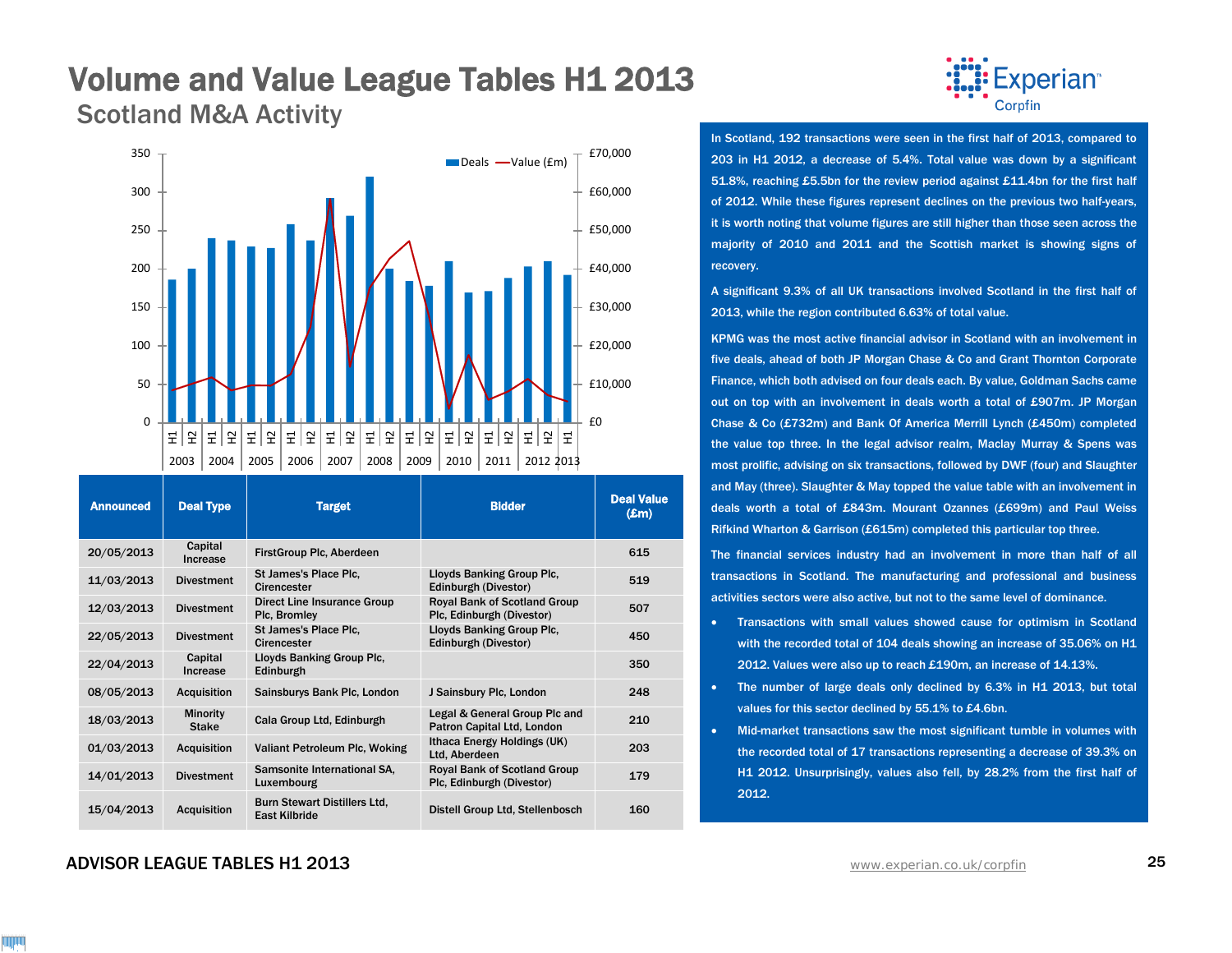## **Volume and Value League Tables H1 2013**<br>Any Scotland Involvement



| H1 2013        | H1 2012                  | <b>Legal Advisor</b>             | <b>Volume</b>  | H1 2013        | H1 2012        | <b>Legal Advisor</b>                             | Value (£m) |
|----------------|--------------------------|----------------------------------|----------------|----------------|----------------|--------------------------------------------------|------------|
| $\mathbf{1}$   | 4                        | <b>MACLAY MURRAY &amp; SPENS</b> | 6              | $\mathbf{1}$   | $\blacksquare$ | <b>SLAUGHTER AND MAY</b>                         | 843        |
| $\overline{2}$ | 5                        | <b>DWF</b>                       | $\overline{4}$ | $\overline{2}$ | $\sim$         | <b>MOURANT OZANNES</b>                           | 699        |
| 3              | $\sim$                   | <b>SLAUGHTER AND MAY</b>         | 3              | 3              | $\blacksquare$ | <b>PAUL WEISS RIFKIND WHARTON &amp; GARRISON</b> | 615        |
| $\overline{4}$ | $\overline{\phantom{a}}$ | <b>DLA PIPER</b>                 | 3              | $\overline{4}$ | $\sim$         | <b>DLA PIPER</b>                                 | 393        |
| 5              | $\sim$                   | <b>MACFARLANES</b>               | 3              | 5              | $\blacksquare$ | <b>MACFARLANES</b>                               | 312        |
| 6              |                          | <b>MOURANT OZANNES</b>           | $\overline{2}$ | $6*$           | ۰.             | <b>HOGAN LOVELLS</b>                             | 248        |
| $\overline{7}$ | $\sim$                   | <b>HERBERT SMITH FREEHILLS</b>   | $\overline{2}$ | $6*$           | $\sim$         | <b>LINKLATERS</b>                                | 248        |
| 8              |                          | <b>ADDLESHAW GODDARD</b>         | $\overline{2}$ | $6*$           | $3*$           | <b>MILBANK TWEED HADLEY &amp; MCCLOY</b>         | 248        |
| 9              | $\sim$                   | <b>GATELEY</b>                   | $\overline{2}$ | 9              | $\sim$         | <b>HERBERT SMITH FREEHILLS</b>                   | 221        |
| 10             | ٠                        | <b>TRAVERS SMITH</b>             | $\overline{2}$ | $10*$          | $3*$           | <b>CLIFFORD CHANCE</b>                           | 210        |
|                |                          |                                  |                | $10*$          | 8              | <b>PINSENT MASONS</b>                            | 210        |

| H1 2013        | H1 2012                  | <b>Financial Advisor</b>             | <b>Volume</b>  | H <sub>1</sub> 2013 | H1 2012                  | <b>Financial Advisor</b>             | Value (£m) |
|----------------|--------------------------|--------------------------------------|----------------|---------------------|--------------------------|--------------------------------------|------------|
| $\mathbf{1}$   | $\overline{\phantom{0}}$ | <b>KPMG</b>                          | 5              |                     | $3*$                     | <b>GOLDMAN SACHS</b>                 | 907        |
| $\overline{2}$ | $\blacksquare$           | <b>JP MORGAN</b>                     | 4              | $\overline{2}$      | $\overline{\phantom{a}}$ | <b>JP MORGAN CHASE &amp; CO</b>      | 732        |
| 3              | 3                        | <b>GRANT THORNTON</b>                | 4              | 3                   |                          | <b>BANK OF AMERICA MERRILL LYNCH</b> | 450        |
| $\overline{4}$ | $\sim$                   | <b>GOLDMAN SACHS</b>                 | 3              | $\overline{4}$      | $\overline{\phantom{a}}$ | <b>MORGAN STANLEY</b>                | 363        |
| 5              | $\overline{2}$           | <b>CANACCORD GENUITY</b>             | 3              | 5                   |                          | <b>KPMG</b>                          | 266        |
| 6              | $\sim$                   | <b>RSM TENON</b>                     | 3              | 6                   | $\overline{\phantom{a}}$ | <b>UBS</b>                           | 248        |
|                | $\overline{4}$           | <b>ANDERSON ANDERSON &amp; BROWN</b> | 3              | $\overline{7}$      |                          | <b>GRANT THORNTON</b>                | 239        |
| $\mathbf{g}$   | $\sim$                   | <b>MORGAN STANLEY</b>                | $\overline{2}$ | 8                   | $\overline{\phantom{a}}$ | <b>CENKOS SECURITIES</b>             | 224        |
| 9              | -                        | <b>CENKOS SECURITIES</b>             | $\overline{2}$ | $9*$                |                          | <b>ORIEL SECURITIES</b>              | 203        |
| 10             | $\blacksquare$           | <b>EVERCORE PARTNERS</b>             | $\overline{2}$ | $9*$                | $\sim$                   | <b>SCOTIA CAPITAL</b>                | 203        |

### ADVISOR LEAGUE TABLES H1 2013 26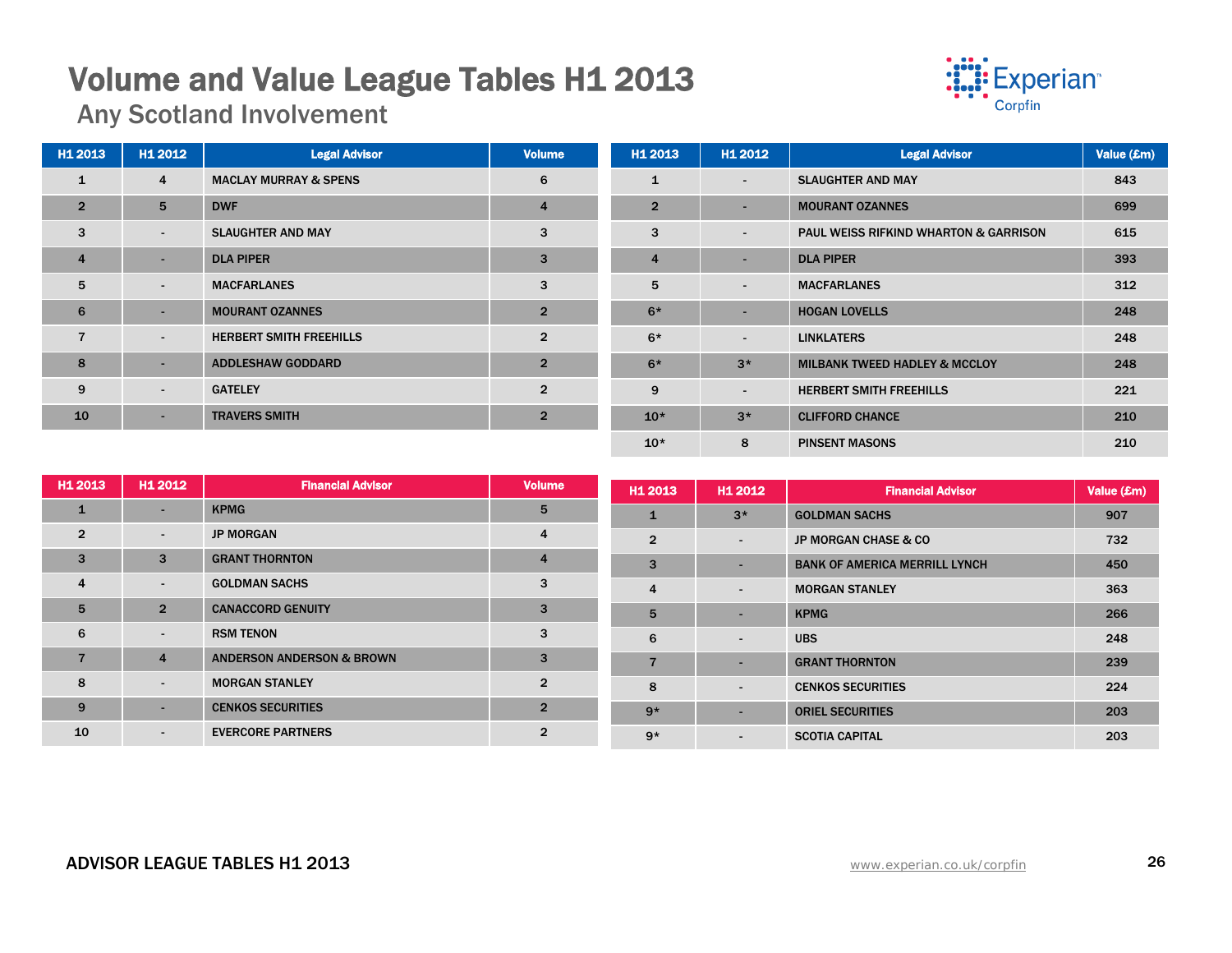# **Volume and Value League Tables H1 2013**<br>Republic of Ireland M&A Activity **Republic of Ireland M&A Activity**



| <b>Announced</b> | <b>Deal Type</b>              | <b>Target</b>                                                                                       | <b>Bidder</b>                                                     | <b>Deal Value</b><br>$(\mathbf{cm})$ |
|------------------|-------------------------------|-----------------------------------------------------------------------------------------------------|-------------------------------------------------------------------|--------------------------------------|
| 20/05/2013       | <b>Acquisition</b>            | <b>Warner Chilcott Plc, Dublin</b>                                                                  | <b>Actavis Inc. USA</b>                                           | 6,596                                |
| 20/02/2013       | <b>Acquisition</b>            | Irish Life, Dublin                                                                                  | Canada Life Ltd, England                                          | 1,344                                |
| 10/01/2013       | <b>Divestment</b>             | Bank of Ireland Group,<br><b>Dublin</b>                                                             |                                                                   | 964                                  |
| 24/06/2013       | <b>Acquisition</b>            | Telefonica Ireland Ltd.<br><b>Republic of Ireland</b>                                               | Hutchison Whampoa Ltd.<br>Hong Kong                               | 854                                  |
| 18/04/2013       | <b>Divestment</b>             | Elan Corporation Plc, Dublin                                                                        |                                                                   | 698                                  |
| 17/04/2013       | <b>Development</b><br>Capital | Jurys Inns Group Ltd, Dublin                                                                        |                                                                   | 658                                  |
| 20/05/2013       | <b>Acquisition</b>            | <b>AOP Orphan</b><br><b>Pharmaceuticals AG.</b><br>Austria                                          | <b>Elan Corporation Plc, Dublin</b>                               | 532                                  |
| 04/03/2013       | <b>Rights Issue</b>           | Jazz Pharmaceuticals Plc,<br><b>Dublin</b>                                                          |                                                                   | 244                                  |
| 22/02/2013       | <b>Acquisition</b>            | <b>Fresh Trading Ltd, England</b>                                                                   | European Refreshments,<br><b>Drogheda</b>                         | 204                                  |
| 18/02/2013       | <b>Acquisition</b>            | <b>INM South Africa, South</b><br>Africa (Subsidiary of<br>Independent News & Media<br>Plc, Dublin) | Sekunjalo Independent<br><b>Media Consortium, South</b><br>Africa | 172                                  |



constituted a decline of 44.8% from the 163 transactions announced in H1 2012, with sluggish activity in the second quarter continuing the pattern set by a subdued Q1. Value figures were also down. Transactions worth €13.2bn were announced in H1 2013, down by 39.2% when compared with H1 2012's €21.7bn worth of deals. However, values in H1 2013 increased in comparison with H2 2012, during which just €5.7bn worth of deals were announced.

The Republic of Ireland represented approximately 2% of the total volume of all European transactions in H1 2013, and accounted for 5.7% of their total value. This compares to H1 2012, in which the Republic of Ireland featured in 3% of deals and contributed 6.8% to their total value. Davy was the most active financial advisor, with an involvement in six deals in H1 2013, while Bank of America Merrill lynch topped the rankings in terms of deal value, having advised on €8.8bn worth of transactions. Matheson was the leading legal advisor by volume with eleven assists, and also topped the table in terms of value with just under €9bn worth of deals.

Although M&A activity in the Republic of Ireland has receded overall so far this year, certain sectors have bucked the trend and have experienced substantial upturns in deal flow. There was a 60% increase in deal volume in the post & telecommunications sector, while Three Ireland's recently announced purchase of Telefonica Ireland Ltd, the Irish unit of Spanish telecoms giant Telefonica SA, was the largest deal in the sector since 2006. Activity in telecoms is hotting up across Europe - overall volumes are up by 11.9%, while deal value has increased by 77%

Elsewhere, there was a significant spike in transaction value in the pharmaceuticals sector, which saw deals worth €8.3billion announced in H1 2013, up from just €1.6billion in H1 2012. The sector was boosted by US pharmaceutical manufacturer Actavis' US\$8.5billion acquisition of Dublinregistered Warner Chilcott Plc in May – the largest pharmaceuticals deal in the whole of Europe in 2013 so far, and the largest ever deal in the sector involving an Irish firm.

ADVISOR LEAGUE TABLES H1 2013 [www.experian.co.uk/corpfin](http://www.experian.co.uk/corpfin) 27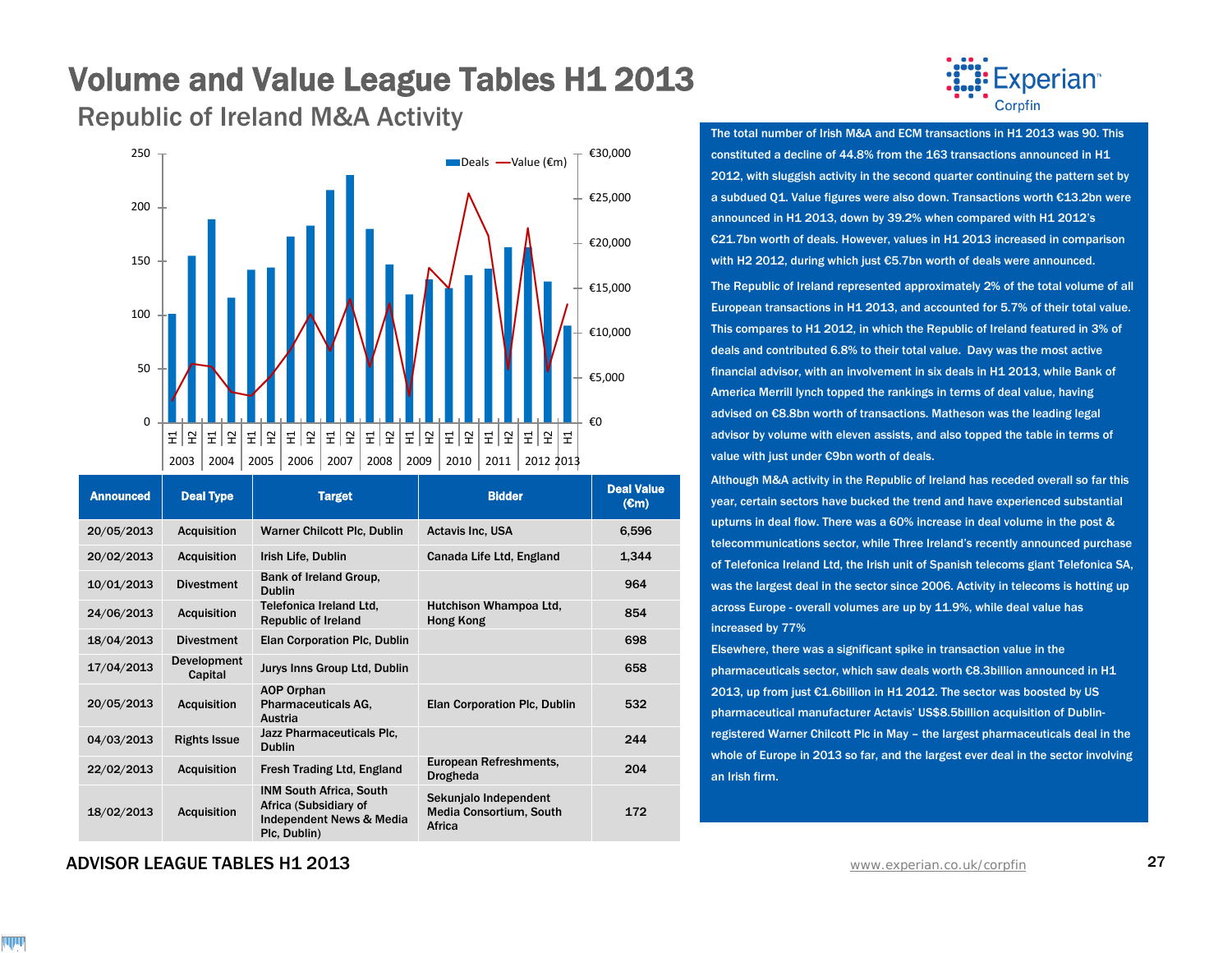# **Volume and Value League Tables H1 2013**<br>Republic of Ireland Involvement



| H1 2013        | H1 2012        | <b>Legal Advisor</b>                    | <b>Volume</b>  | H1 2013        | H1 2012                  | <b>Legal Advisor</b>                    | Value $(\epsilon m)$ |
|----------------|----------------|-----------------------------------------|----------------|----------------|--------------------------|-----------------------------------------|----------------------|
| $\mathbf{1}$   | 8              | <b>MATHESON</b>                         | 11             | $\mathbf{1}$   | $\overline{4}$           | <b>MATHESON</b>                         | 8,945                |
| $\overline{2}$ | 1              | <b>A&amp;L GOODBODY</b>                 | 11             | $\overline{2}$ | $\mathbf{1}$             | <b>ARTHUR COX</b>                       | 7,349                |
| 3              | 3              | <b>ARTHUR COX</b>                       |                | 3              | $5*$                     | <b>DAVIS POLK &amp; WARDWELL</b>        | 6,965                |
| $\overline{4}$ | $\overline{4}$ | <b>MCCANN FITZGERALD</b>                |                | $\overline{4}$ | $5*$                     | <b>LATHAM &amp; WATKINS</b>             | 6,841                |
| 5              | 8              | LK SHIELD & PARTNERS                    | 5              | 5              | $\overline{2}$           | A&L GOODBODY                            | 3,906                |
| 6              | ٠              | <b>DAVIS POLK &amp; WARDWELL</b>        | $\overline{4}$ | 6              | $\overline{\phantom{0}}$ | <b>HERBERT SMITH FREEHILLS</b>          | 1,643                |
| $\overline{7}$ | $\blacksquare$ | <b>HERBERT SMITH FREEHILLS</b>          | 3              |                | 3                        | <b>MCCANN FITZGERALD</b>                | 909                  |
| 8              | ۰              | <b>CADWALADER WICKERSHAM &amp; TAFT</b> | 3              | $8*$           | $\overline{\phantom{0}}$ | <b>CADWALADER WICKERSHAM &amp; TAFT</b> | 563                  |
| 9              | 6              | <b>WILLIAM FRY</b>                      | 3              | $8*$           | $\blacksquare$           | <b>ALLEN &amp; OVERY</b>                | 563                  |
| 10             |                | <b>LATHAM &amp; WATKINS</b>             | $\overline{2}$ | $8*$           | $\overline{\phantom{a}}$ | <b>SCHOENHERR RECHTSANWAELTE</b>        | 563                  |

| H1 2013        | H1 2012                  | <b>Financial Advisor</b>             | <b>Volume</b>  | H <sub>1</sub> 2013 | H1 2012                  | <b>Financial Advisor</b>             | Value $(\epsilon m)$ |
|----------------|--------------------------|--------------------------------------|----------------|---------------------|--------------------------|--------------------------------------|----------------------|
| $\mathbf{1}$   | $\overline{2}$           | <b>DAVY CORPORATE FINANCE</b>        | 6              |                     | 5                        | <b>BANK OF AMERICA MERRILL LYNCH</b> | 8,794                |
| $\overline{2}$ | 10                       | <b>BANK OF AMERICA MERRILL LYNCH</b> | 4              | $2*$                | $6*$                     | <b>DEUTSCHE BANK</b>                 | 6,596                |
| $\mathbf{3}$   | 9                        | <b>CITIGROUP</b>                     | $\overline{4}$ | $2*$                | 1                        | <b>GOLDMAN SACHS</b>                 | 6,596                |
| $4*$           | 3                        | <b>MORGAN STANLEY</b>                | 3              | $2*$                | $\blacksquare$           | <b>GREENHILL &amp; CO</b>            | 6,596                |
| $4*$           | ۰                        | <b>ONDRA PARTNERS</b>                | 3              | 5                   | $\overline{4}$           | <b>CITIGROUP</b>                     | 735                  |
| 6              | $\overline{7}$           | <b>CANACCORD GENUITY</b>             | 3              | 6                   | $\blacksquare$           | DAVY CORPORATE FINANCE               | 612                  |
| $\overline{7}$ | $\overline{\phantom{a}}$ | <b>ROTHSCHILD</b>                    | 3              | $7*$                | 3                        | <b>MORGAN STANLEY</b>                | 563                  |
| $8*$           | $\blacksquare$           | <b>EVERCORE PARTNERS</b>             | $\overline{2}$ | $7*$                | $\sim$                   | <b>ONDRA PARTNERS</b>                | 563                  |
| $8*$           | ۰                        | <b>PONTHIEU PARTNERS</b>             | $\overline{2}$ | $7*$                |                          | <b>EVERCORE PARTNERS</b>             | 563                  |
| 10             | $\blacksquare$           | <b>BARCLAYS</b>                      | $\overline{2}$ | $7*$                | $\overline{\phantom{a}}$ | <b>PONTHIEU PARTNERS</b>             | 563                  |

### ADVISOR LEAGUE TABLES H1 2013 28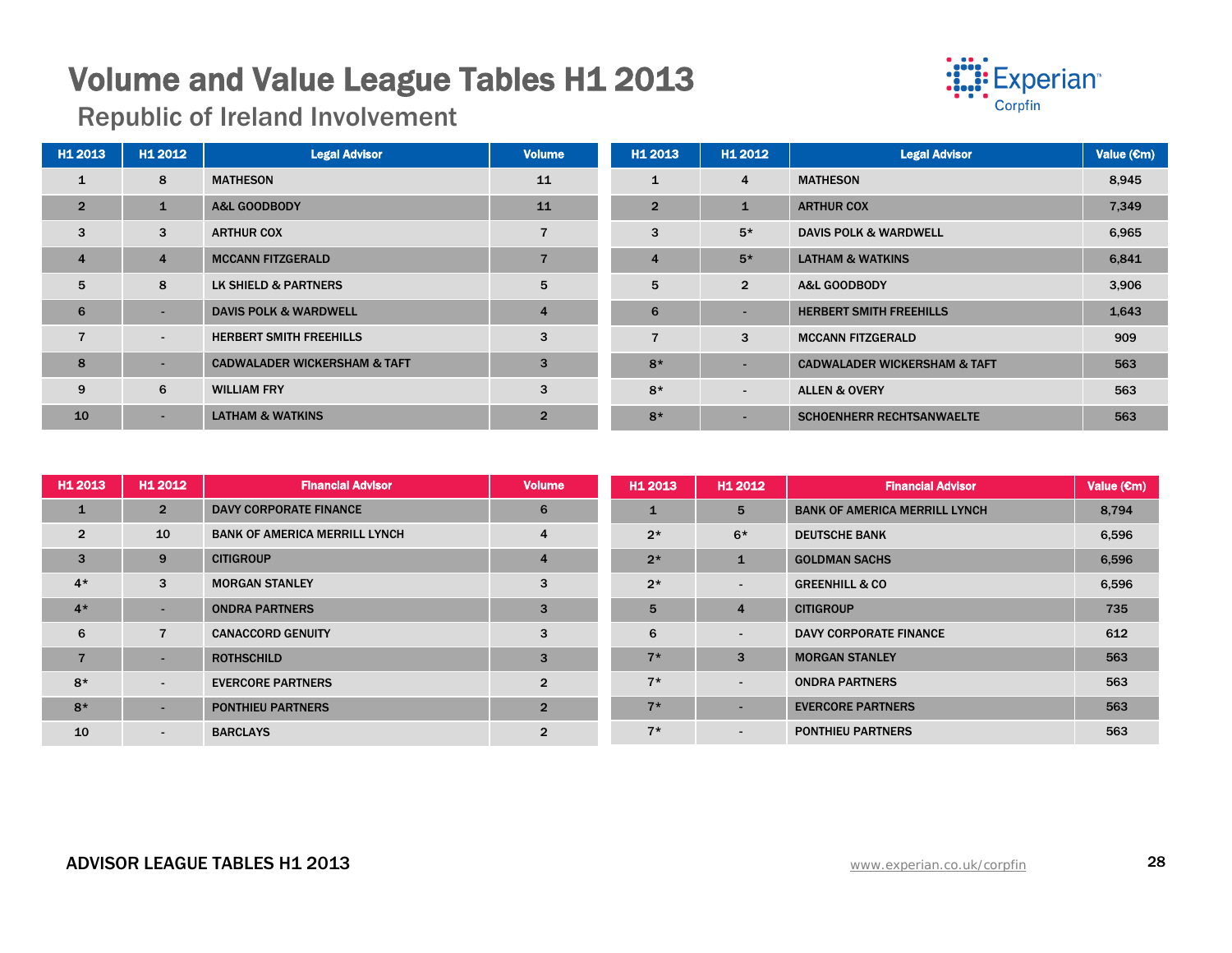## **Volume and Value League Tables H1 2013** CRITERIA



- Experian Corpfin's H1 2013 Deal Review and Advisor League Tables is based on mergers & acquisitions (M&A) and equity capital market (ECM) transactions announced between the dates of January 1st 2013 and June 26th, 2013.
- The minimum deal value for inclusion is £500,000, unless otherwise stated. Deals with an undisclosed consideration are accepted, should their value be understood to be over this figure.
- Deals are attributed to regions based on the address of target or bidder companies as registered at the UK's Companies House or the Republic of Ireland's Companies Registration Office. Should a company's principal place of business differ from its registered location, we will also attribute the deal to the region of its principal trading address.
- We do not track the acquisition of: brands, assets or titles where no associated infrastructure is exchanged; land, oil and gas fields; individual assets (such as aeroplanes and oil rigs); undeveloped mines; distribution rights; mining licences; property that is currently under construction; shareholdings in private finance initiative (PFI) projects; credit card or loan portfolios. Other exclusions include the issue of bonds or notes, except as part of another transaction e.g. in order to raise funds to effect an acquisition, joint ventures where no new entity is created, e.g. production sharing contracts, and inter-company loans.
- League Tables are based on the volume and value of legal or financial advisory services provided to the target, bidder, vendor, debt or equity provider, shareholders, directors, management or other parties to a deal. League Tables exclude rumoured, cancelled, withdrawn or lapsed deals.
- This publication was compiled on June 26<sup>th</sup>, 2013. Experian Corpfin believes that the information it provides was obtained from reliable sources, but does not guarantee its accuracy. Due to the fact that our records are updated daily, transaction data and League Table rankings may vary between publications

FOR FURTHER INFORMATION ON EXPERIAN CORPFIN LEAGUE TABLES, INCLUSION CRITERIA, DEAL SUBMISSIONS OR QUARTERLY UPDATES Please contact

Jane Turner Research Manager T: +44 161 288 4920 [cfw.research@experian.com](mailto:cfw.research@experian.com) **PUBLISHED July 2013**